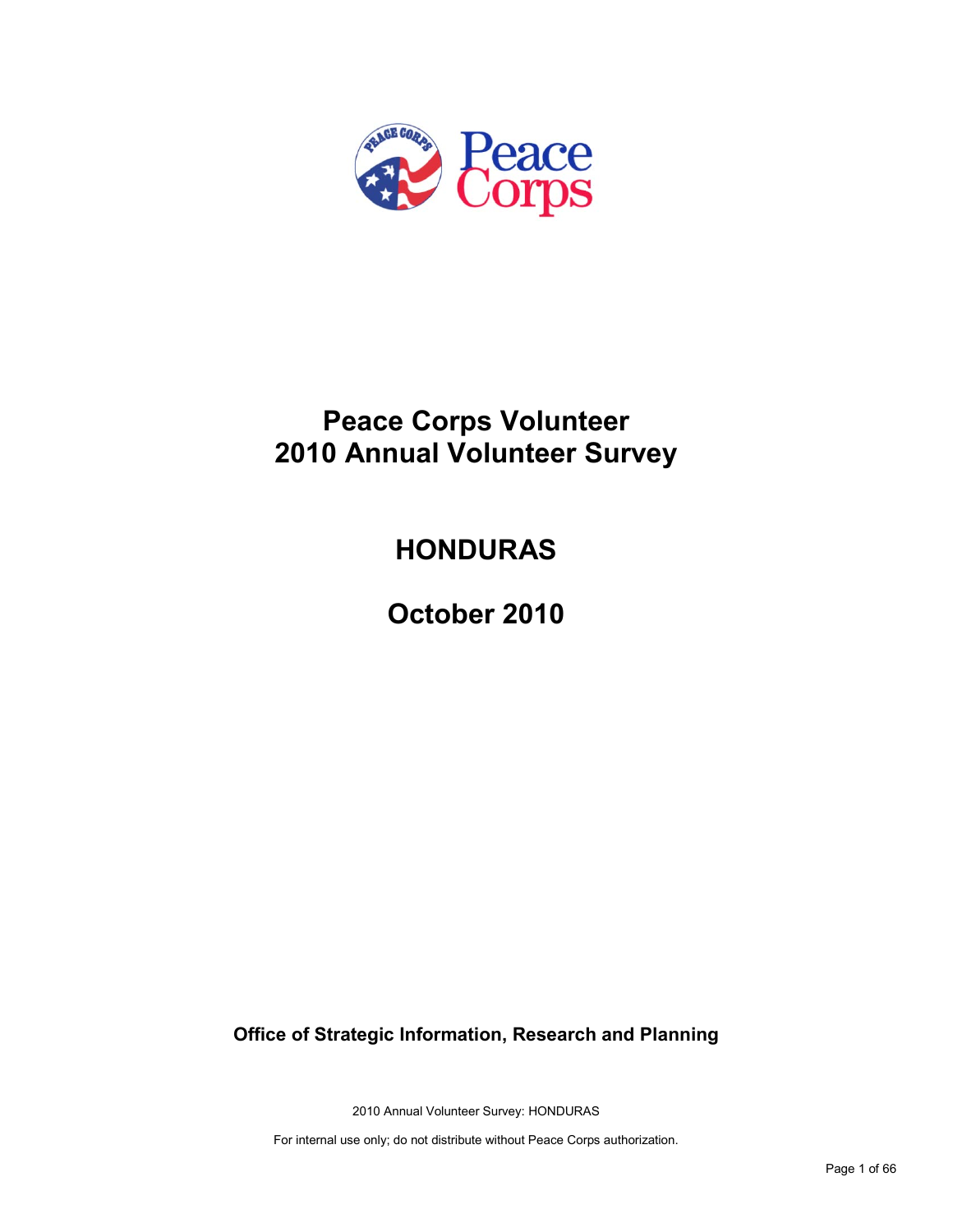# **Table of Contents**

| A.           |                                                    |     |
|--------------|----------------------------------------------------|-----|
| В.           |                                                    |     |
| C.           |                                                    |     |
| D.           |                                                    |     |
| Е.           |                                                    |     |
| F.,          |                                                    | .23 |
| G.           |                                                    |     |
| Н.           |                                                    |     |
| $\mathbf{L}$ |                                                    | .52 |
| J.           | Overall Assessment of Your Peace Corps Service  60 |     |
| Κ.           |                                                    |     |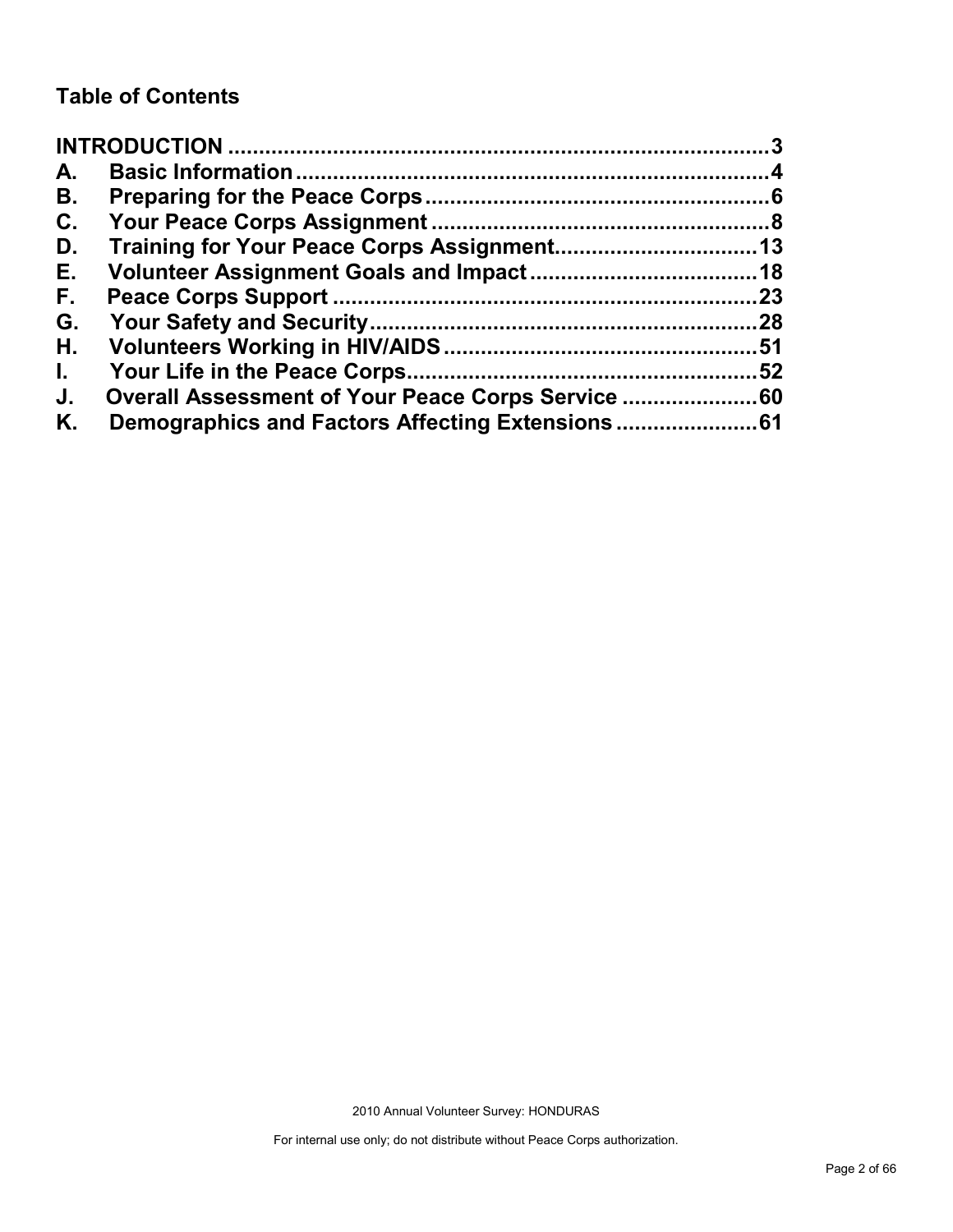# <span id="page-2-0"></span>**INTRODUCTION**

The Annual Volunteer Survey was conducted from June – August 2010 and 81 percent of the Volunteers (5, 239) responded, the highest number in the 35-year history of the survey. Most Volunteers (89 percent) completed the online version of the survey, and another 11 percent completed a paper version of the survey.

This report conveys the responses to the survey from Volunteers serving in one particular country. The report contains the tables and short narrative responses from the questions offering a finite set of possible responses. The results provide a picture of the activities, experiences and views of Peace Corps Volunteers in 2010, including areas where Volunteers confirm that their needs are being well met and where improvements may be needed.

A second report contains the Volunteers' extensive narrative responses to eight open-ended questions on the survey. The report, *2010 Annual Volunteer Survey Open Ended Responses,* is being distributed separately to the Regional and Country Directors.

# **ORGANIZATION OF THE REPORT**

The country report contains eleven sections, corresponding to the major sections of the survey questionnaire.

The tabular results are presented in the order in which the questions appeared in the 2010 AVS, which corresponds roughly to the phases of Volunteer service. Initial questions asked about preparing for Peace Corps. These were followed by questions about assignment activities and training. The final set of questions asked about extending service beyond two years.

The tables show the percent of post respondents that selected each choice and the total number of post respondents that answered the question. Most survey questions asked respondents to select one answer from a set of choices. The percentages for the "select one" responses add up to 100 percent. Questions that allowed Volunteers to "mark all that apply" result in percentages that total to more than 100 percent. This is because each percentage equals the number of respondents selecting that choice divided by the number of respondents who answered the question.

The 2010 AVS included most questions from earlier annual and biennial surveys. A dozen open-ended questions were excluded this year to reduce the reporting burden and internet connection costs to Volunteers.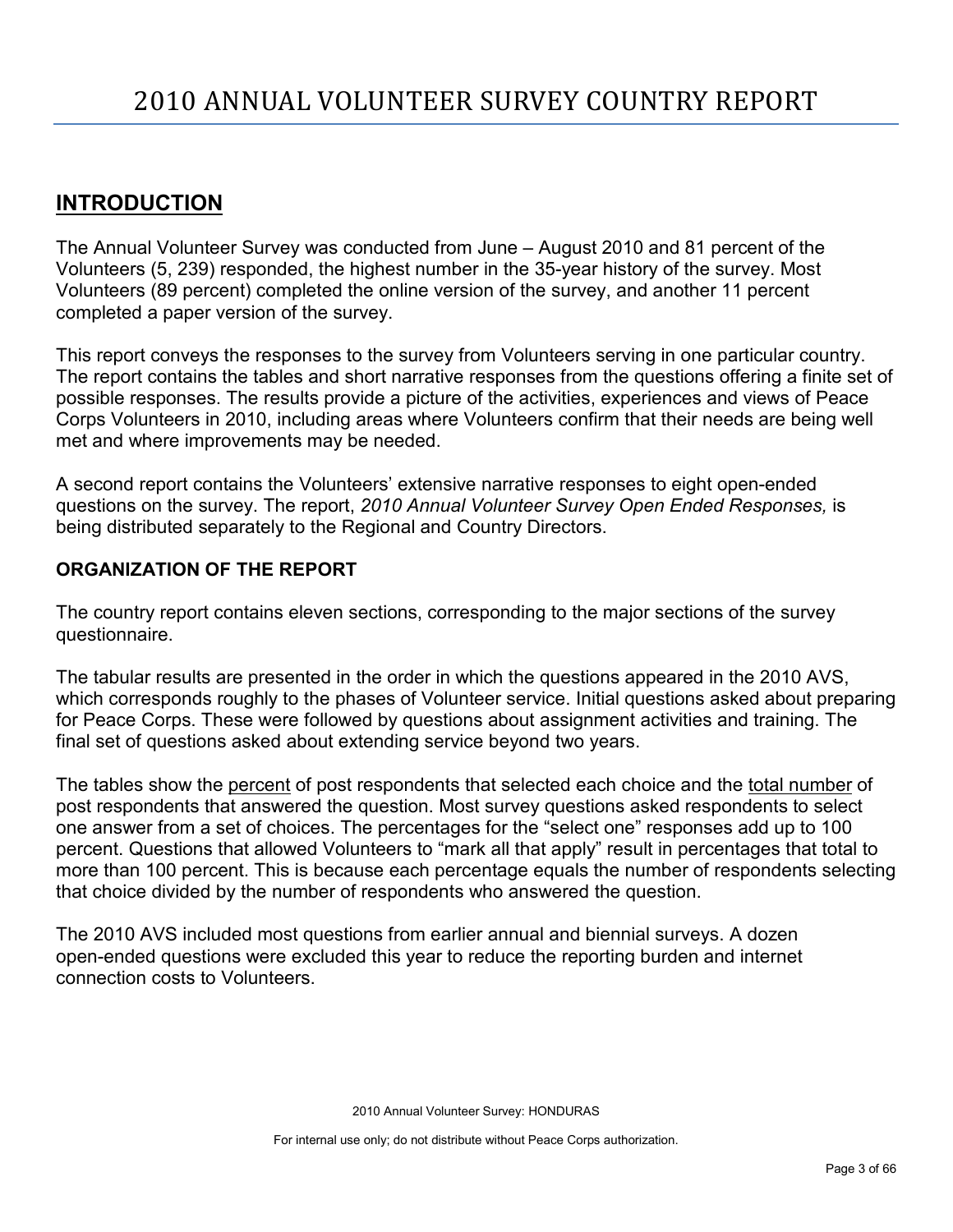Key questions were added to gather more information about:

- Experiences with insensitive comments and behavior based on race, ethnicity, age, gender, or sexual orientation
- Observations or comments about harassment/discrimination experiences (added to the online 2010 AVS after the survey began)
- Reasons that might influence whether or not to extend Volunteer service beyond two years

A crosswalk between the 2009 and 2010 questions is posted on the OSIRP intranet under 2010 AVS Reports "Reference Documents." Earlier surveys and global, regional and post reports are also on the OSIRP Intranet.

# **HOW TO USE THE INFORMATION**

Posts are encouraged to share the results with staff and Volunteers. These reports are an excellent way to initiate a dialogue with staff and Volunteers at post about what is working well and areas for improvement. In the past, posts have found it useful to share the results with their Volunteers, via the VAC, monthly newsletters, summary bulletins, and presentations at PST and IST.

Please consider comparing these 2010 results with your 2006, 2008 and 2009 survey results to identify trends and changes over time. You may also want to compare your country's results with the regional and global numbers.

# <span id="page-3-0"></span>**A. Basic Information**

This section reports on the overall response rate and percentages of online and paper surveys completed, as well as the Volunteers' descriptions of their project and site. Results are more representative of all Volunteers at post when the response rate is above 50 percent.

The 2010 Annual Volunteer Survey response rate for HONDURAS was 64%.

| Completed Online and Paper Surveys |           |     |  |
|------------------------------------|-----------|-----|--|
| Number<br>Percent                  |           |     |  |
| Online                             | 95<br>89% |     |  |
| Paper                              | 11%       | 12  |  |
| Total                              | 100%      | 107 |  |

**Completed Online and Paper Surveys**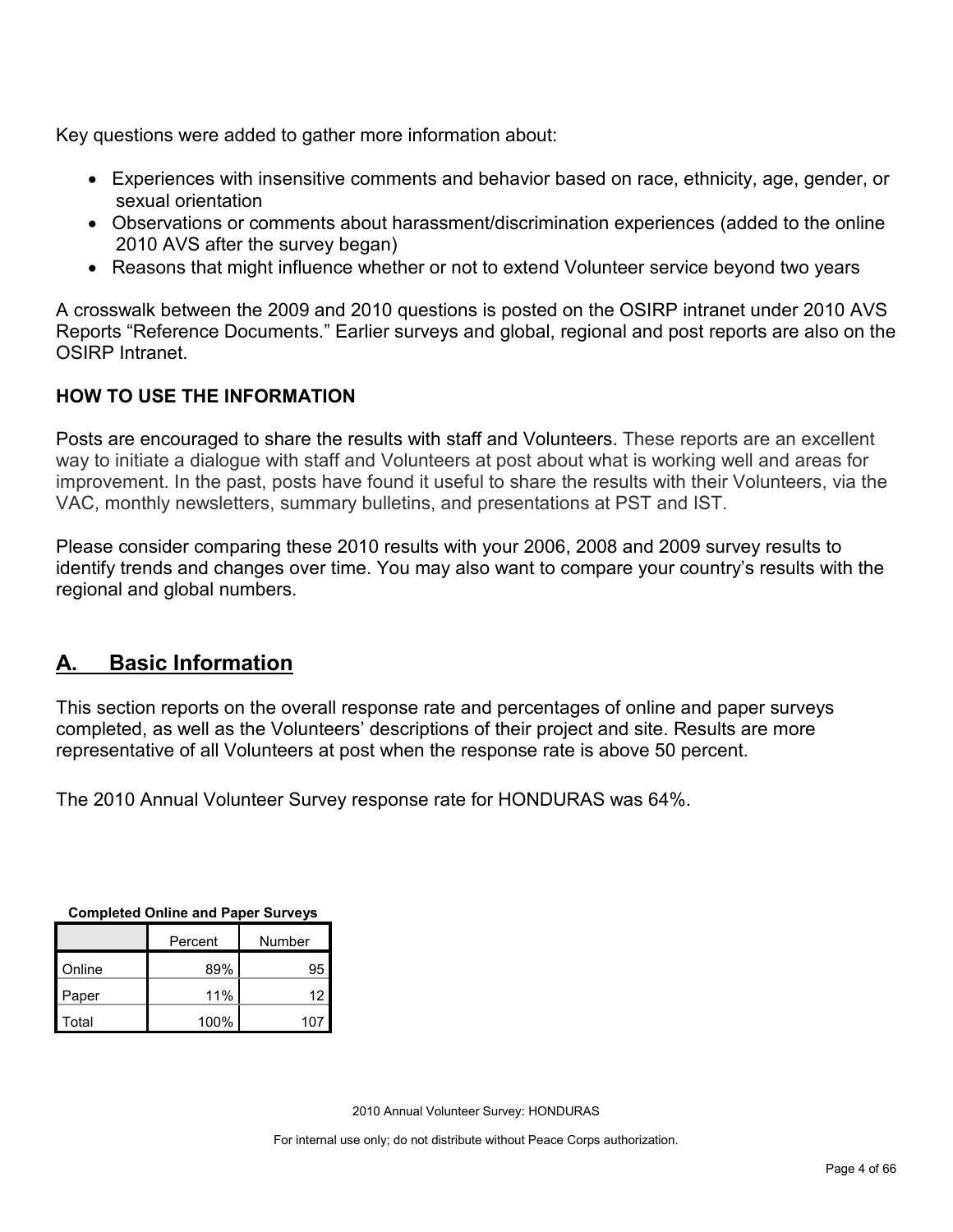|                   | Percent | Number |
|-------------------|---------|--------|
| 6 months or less  | 36%     | 39     |
| 7 to 12 months    | 7%      |        |
| 13 to 20 months   | 41%     |        |
| 21 to 27 months   | 14%     | 15     |
| 28 months or more | 1%      |        |
| `otal             | 100%    |        |

#### **A2: How many months have you been in country?**

#### **A3: Please select your project.**

|                                          | Percent | Number |
|------------------------------------------|---------|--------|
| <b>Business</b>                          | 21%     | 23     |
| HIV - AIDS Prevention and Child Survival | 13%     | 14     |
| <b>Municipal Development</b>             | 10%     |        |
| Protected Areas Management               | 16%     | 17     |
| Water and Sanitation                     | 23%     | 25     |
| Youth Development                        | 16%     |        |
| Other. Please specify                    |         |        |
| Total                                    | 100%    |        |

#### **A3. Description of "other" project**

|       | Percent | Number |  |
|-------|---------|--------|--|
|       | 100%    | 107    |  |
| Total | 100%    | 107    |  |

#### **A4: Please choose the best description of your assigned site.**

|                                           | Percent | Number |
|-------------------------------------------|---------|--------|
| Rural town (pop. 2,000 + 25,000)          | 53%     | 57     |
| Village/rural area (pop. under 2,000)     | 28%     | 30     |
| City (pop. over 25,000) - not the capital | 18%     | 19     |
| Outer island (regardless of size)         | 1%      |        |
| Capital of the country                    |         |        |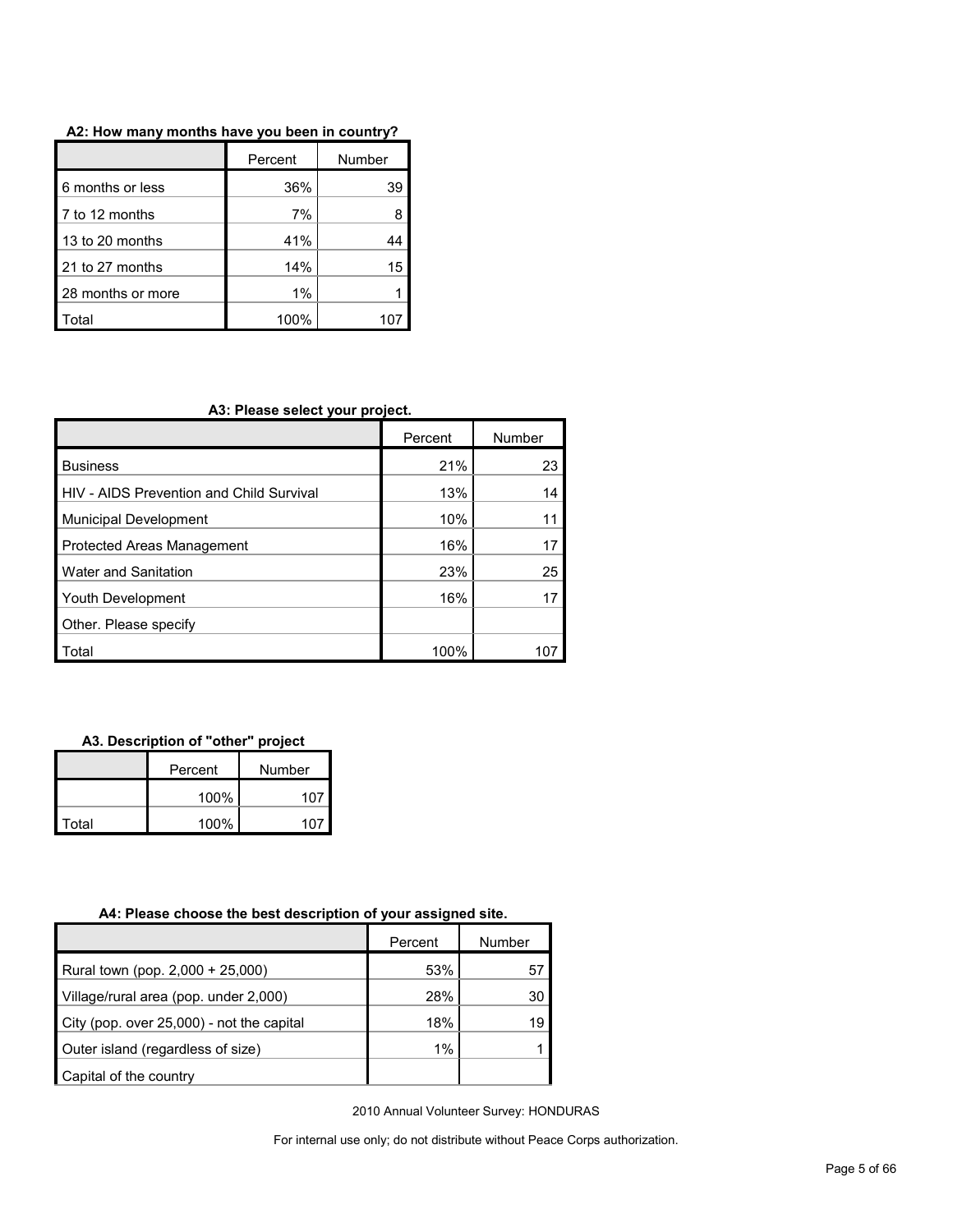#### **A4: Please choose the best description of your assigned site.**

|                                           | Percent | Number |
|-------------------------------------------|---------|--------|
| Rural town (pop. 2,000 + 25,000)          | 53%     | 57     |
| Village/rural area (pop. under 2,000)     | 28%     | 30     |
| City (pop. over 25,000) - not the capital | 18%     | 19     |
| Outer island (regardless of size)         | $1\%$   |        |
| Capital of the country                    |         |        |
| Total                                     | 100%    |        |

# <span id="page-5-0"></span>**B. Preparing for the Peace Corps**

This section reports Volunteers' motivations in applying and accepting a Peace Corps assignment, as well as how prepared they are currently to meet the challenges of service.

|                                                     |                      | % Selected This | <b>Total PCVs</b> |
|-----------------------------------------------------|----------------------|-----------------|-------------------|
|                                                     | <b>PCV Responses</b> | Choice          | Responding        |
| Personal interest in the Peace Corps                | 84                   | 79%             |                   |
| Returned Peace Corps Volunteer whom you met or      | 29                   | 27%             |                   |
| know personally                                     |                      |                 |                   |
| Peace Corps campus or community information session | 27                   | 25%             |                   |
| Peace Corps website                                 | 27                   | 25%             |                   |
| Peace Corps recruiter                               | 16                   | 15%             |                   |
| Article or book about the Peace Corps               | 13                   | 12%             |                   |
| Americorps service                                  | 8                    | 8%              |                   |
| Family member/s who served in the Peace Corps       | 8                    | 8%              |                   |
| Returned Peace Corps Volunteer who spoke to your    | 8                    | 8%              |                   |
| school or group about the Peace Corps               |                      |                 |                   |
| Other: Please specify                               | 8                    | 8%              |                   |
| Radio, TV, or print advertisement                   | 3                    | 3%              |                   |
| Peace Corps material in the mail                    | $\overline{2}$       | 2%              |                   |
| Social media (Facebook, Twitter, etc.               | $\overline{2}$       | 2%              |                   |
| Total                                               |                      |                 | 106               |

### **B1: What prompted you to apply to the PC? Mark all that apply.**

Percents may total to more than 100% since Volunteers were asked to "Mark all that apply."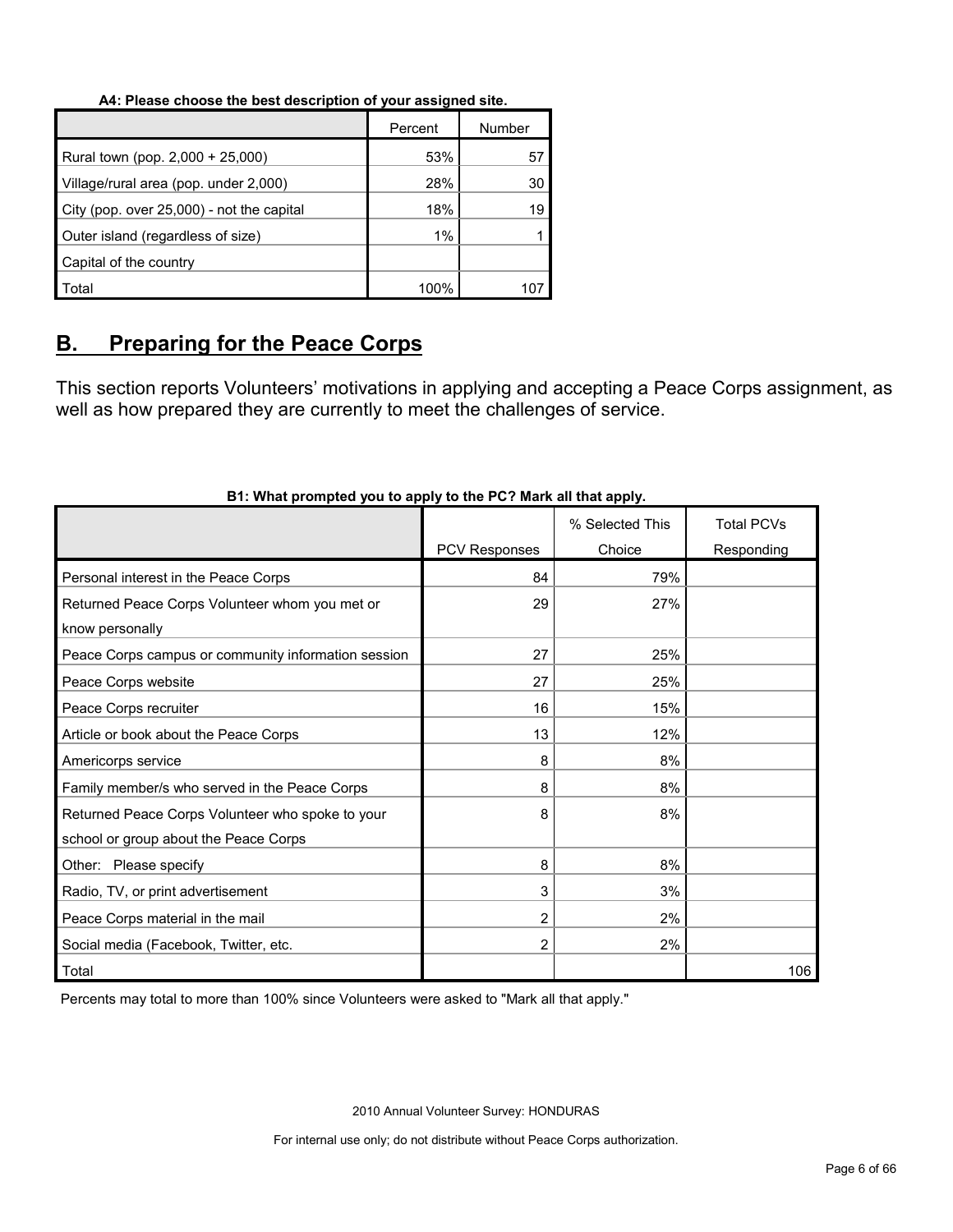#### **B1.OTHER: Description of other reasons for applying to Peace Corps**

| $-$                                            |         |        |
|------------------------------------------------|---------|--------|
|                                                | PERCENT | NUMBER |
| Open-ended results. Not responsive to request. |         |        |
|                                                |         |        |
|                                                |         |        |
|                                                |         |        |
|                                                |         |        |
|                                                |         |        |
|                                                |         |        |
|                                                |         |        |
|                                                |         |        |
|                                                |         |        |

Total 100% 107

#### **B2: How important were the following factors in accepting a PC assignment?**

|                                |               | Somewhat  |           |       |
|--------------------------------|---------------|-----------|-----------|-------|
|                                | Not Important | important | Important | Total |
| Different culture              | 2%            | 19%       | 79%       | 107   |
| Work experience                | 2%            | 24%       | 74%       | 107   |
| Help others                    | 4%            | 8%        | 88%       | 107   |
| International experience       | 2%            | 13%       | 85%       | 107   |
| Language                       | 3%            | 13%       | 84%       | 107   |
| Personal growth                |               | 21%       | 79%       | 107   |
| U. S. job market               | 56%           | 23%       | 21%       | 107   |
| Serve my country               | 42%           | 37%       | 22%       | 106   |
| Travel/adventure               | 7%            | 22%       | 71%       | 107   |
| Please specify below<br>Other: | 10%           |           | 90%       | 10    |

### **B2.OTHER: Description of other factor/s in accepting a PC assignment**

|                                                | <b>PERCENT</b> | <b>NUMBER</b> |  |
|------------------------------------------------|----------------|---------------|--|
| Open-ended results. Not responsive to request. |                |               |  |
|                                                |                |               |  |
|                                                |                |               |  |
|                                                |                |               |  |
|                                                |                |               |  |
|                                                |                |               |  |
|                                                |                |               |  |
|                                                |                |               |  |
| 2010 Annual Volunteer Survey: HONDURAS         |                |               |  |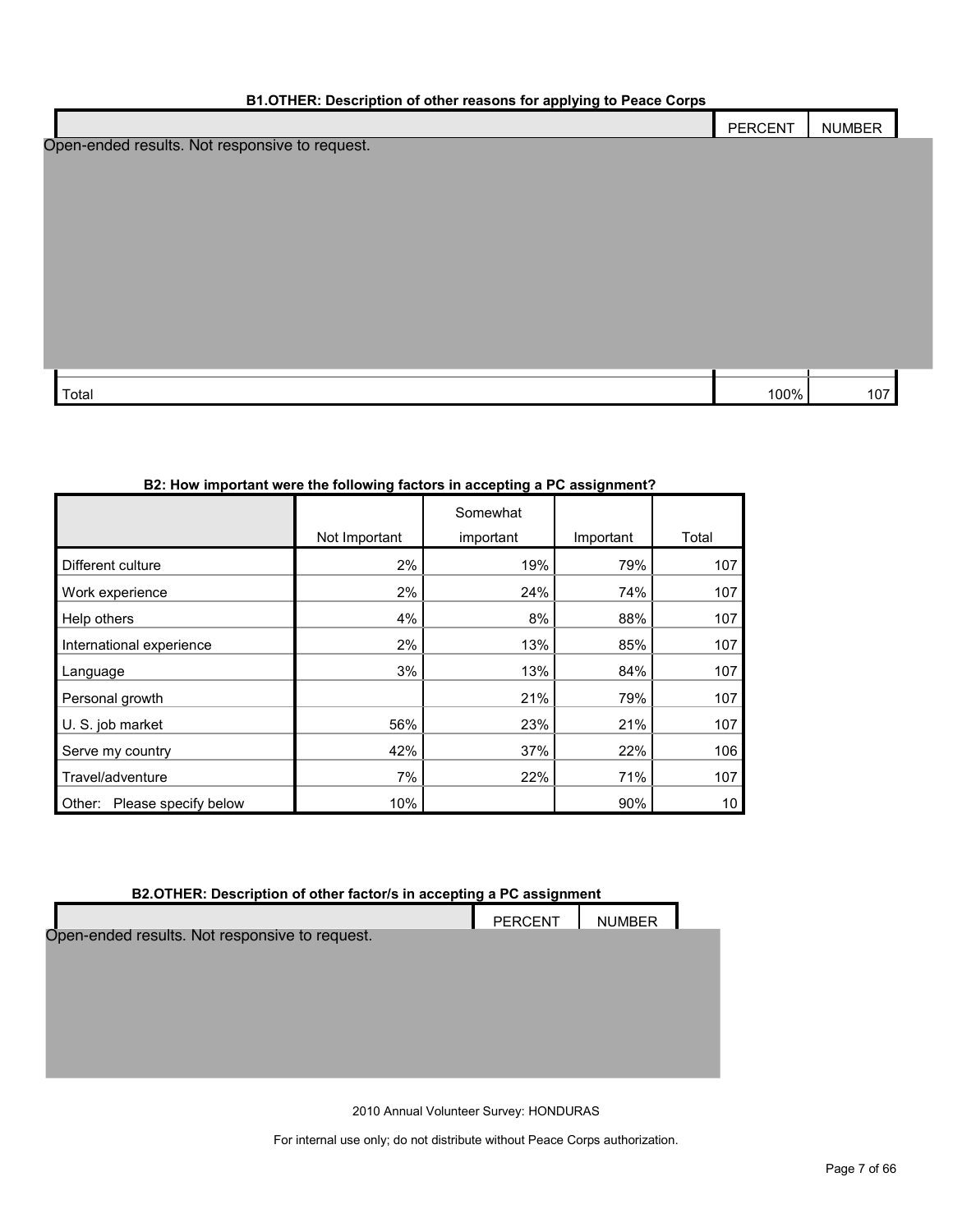| Open-ended results. Not responsive to request. |      |     |  |
|------------------------------------------------|------|-----|--|
|                                                |      |     |  |
|                                                |      |     |  |
|                                                |      |     |  |
| ⊺otal                                          | 100% | 107 |  |

|                | Not at all | Minimally | Adequatelv | onsiderablyٽ | Exceptionally | Total |
|----------------|------------|-----------|------------|--------------|---------------|-------|
| B <sub>3</sub> |            | 2%        | 24%        | 54%          | 20%           | 107   |

# <span id="page-7-0"></span>**C. Your Peace Corps Assignment**

This section reports Volunteers' work on their primary assignment and their secondary activities. The term "primary assignment" refers to the Volunteers' assignment which is part of an overall project plan designed by the host country partners and in-country Peace Corps staff.

| CT. WHICH DESTRESCHIDES THE TOCUS OF YOUR DRIHTMLY ASSIGNMENTWORK? |         |                |
|--------------------------------------------------------------------|---------|----------------|
|                                                                    | Percent | Number         |
| Water sanitation                                                   | 25%     | 26             |
| Business education/advising                                        | 19%     | 20             |
| Youth development                                                  | 12%     | 13             |
| Environmental education                                            | 7%      | 7              |
| Please specify<br>Other:                                           | 6%      | 6              |
| <b>HIV/AIDS</b>                                                    | 6%      | 6              |
| Urban & regional planning/municipal development                    | 5%      | 5              |
| Health extension                                                   | 5%      | 5              |
| Agriculture/fish/livestock                                         | 5%      | 5              |
| Teacher training                                                   | 3%      | 3              |
| Forestry/parks                                                     | 2%      | $\overline{c}$ |
| English teaching                                                   | 2%      | $\overline{c}$ |
| Community development                                              | 2%      | 2              |
| Other education                                                    | 1%      | 1              |
| Information & communications technology (ICT)                      | 1%      | 1              |
| NGO development                                                    | 1%      | 1              |

# **C1: Which best describes the focus of your primary assignment/work?**

2010 Annual Volunteer Survey: HONDURAS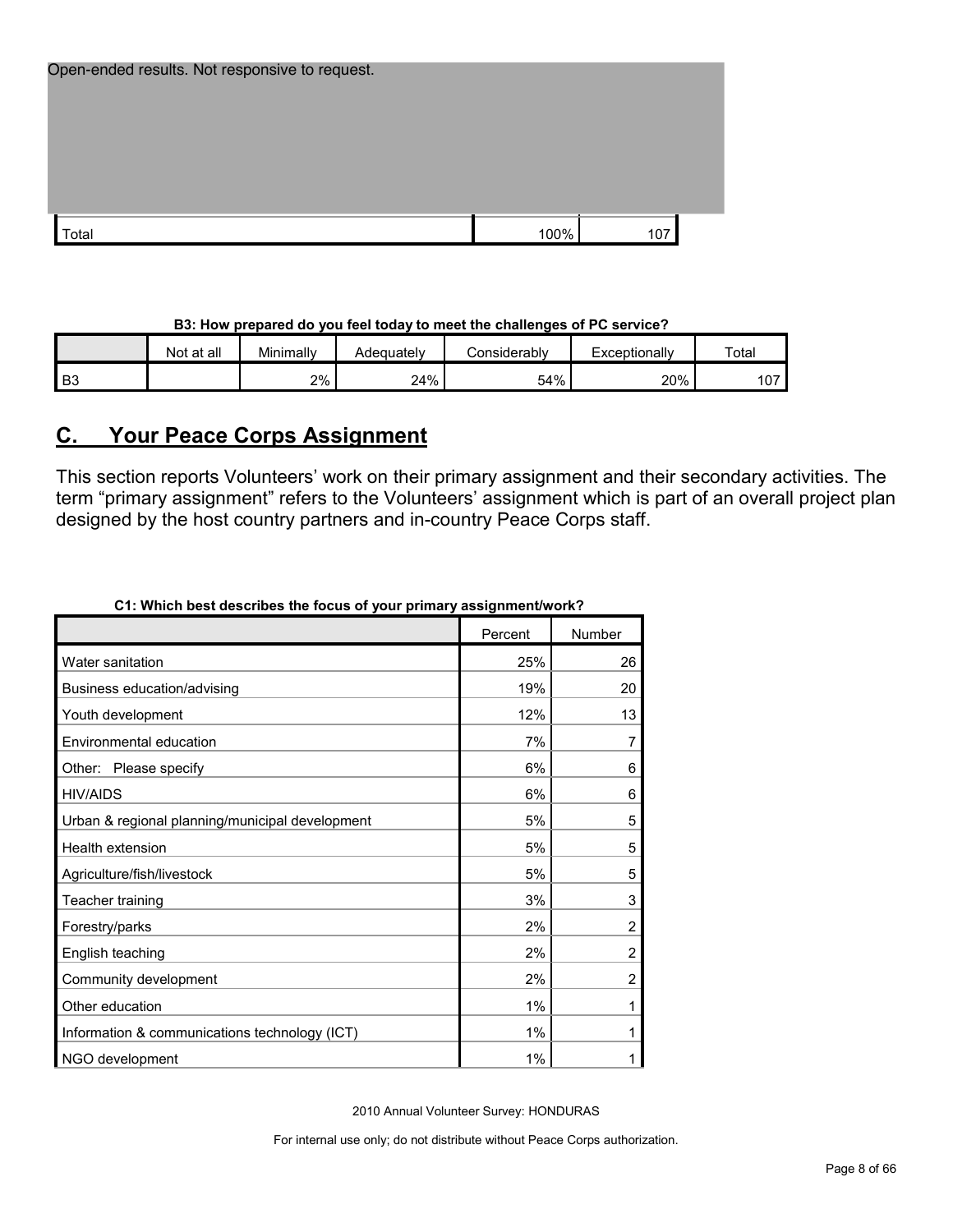| Math/science teaching |      |     |
|-----------------------|------|-----|
| Agroforestry          |      |     |
| I Total               | 100% | 105 |

| C1.OTHER: Description of "other" primary assignment/work focus |                |               |  |  |  |  |  |  |
|----------------------------------------------------------------|----------------|---------------|--|--|--|--|--|--|
| Open-ended results. Not responsive to request.                 | <b>PERCENT</b> | <b>NUMBER</b> |  |  |  |  |  |  |
| Total                                                          | 100%           | 107           |  |  |  |  |  |  |

### **C2: Are you a Masters International**

| student? |         |        |  |  |  |
|----------|---------|--------|--|--|--|
|          | Percent | Number |  |  |  |
| No       | 93%     | 99     |  |  |  |
| Yes      | 7%      |        |  |  |  |
| Total    | 100%    | 106    |  |  |  |

#### **C3: Which of the following activities does your primary assignment/work include?**

|                              |               | % Involved in | <b>Total PCVs</b> |
|------------------------------|---------------|---------------|-------------------|
|                              | PCV Responses | Activity      | Responding        |
| Working with youth           | 44            | 41%           |                   |
| Water and sanitation         | 36            | 34%           |                   |
| Rural development            | 31            | 29%           |                   |
| Environment work             | 30            | 28%           |                   |
| Working with NGO(s)          | 28            | 26%           |                   |
| Natural resources management | 27            | 25%           |                   |
| Income generation            | 24            | 22%           |                   |
| Business advertising         | 23            | 21%           |                   |
| <b>HIV/AIDS</b>              | 22            | 21%           |                   |

2010 Annual Volunteer Survey: HONDURAS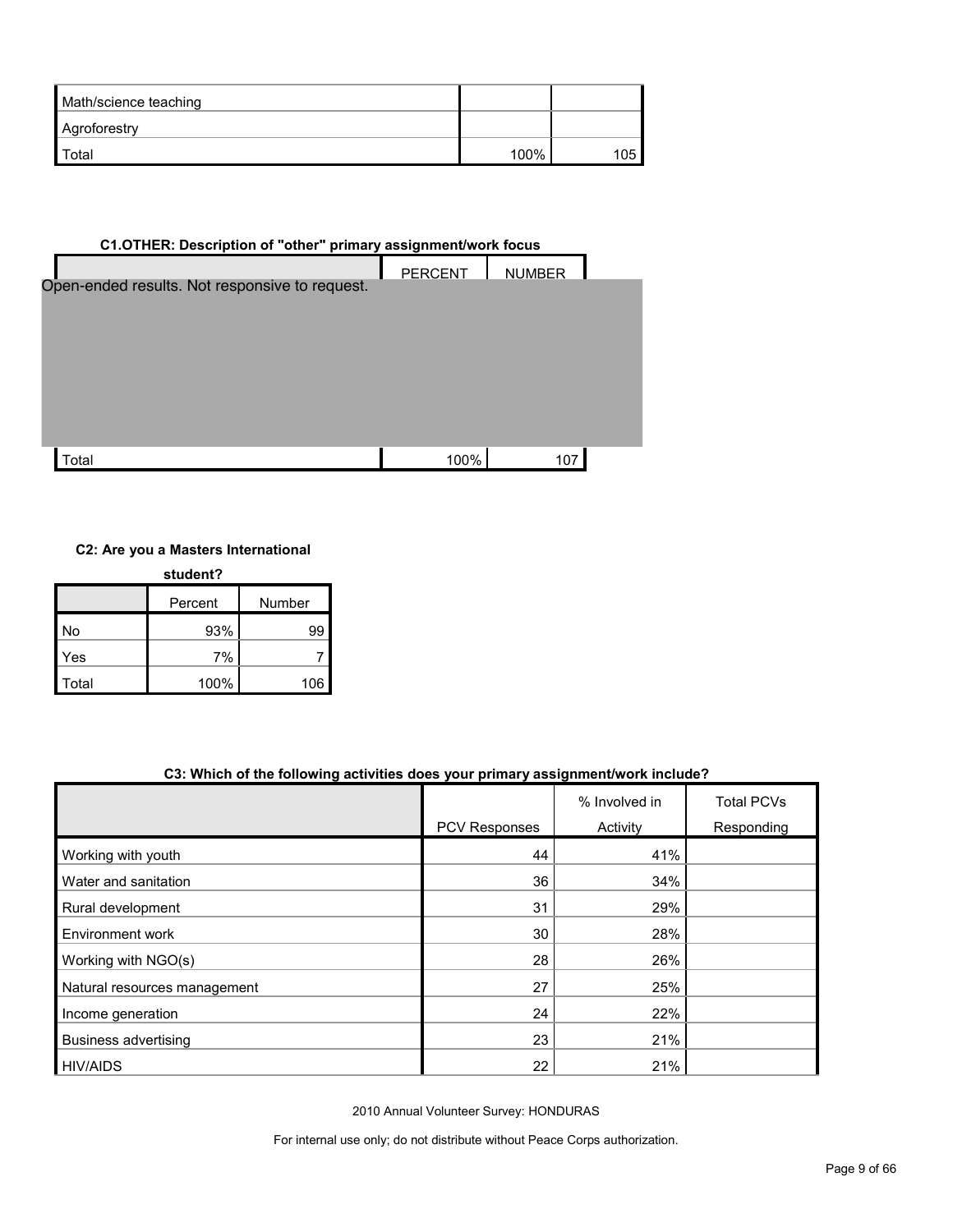| Girls' education                                      | 21 | 20% |     |
|-------------------------------------------------------|----|-----|-----|
| English teaching                                      | 18 | 17% |     |
| Microenterprise development                           | 18 | 17% |     |
| Information and communications technology (ICT)       | 15 | 14% |     |
| Nutrition education                                   | 14 | 13% |     |
| Urban development/municipal development               | 14 | 13% |     |
| Community food security (production/marketing)        | 13 | 12% |     |
| Working with special groups (e.g., disabled, elderly, | 12 | 11% |     |
| ethnic minorities, orphans)                           |    |     |     |
| Child survival                                        | 10 | 9%  |     |
| Household food security                               | 10 | 9%  |     |
| Literacy                                              | 9  | 8%  |     |
| WID/GAD                                               | 9  | 8%  |     |
| Library development                                   | 8  | 7%  |     |
| Other: Please specify                                 | 8  | 7%  |     |
| Biodiversity conservation                             | 7  | 7%  |     |
| Sports/fitness                                        | 7  | 7%  |     |
| World Wise Schools/ Correspondence Match              | 7  | 7%  |     |
| Arts                                                  | 6  | 6%  |     |
| Mobilize host country nationals (HCNs) to volunteer   | 5  | 5%  |     |
| Total                                                 |    |     | 107 |

Percents may total to more than 100% since Volunteers were asked to "Mark all that apply."

#### **C3.OTHER: Description of other primary assignment/work**

| activities                                     |                |               |  |  |  |  |
|------------------------------------------------|----------------|---------------|--|--|--|--|
|                                                | <b>PERCENT</b> | <b>NUMBER</b> |  |  |  |  |
| Open-ended results. Not responsive to request. |                |               |  |  |  |  |
|                                                |                |               |  |  |  |  |
|                                                |                |               |  |  |  |  |
|                                                |                |               |  |  |  |  |
|                                                |                |               |  |  |  |  |
|                                                |                |               |  |  |  |  |
|                                                |                |               |  |  |  |  |
|                                                |                |               |  |  |  |  |
|                                                |                |               |  |  |  |  |
|                                                |                |               |  |  |  |  |
| Total                                          | 100%           | 107           |  |  |  |  |
|                                                |                |               |  |  |  |  |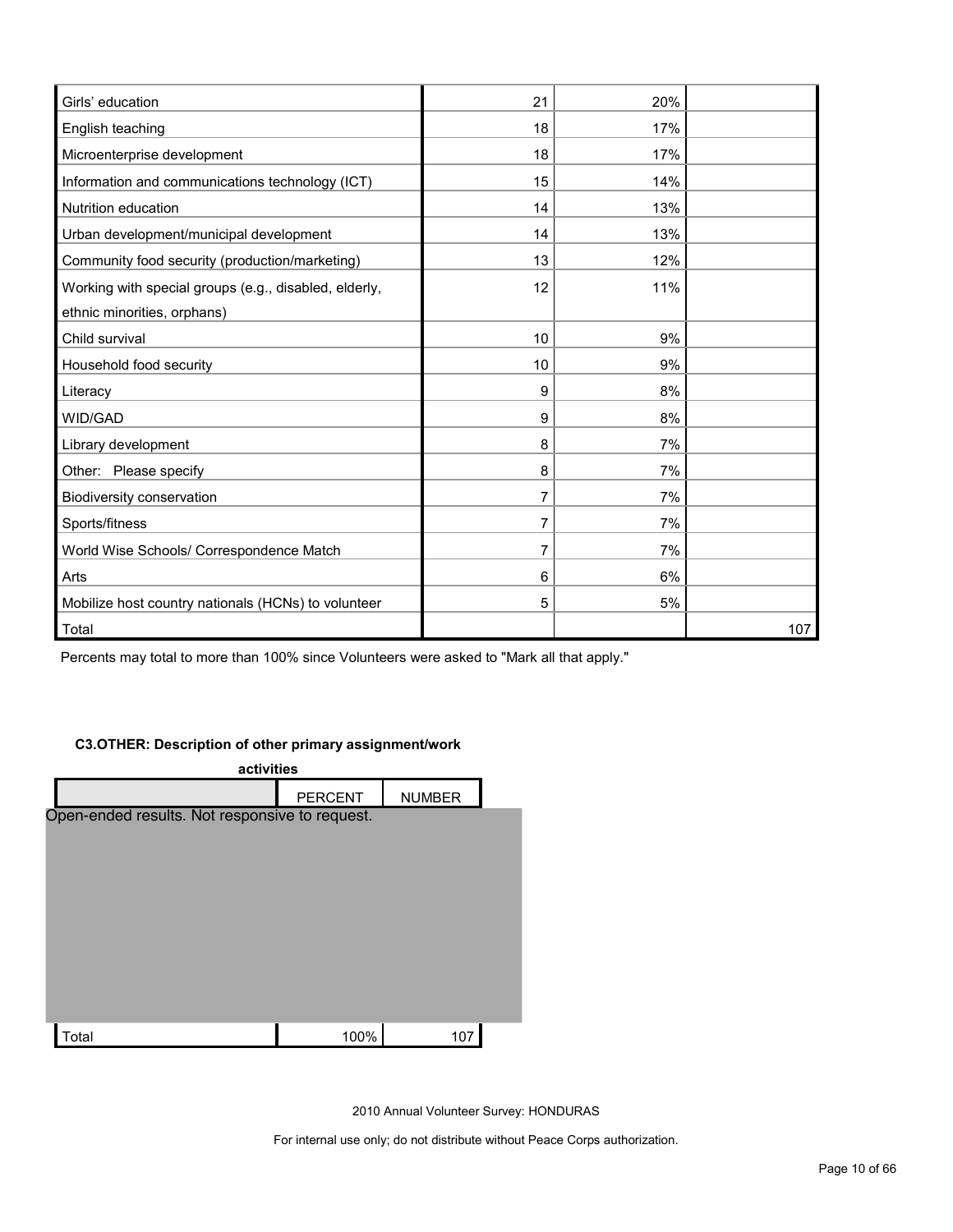**C4: Hours Spent on Primary Assignment During Average Work Week**

|           | None | 1-10 hrs | $1-20$ hrs<br>-44 | 21-30 hrs | $-40$ hrs<br>ኅ 4 | More than 40 hrs | Total |
|-----------|------|----------|-------------------|-----------|------------------|------------------|-------|
| C4Hrs6grp |      | 18%      | 30%               | 33%       | 16%              | 4%               | 107   |

#### **C4: How many hours do you spend on your primary assignment during an average work week?**

| All Volunteers | Average | Lowest reported | Highest reported | Did not answer |
|----------------|---------|-----------------|------------------|----------------|
| 107            | 23.8    | -               | 60               |                |

#### **C5: Which of the following do your secondary activities (other than your primary assignment work) include?**

|                                                       |               | % Involved in   | <b>Total PCVs</b> |
|-------------------------------------------------------|---------------|-----------------|-------------------|
|                                                       | PCV Responses | <b>Activity</b> | Responding        |
| English teaching                                      | 39            | 42%             |                   |
| Working with youth                                    | 35            | 38%             |                   |
| Sports/fitness                                        | 28            | 30%             |                   |
| <b>HIV/AIDS</b>                                       | 20            | 22%             |                   |
| Arts                                                  | 18            | 20%             |                   |
| Nutrition education                                   | 17            | 18%             |                   |
| <b>Environment work</b>                               | 16            | 17%             |                   |
| Working with NGO(s)                                   | 14            | 15%             |                   |
| Girls' education                                      | 13            | 14%             |                   |
| World Wise Schools/ Correspondence Match              | 11            | 12%             |                   |
| Library development                                   | 10            | 11%             |                   |
| Water and sanitation                                  | 10            | 11%             |                   |
| Other: Please specify                                 | 9             | 10%             |                   |
| Income generation                                     | 8             | 9%              |                   |
| Information and communications technology (ICT)       | 8             | 9%              |                   |
| Rural development                                     | 7             | 8%              |                   |
| WID/GAD                                               | 7             | 8%              |                   |
| Working with special groups (e.g., disabled, elderly, | 7             | 8%              |                   |
| ethnic minorities, orphans)                           |               |                 |                   |
| <b>Business advertising</b>                           | 6             | 7%              |                   |
| Literacy                                              | 6             | 7%              |                   |
| Mobilize host country nationals (HCNs) to volunteer   | 6             | 7%              |                   |

2010 Annual Volunteer Survey: HONDURAS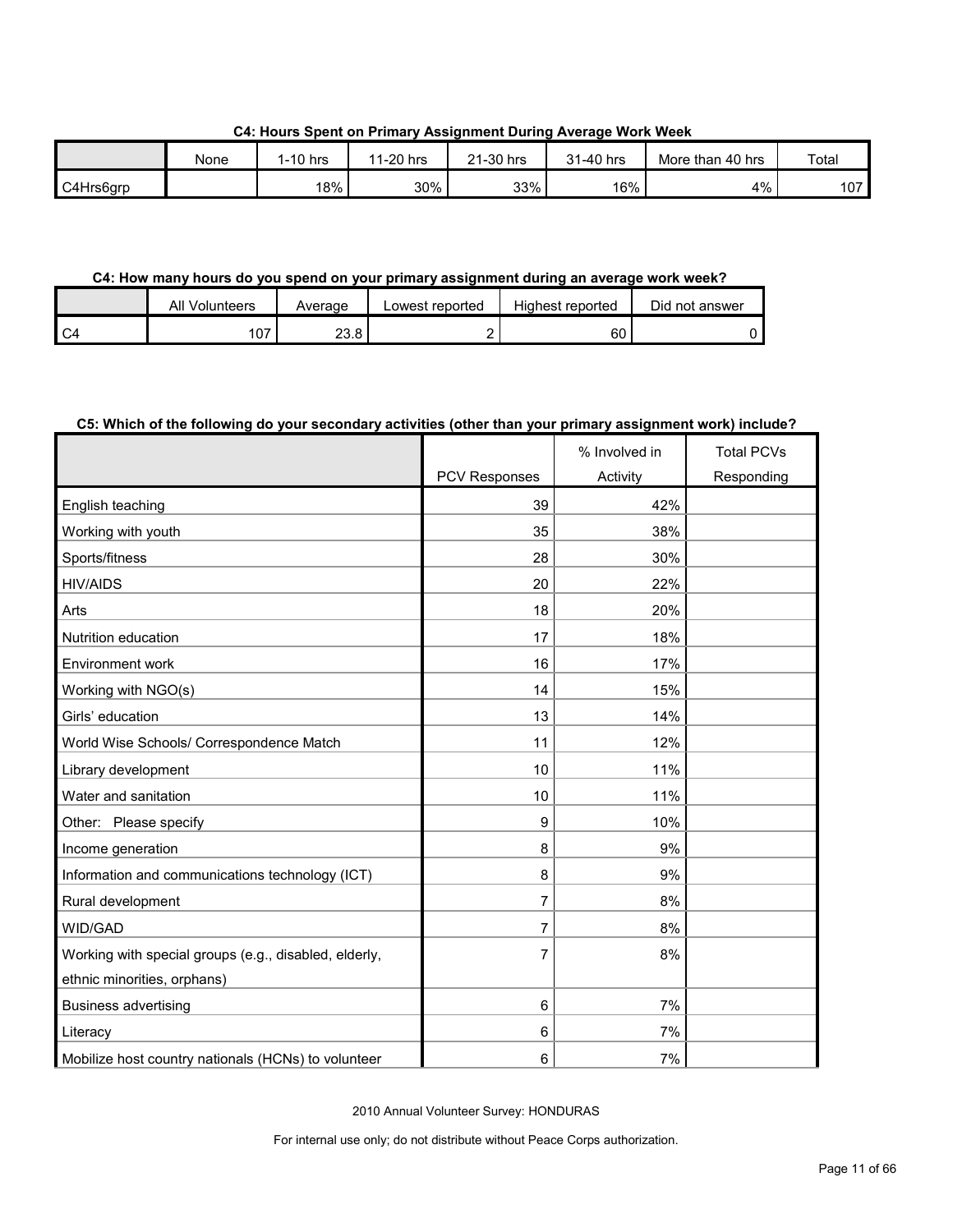| Natural resources management                   | 6 | 7% |  |
|------------------------------------------------|---|----|--|
| Microenterprise development                    |   | 4% |  |
| Urban development/municipal development        |   | 4% |  |
| Biodiversity conservation                      |   | 3% |  |
| Child survival                                 |   | 3% |  |
| Community food security (production/marketing) |   | 2% |  |
| Household food security                        |   | 2% |  |
| Total                                          |   |    |  |

Percents may total to more than 100% since Volunteers were asked to "Mark all that apply."

| <b>C5.OTHER: Description of other secondary activities</b> |            |       |
|------------------------------------------------------------|------------|-------|
|                                                            | Column N % | Count |
| Open-ended results. Not responsive to request.             |            |       |
|                                                            |            |       |
|                                                            |            |       |
|                                                            |            |       |
|                                                            |            |       |
|                                                            |            |       |
|                                                            |            |       |
|                                                            |            |       |
|                                                            |            |       |
|                                                            |            |       |
|                                                            |            |       |
| Total                                                      | 100%       | 107   |

|  | <b>C5: No Secondary Activities</b> |  |
|--|------------------------------------|--|
|  |                                    |  |
|  |                                    |  |

|                         | Percent | Number |
|-------------------------|---------|--------|
| l NA                    | 86%     | 92     |
| No secondary activities | 14%     | 15     |
| `otal                   | 100%    | 10.    |

| C6: Hours Spent on Secondary Activities During Average Work Week |
|------------------------------------------------------------------|
|------------------------------------------------------------------|

|           | None | -10 hrs | $1-20$ hrs<br>11 | 21-30 hrs | 31-40 hrs | More than 40 hrs | Total |
|-----------|------|---------|------------------|-----------|-----------|------------------|-------|
| C6Hrs6grp | 3%   | 68%     | 27%              | $1\%$     | $1\%$     |                  | 96    |

2010 Annual Volunteer Survey: HONDURAS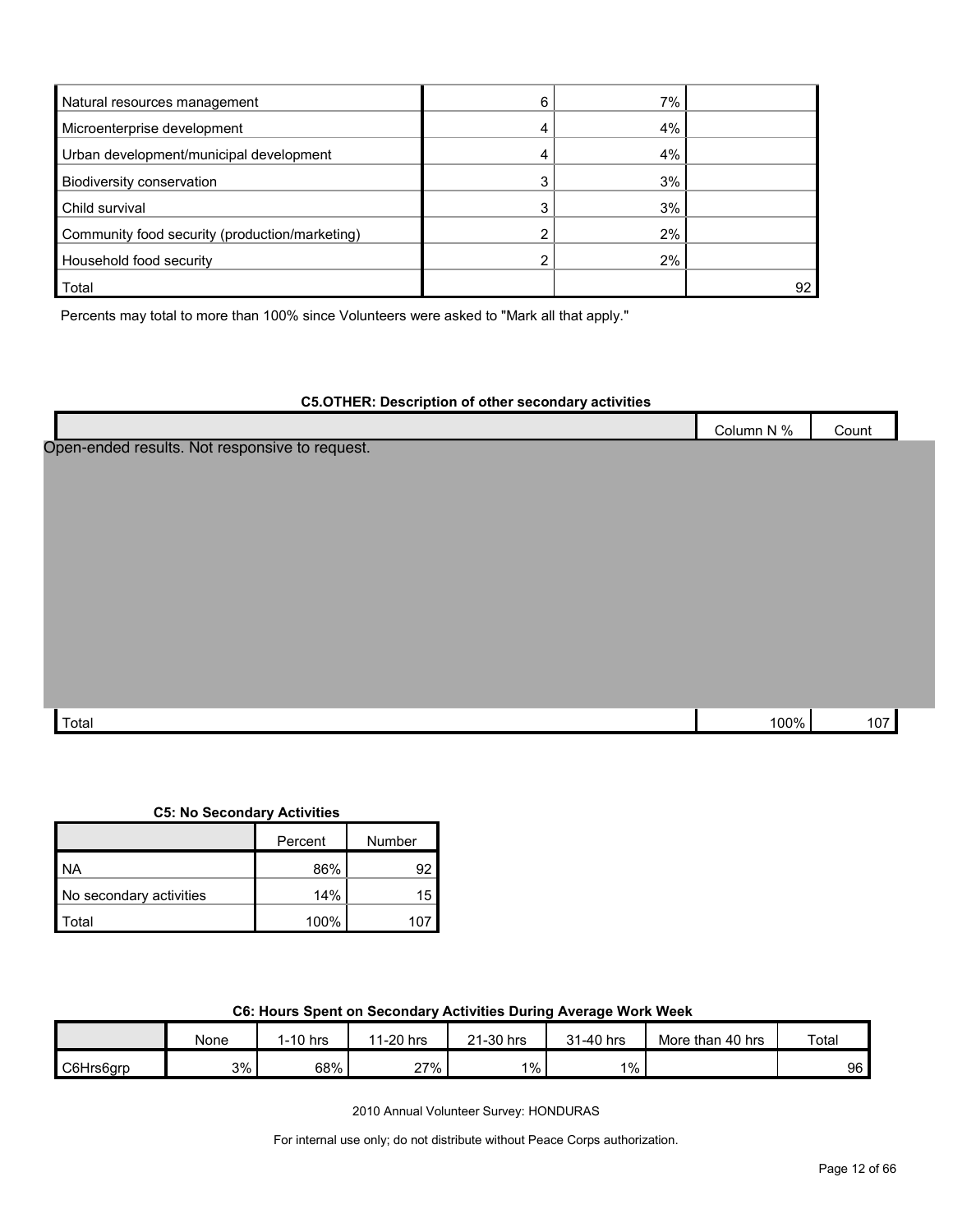|                | All Volunteers | Average     | Lowest reported | Highest reported | Did not answer |
|----------------|----------------|-------------|-----------------|------------------|----------------|
| C <sub>6</sub> | ۰υ.            | റ റ<br>ษ. 6 |                 | 40               |                |

**C6. How many hours do you spend on secondary activities during an average work week?**

### **C7: How personally satisfying is your--?**

|                              | Not at all | Minimallv | Adeauatelv | Considerably | Exceptionally | Total            |
|------------------------------|------------|-----------|------------|--------------|---------------|------------------|
| Primary assignment           | 2%         | 15%       | 27%        | 41%          | 15%           | 107 <sub>l</sub> |
| Secondary project activities | 5%         | 9%        | 30%        | 47%          | 8%            | 99               |

NOTE: See the Open-Ended Responses report for Volunteer comments (C8) about their satisfaction with the work they do

# <span id="page-12-0"></span>**D. Training for Your Peace Corps Assignment**

This section reports Volunteers' assessment of the effectiveness of Pre-Service Training (PST) and In-Service Training at post. In-Service Training (IST) includes: Reconnect, Technical IST, Mid-Service and Close of Service Conferences, project management/leadership conferences, and other post-sponsored training sessions.

# **D1: How many weeks of PST did you have before you were sworn in?**

|                   | ∟ess than 8 |         |         |          |       |          | More than 12 |       |
|-------------------|-------------|---------|---------|----------|-------|----------|--------------|-------|
|                   | weeks       | 8 weeks | 9 weeks | 10 weeks | weeks | 12 weeks | weeks        | Total |
| D <sub>1GRP</sub> | 3%          | $1\%$   | 3%      | 2%       | 43%   | 31%      | 16%          | 90    |

#### **D2: How effective was your Pre-Service Training (PST) in preparing you to--**

|                                                     | Not effective | Poor  | Adequate | Effective | Verv effective |
|-----------------------------------------------------|---------------|-------|----------|-----------|----------------|
| Manage cultural differences                         | $1\%$         | $1\%$ | 25%      | 49%       | 23%            |
| Deal with adjustment issues                         | $1\%$         | 8%    | 34%      | 43%       | 13%            |
| Work with counterparts/community partners           | 3%            | 17%   | 50%      | 27%       | 3%             |
| Use language needed in work and social interactions | 2%            | 6%    | 19%      | 36%       | 36%            |
| Perform technical aspects of your work              | 6%            | 15%   | 26%      | 29%       | 22%            |
| Work on your project goals and objectives           | 5%            | 5%    | 35%      | 37%       | 18%            |
| Conduct a participatory community needs             | 2%            | 6%    | 39%      | 41%       | 8%             |
| assessment (e.g., PACA)                             |               |       |          |           |                |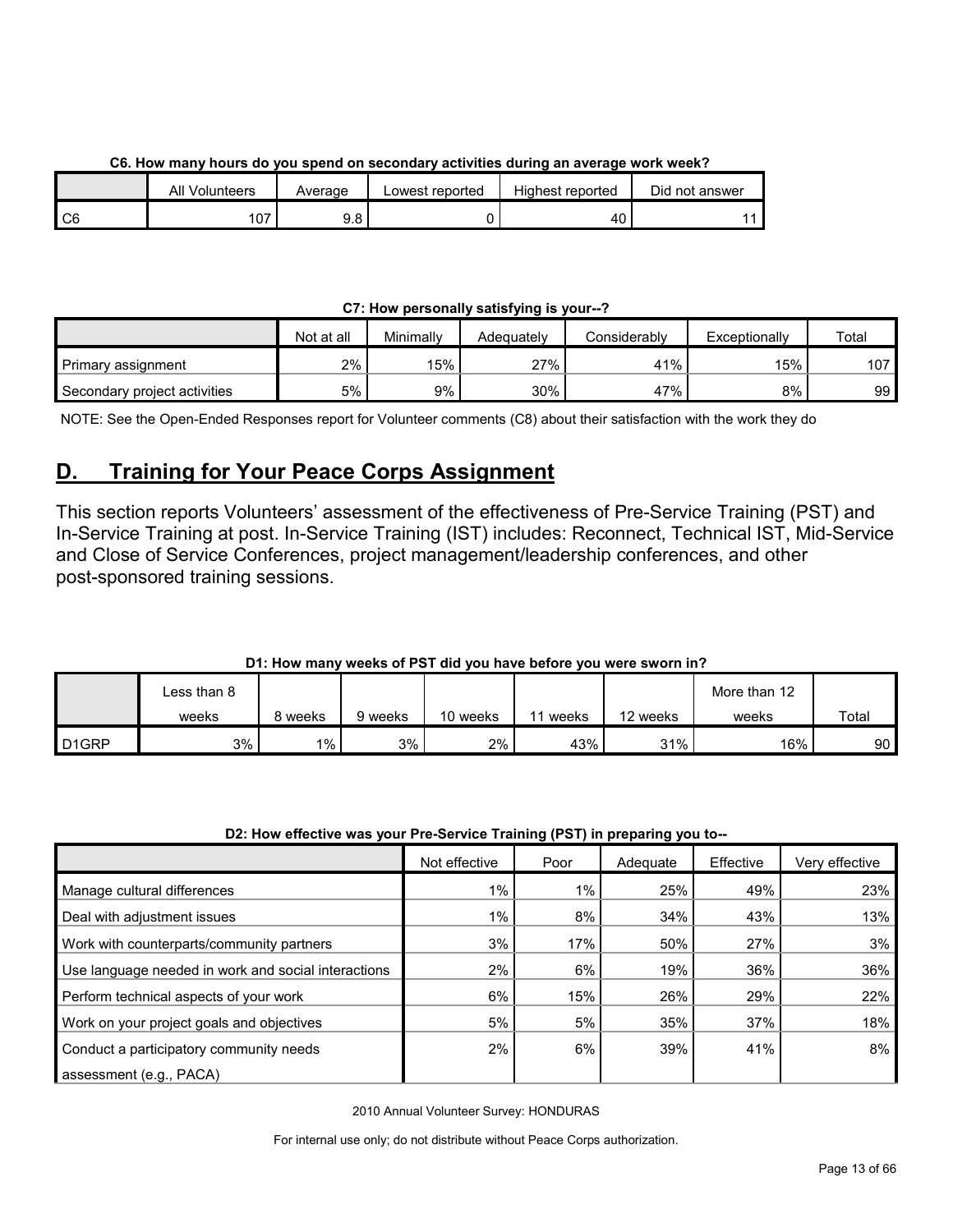| Monitor your project goals and outcomes    | 3%      | $8\%$ | 46% | 33% | 8%  |
|--------------------------------------------|---------|-------|-----|-----|-----|
| Maintain your physical health              | $1\%$ . | 4%    | 26% | 43% | 25% |
| Maintain your mental/emotional health      | 2%      | 8%    | 37% | 37% | 15% |
| Maintain your personal safety and security | $1\%$ . |       | 11% | 23% | 64% |

**D2: How effective was your Pre-Service Training (PST) in preparing you to--**

|                                                     | NA/No training | Total |
|-----------------------------------------------------|----------------|-------|
| Manage cultural differences                         | 1%             | 106   |
| Deal with adjustment issues                         | 1%             | 106   |
| Work with counterparts/community partners           | 1%             | 105   |
| Use language needed in work and social interactions | 2%             | 106   |
| Perform technical aspects of your work              | 2%             | 106   |
| Work on your project goals and objectives           | 1%             | 106   |
| Conduct a participatory community needs assessment  | 5%             | 106   |
| (e.g., PACA)                                        |                |       |
| Monitor your project goals and outcomes             | 1%             | 106   |
| Maintain your physical health                       | 1%             | 106   |
| Maintain your mental/emotional health               | 1%             | 106   |
| Maintain your personal safety and security          | 1%             | 105   |

### **D2: How effective was your Pre-Service Training (PST) in preparing you to-- (excluding "NA/No training" responses)**

|                                            | Not effective | Poor  | Adequate | Effective | Very effective | Total |
|--------------------------------------------|---------------|-------|----------|-----------|----------------|-------|
| Manage cultural differences                | $1\%$         | $1\%$ | 26%      | 50%       | 23%            | 105   |
| Deal with adjustment issues                | $1\%$         | 8%    | 34%      | 44%       | 13%            | 105   |
| Work with counterparts/community partners  | 3%            | 17%   | 50%      | 27%       | 3%             | 104   |
| Use language needed in work and social     | 2%            | 6%    | 19%      | 37%       | 37%            | 104   |
| interactions                               |               |       |          |           |                |       |
| Perform technical aspects of your work     | 6%            | 15%   | 27%      | 30%       | 22%            | 104   |
| Work on your project goals and objectives  | 5%            | 5%    | 35%      | 37%       | 18%            | 105   |
| Conduct a participatory community needs    | 2%            | 6%    | 41%      | 43%       | 9%             | 101   |
| assessment (e.g., PACA)                    |               |       |          |           |                |       |
| Monitor your project goals and outcomes    | 3%            | 9%    | 47%      | 33%       | 9%             | 105   |
| Maintain your physical health              | $1\%$         | 4%    | 27%      | 44%       | 25%            | 105   |
| Maintain your mental/emotional health      | 2%            | 9%    | 37%      | 37%       | 15%            | 105   |
| Maintain your personal safety and security | 1%            |       | 12%      | 23%       | 64%            | 104   |

2010 Annual Volunteer Survey: HONDURAS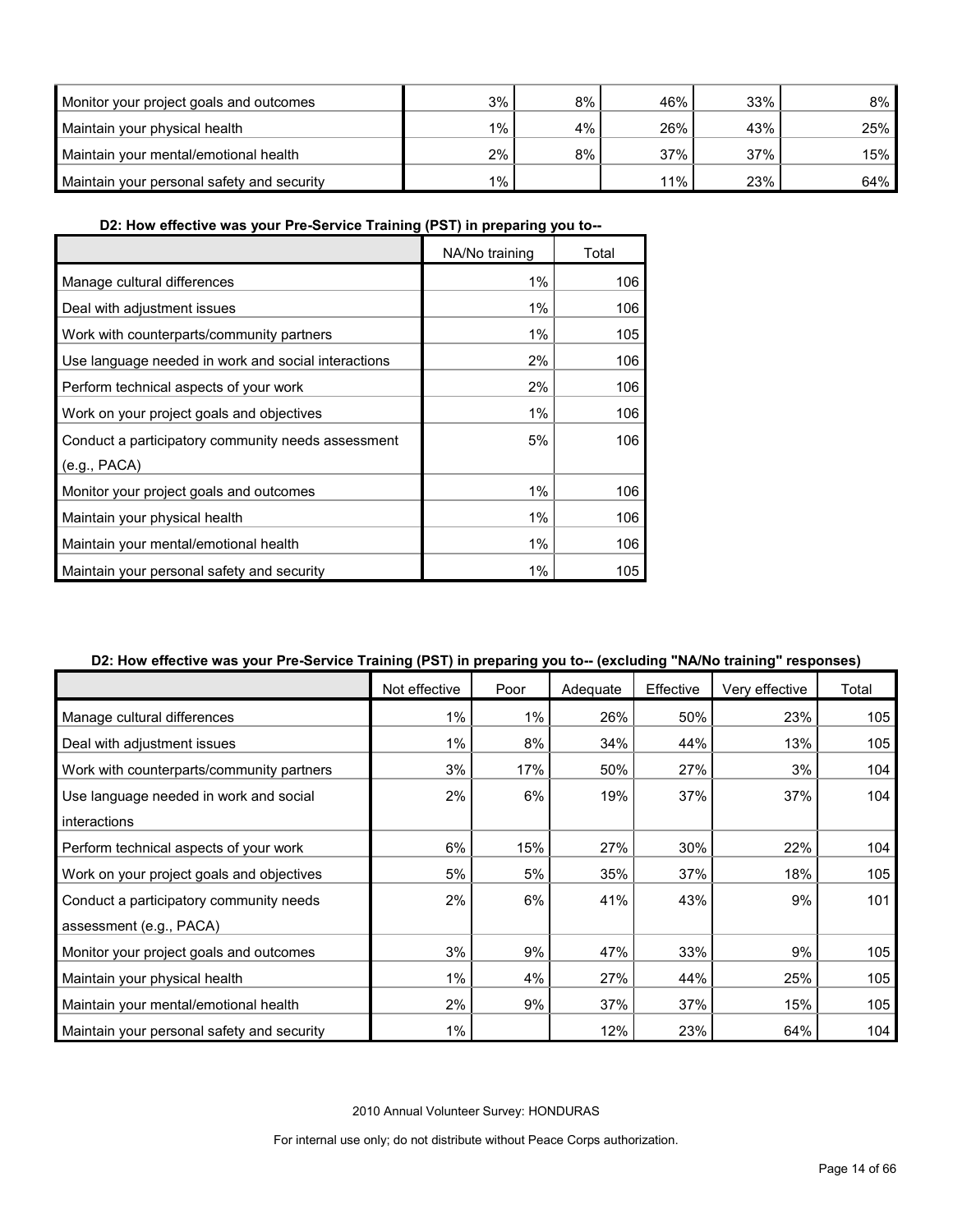|       | None | -5 davs | $6-10$ davs | $1-15$ days<br>$\overline{44}$ | 16-20 days | 21-39 days | $40+ days$ | Total |
|-------|------|---------|-------------|--------------------------------|------------|------------|------------|-------|
| D3GRP | 20%  | 28%     | 23%         | 18%                            | 10%        | $1\%$ .    |            | 106   |

**D3: How many days of PC-sponsored training have you had since you were sworn in?**

# **D4: How effective was your In-Service Training (IST) in preparing you to--**

|                                                     | Not effective | Poor | Adequate | Effective | Very effective |
|-----------------------------------------------------|---------------|------|----------|-----------|----------------|
| Manage cultural differences                         | 4%            | 5%   | 24%      | 14%       | 2%             |
| Deal with adjustment issues                         | 2%            | 8%   | 22%      | 18%       | $1\%$          |
| Build and strengthen working relationships with     | 2%            | 8%   | 26%      | 26%       | 7%             |
| counterparts/community partners                     |               |      |          |           |                |
| Use language needed in work and social interactions | 4%            | 8%   | 23%      | 11%       | 4%             |
| Perform technical aspects of your work              | 4%            | 3%   | 21%      | 29%       | 12%            |
| Work on your project goals and objectives           | 4%            | 4%   | 19%      | 29%       | 12%            |
| Conduct a participatory community needs             | 2%            | 8%   | 23%      | 10%       | $1\%$          |
| assessment (e.g., PACA)                             |               |      |          |           |                |
| Monitor project goals and outcomes                  | $1\%$         | 5%   | 32%      | 22%       | 3%             |
| Maintain your physical health                       | 2%            | 3%   | 19%      | 21%       | 4%             |
| Maintain your mental/emotional health               | 3%            | 3%   | 21%      | 17%       | 4%             |
| Maintain your personal safety and security          | 1%            | 2%   | 17%      | 17%       | 32%            |

### **D4: How effective was your In-Service Training (IST) in preparing you to--**

|                                                     | NA/No training | Total |
|-----------------------------------------------------|----------------|-------|
| Manage cultural differences                         | 52%            | 106   |
| Deal with adjustment issues                         | 50%            | 106   |
| Build and strengthen working relationships with     | 30%            | 106   |
| counterparts/community partners                     |                |       |
| Use language needed in work and social interactions | 51%            | 106   |
| Perform technical aspects of your work              | 31%            | 106   |
| Work on your project goals and objectives           | 32%            | 105   |
| Conduct a participatory community needs assessment  | 57%            | 106   |
| (e.g., PACA)                                        |                |       |
| Monitor project goals and outcomes                  | 38%            | 106   |
| Maintain your physical health                       | 51%            | 105   |
| Maintain your mental/emotional health               | 53%            | 106   |
| Maintain your personal safety and security          | 31%            | 106   |

2010 Annual Volunteer Survey: HONDURAS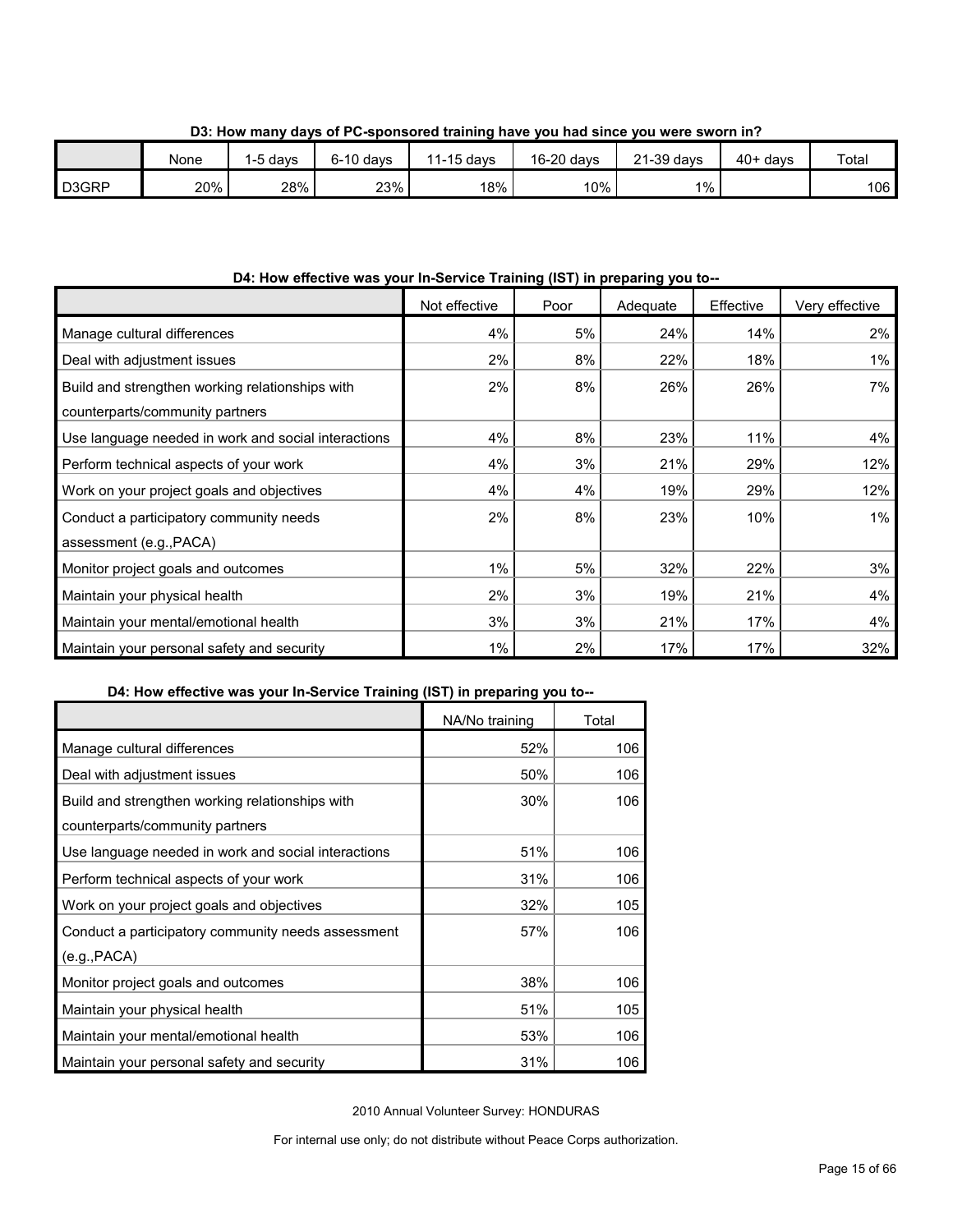|                                                 | Not effective | Poor | Adequate | Effective | Very effective | Total |
|-------------------------------------------------|---------------|------|----------|-----------|----------------|-------|
| Manage cultural differences                     | 8%            | 10%  | 49%      | 29%       | 4%             | 51    |
| Deal with adjustment issues                     | 4%            | 15%  | 43%      | 36%       | 2%             | 53    |
| Build and strengthen working relationships with | 3%            | 12%  | 38%      | 38%       | 9%             | 74    |
| counterparts/community partners                 |               |      |          |           |                |       |
| Use language needed in work and social          | 8%            | 15%  | 46%      | 23%       | 8%             | 52    |
| interactions                                    |               |      |          |           |                |       |
| Perform technical aspects of your work          | 5%            | 4%   | 30%      | 42%       | 18%            | 73    |
| Work on your project goals and objectives       | 6%            | 6%   | 28%      | 42%       | 18%            | 71    |
| Conduct a participatory community needs         | 4%            | 17%  | 52%      | 24%       | 2%             | 46    |
| assessment (e.g., PACA)                         |               |      |          |           |                |       |
| Monitor project goals and outcomes              | 2%            | 8%   | 52%      | 35%       | 5%             | 66    |
| Maintain your physical health                   | 4%            | 6%   | 39%      | 43%       | 8%             | 51    |
| Maintain your mental/emotional health           | 6%            | 6%   | 44%      | 36%       | 8%             | 50    |
| Maintain your personal safety and security      | 1%            | 3%   | 25%      | 25%       | 47%            | 73    |

### **D4: How effective was your In-Service Training (IST) in preparing you to-- (excluding "NA/No training" responses)**

#### **D5: Please list other types of training you have had that were sponsored by someone other than PC**

|                                                | Percent | Number |  |
|------------------------------------------------|---------|--------|--|
| Open-ended results. Not responsive to request. |         |        |  |
|                                                |         |        |  |
|                                                |         |        |  |
|                                                |         |        |  |
|                                                |         |        |  |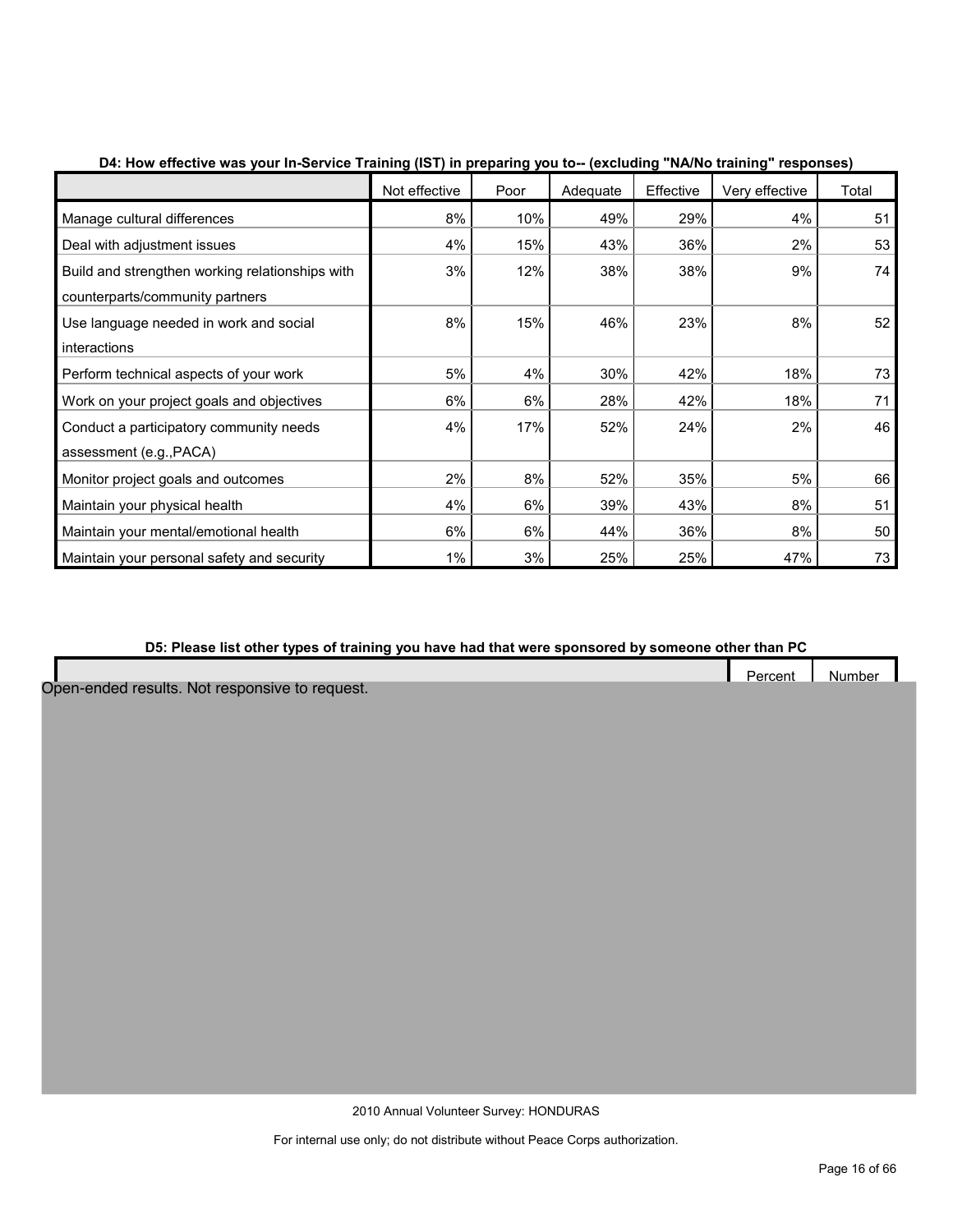Open-ended results. Not responsive to request.

2010 Annual Volunteer Survey: HONDURAS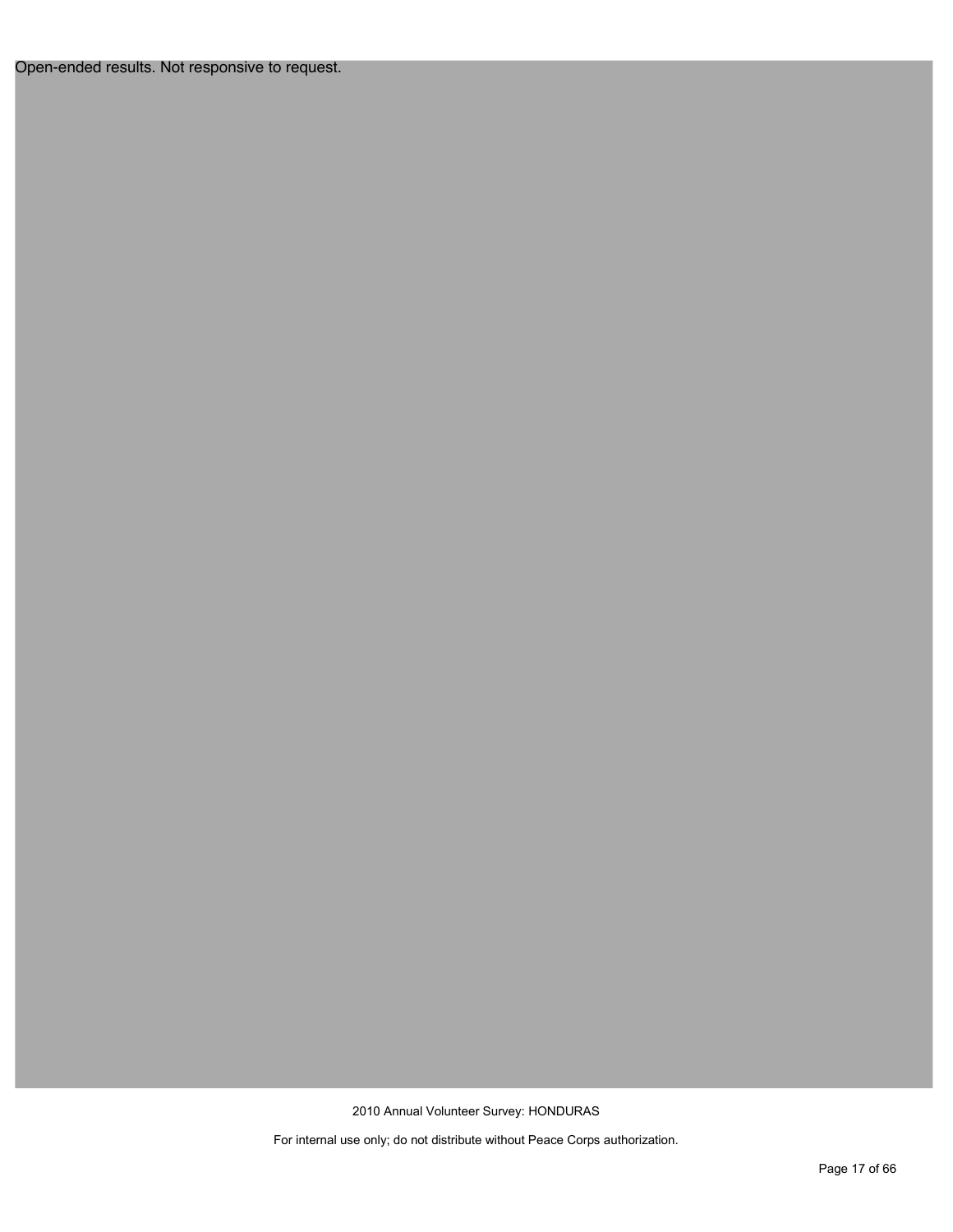| D6: How well can you communicate in the language used by most local people in your |  |
|------------------------------------------------------------------------------------|--|
|------------------------------------------------------------------------------------|--|

**community?**

| -------------    |            |        |            |      |               |                |  |  |  |
|------------------|------------|--------|------------|------|---------------|----------------|--|--|--|
|                  | Not at all | Poorly | Adequatelv | Well | ∵well<br>√erv | Total          |  |  |  |
| $\overline{)$ D6 |            | $1\%$  | $27\%$     | 37%  | 35%           | $\sim$<br>ו שו |  |  |  |

**Local language proficiency (D6) by Time in Country (A2)**

|                   | Not at all | Poorly | Adequately | Well | Very well | Total |
|-------------------|------------|--------|------------|------|-----------|-------|
| 6 months or less  |            |        | 46%        | 36%  | 18%       | 39    |
| 7 to 12 months    |            |        |            | 25%  | 75%       | 8     |
| 13 to 20 months   |            | 2%     | 23%        | 36%  | 39%       | 44    |
| 21 to 27 months   |            |        | 7%         | 53%  | 40%       | 15    |
| 28 months or more |            |        |            |      | 100%      |       |
| Total             |            | $1\%$  | 27%        | 37%  | 35%       | 107   |

# <span id="page-17-0"></span>**E. Volunteer Assignment Goals and Impact**

This section reports Volunteers' self-assessments of their impact on the individuals and organizations in the communities in which they serve. The results address the extent to which Volunteers' work and other community interaction have achieved the following three goals:

Goal 1: To help the people of interested countries in meeting their need for trained men and women by transferring skills to, and building capacity of, host country partners

Goal 2: To help promote a better understanding of Americans on the part of the peoples served Goal 3: To help Americans understand the people and cultures of other countries

| LI. TO WIIQI GAIGHI QOGS YOUL YOIUHIGGI WOLK QSSIGHIHGHI QUULGSS IHG TOHOWIHG I |            |           |            |              |               |  |  |  |
|---------------------------------------------------------------------------------|------------|-----------|------------|--------------|---------------|--|--|--|
|                                                                                 | Not at all | Minimally | Adequately | Considerably | Exceptionally |  |  |  |
| Meets the objectives of the project plan                                        | 1%         | 6%        | 20%        | 44%          | 29%           |  |  |  |
| Builds local capacity for sustainability (goal 1)                               | 2%         | 16%       | 38%        | 31%          | 13%           |  |  |  |
| Involves local people in planning and implementing                              | $1\%$      | 8%        | 34%        | 37%          | 21%           |  |  |  |
| activities                                                                      |            |           |            |              |               |  |  |  |
| Complements other local development activities                                  | 4%         | 11%       | 35%        | 36%          | 11%           |  |  |  |
| Transfers skills to host country individuals and                                | 2%         | 15%       | 26%        | 39%          | 18%           |  |  |  |
| organizations (goal 1)                                                          |            |           |            |              |               |  |  |  |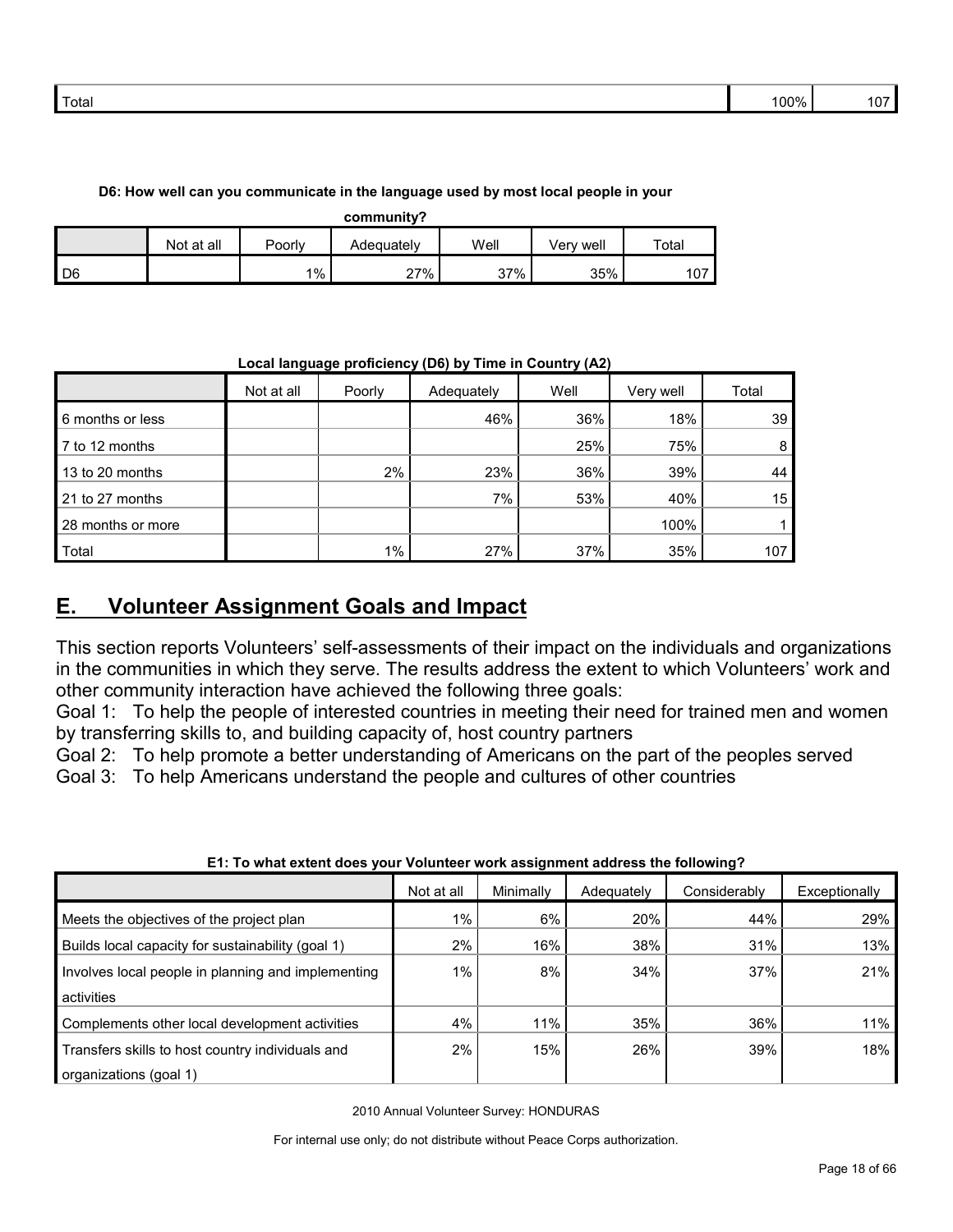| Mobilizes host country individuals to volunteer   | 8% | 37% | 31% | 14% | 8%  |
|---------------------------------------------------|----|-----|-----|-----|-----|
| Helps promote a better understanding of Americans | 2% | 5%  | 25% | 42% | 26% |
| on the part of the peoples served (goal 2)        |    |     |     |     |     |
| Helps promote a better understanding of other     | 4% | 10% | 26% | 33% | 25% |
| peoples on the part of Americans (goal 3)         |    |     |     |     |     |

# **E1: To what extent does your Volunteer work assignment address the following?**

|                                                       | NA | Total |
|-------------------------------------------------------|----|-------|
| Meets the objectives of the project plan              |    | 106   |
| Builds local capacity for sustainability (goal 1)     |    | 107   |
| Involves local people in planning and implementing    |    | 106   |
| activities                                            |    |       |
| Complements other local development activities        | 3% | 107   |
| Transfers skills to host country individuals and      |    | 107   |
| organizations (goal 1)                                |    |       |
| Mobilizes host country individuals to volunteer       | 1% | 107   |
| Helps promote a better understanding of Americans on  |    | 106   |
| the part of the peoples served (goal 2)               |    |       |
| Helps promote a better understanding of other peoples | 2% | 106   |
| on the part of Americans (goal 3)                     |    |       |

#### **E1: To what extent does your Volunteer work assignment address the following? (excluding "NA" responses)**

|                                                       | Not at all | Minimally | Adequately | Considerably |
|-------------------------------------------------------|------------|-----------|------------|--------------|
| Meets the objectives of the project plan              | 1%         | 6%        | 20%        | 44%          |
| Builds local capacity for sustainability (goal 1)     | 2%         | 16%       | 38%        | 31%          |
| Involves local people in planning and implementing    | $1\%$      | 8%        | 34%        | 37%          |
| activities                                            |            |           |            |              |
| Complements other local development activities        | 4%         | 12%       | 36%        | 38%          |
| Transfers skills to host country individuals and      | 2%         | 15%       | 26%        | 39%          |
| organizations (goal 1)                                |            |           |            |              |
| Mobilizes host country individuals to volunteer       | 8%         | 38%       | 31%        | 14%          |
| Helps promote a better understanding of Americans on  | 2%         | 5%        | 25%        | 42%          |
| the part of the peoples served (goal 2)               |            |           |            |              |
| Helps promote a better understanding of other peoples | 4%         | 11%       | 27%        | 34%          |
| on the part of Americans (goal 3)                     |            |           |            |              |

2010 Annual Volunteer Survey: HONDURAS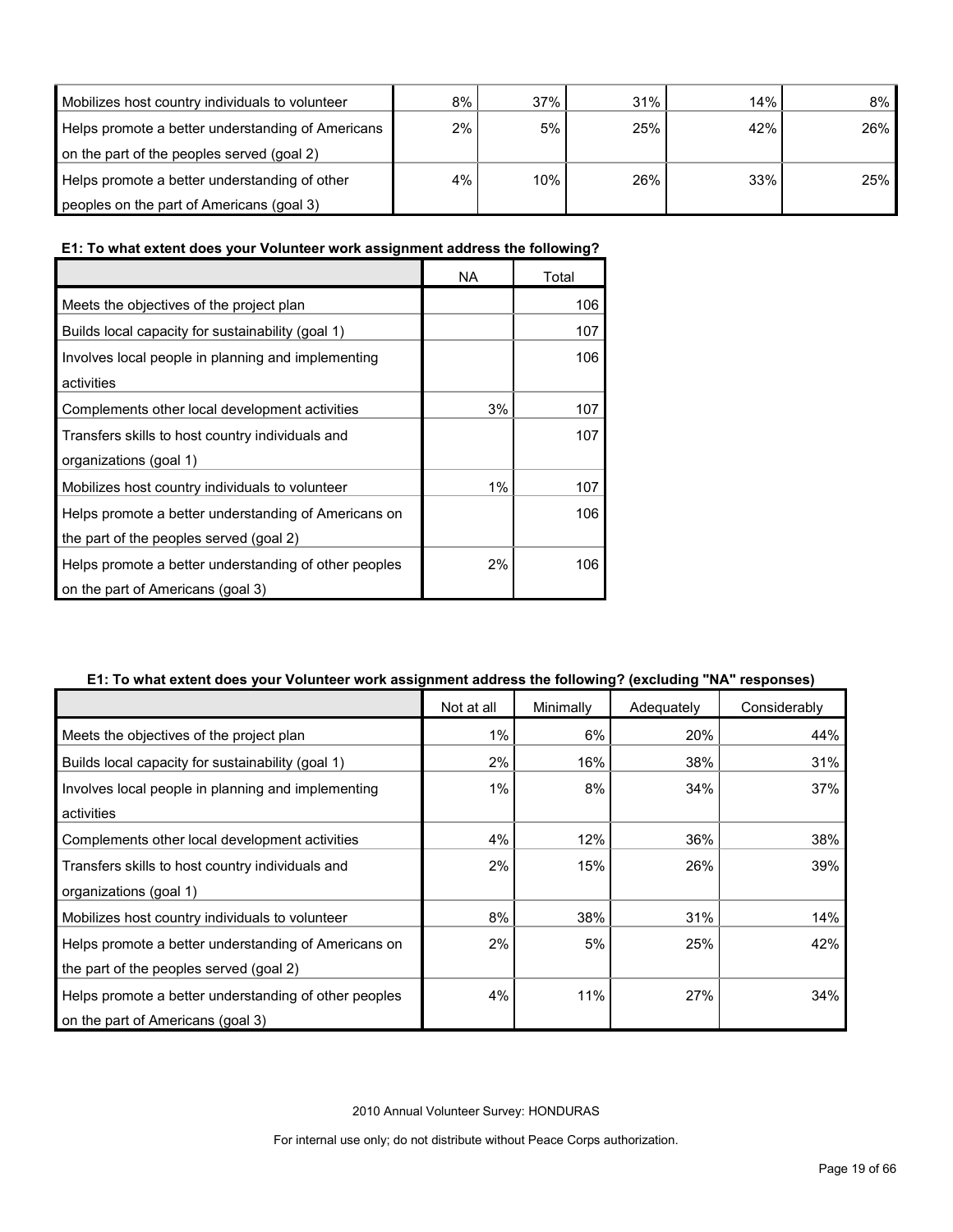#### **E1: To what extent does your Volunteer work assignment address the following?**

|                                                       | Exceptionally | Total |
|-------------------------------------------------------|---------------|-------|
| Meets the objectives of the project plan              | 29%           | 106   |
| Builds local capacity for sustainability (goal 1)     | 13%           | 107   |
| Involves local people in planning and implementing    | 21%           | 106   |
| activities                                            |               |       |
| Complements other local development activities        | 12%           | 104   |
| Transfers skills to host country individuals and      | 18%           | 107   |
| organizations (goal 1)                                |               |       |
| Mobilizes host country individuals to volunteer       | 8%            | 106   |
| Helps promote a better understanding of Americans on  | 26%           | 106   |
| the part of the peoples served (goal 2)               |               |       |
| Helps promote a better understanding of other peoples | 25%           | 104   |
| on the part of Americans (goal 3)                     |               |       |

**(excluding "NA" responses)**

#### **E2: How effective have you been in transferring knowledge and skills to help the following persons or groups build their**

| capacities?                                      |            |           |            |              |               |  |  |
|--------------------------------------------------|------------|-----------|------------|--------------|---------------|--|--|
|                                                  | Not at all | Minimally | Adequately | Considerably | Exceptionally |  |  |
| Your counterpart/community partner               | 3%         | 13%       | 37%        | 33%          | 11%           |  |  |
| An organization other than your host institution | 5%         | 12%       | 36%        | 26%          | 8%            |  |  |
| Members of your host community                   | $1\%$      | 14%       | 29%        | 44%          | 8%            |  |  |
| <b>Other Peace Corps Volunteers</b>              |            | 8%        | 35%        | 37%          | 14%           |  |  |

#### **E2: How effective have you been in transferring knowledge and skills to help the**

|  | following persons or groups build their capacities? |
|--|-----------------------------------------------------|
|  |                                                     |
|  |                                                     |

|                                                  | ΝA  | Total |
|--------------------------------------------------|-----|-------|
| Your counterpart/community partner               | 3%  |       |
| An organization other than your host institution | 12% | 107   |
| Members of your host community                   | 4%  | 107   |
| <b>Other Peace Corps Volunteers</b>              | 6%  |       |

#### **E2: How effective have you been in transferring knowledge and skills to help the following persons or groups build**

#### **their capacities? (excluding "NA" responses)**

|  | $\cdot$ .<br>at all<br>Not | Minimally | Adequately | Considerably |
|--|----------------------------|-----------|------------|--------------|
|  |                            |           |            |              |
|  |                            |           |            |              |

2010 Annual Volunteer Survey: HONDURAS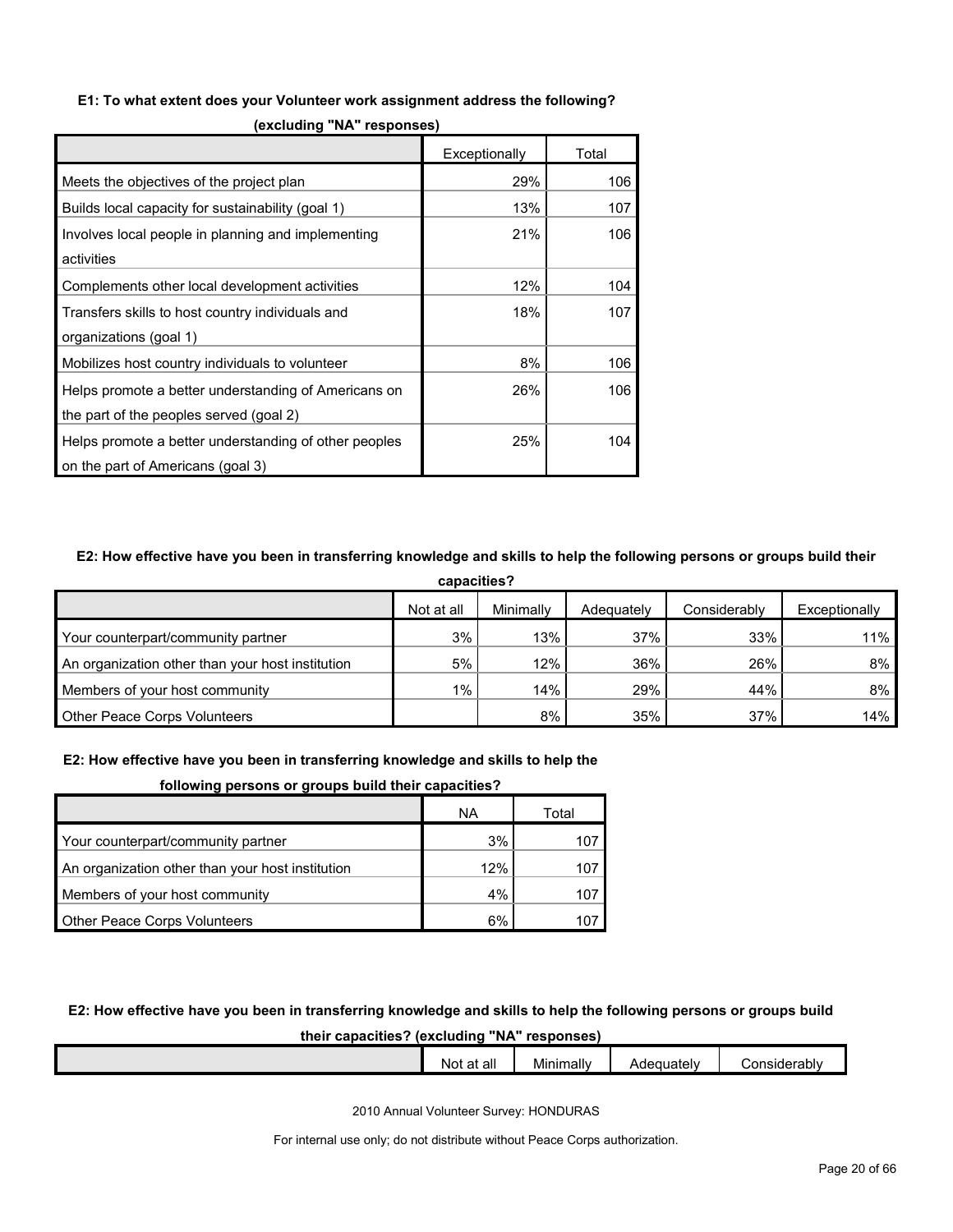| Your counterpart/community partner               | 3% | 13% | 38% | 34%    |
|--------------------------------------------------|----|-----|-----|--------|
| An organization other than your host institution | 5% | 14% | 41% | $30\%$ |
| Members of your host community                   | 1% | 15% | 30% | 46%    |
| <b>Other Peace Corps Volunteers</b>              |    | 9%  | 37% | 40%    |

#### **E2: How effective have you been in transferring knowledge and skills to help the**

#### **following persons or groups build their capacities? (excluding "NA" responses)**

|                                                  | Exceptionally | Total |
|--------------------------------------------------|---------------|-------|
| Your counterpart/community partner               | 12%           | 104   |
| An organization other than your host institution | 10%           | 94    |
| Members of your host community                   | 9%            | 103   |
| Other Peace Corps Volunteers                     | 15%           | 10′   |

#### **E2.TEXT: Description of others to whom you are transferring skills to help build their capacities**

|                                                | Column N % | Count |
|------------------------------------------------|------------|-------|
| Open-ended results. Not responsive to request. |            |       |
|                                                |            |       |
|                                                |            |       |
|                                                |            |       |
|                                                |            |       |
|                                                |            |       |
| Total                                          | 100%       |       |
|                                                |            | 107   |

**E3: Based on your contact with host country nationals, to what extent have they gained a better understanding of** 

| Americans? |  |
|------------|--|

|                | <b>Not</b><br>at all | Minimally | Adequately | Considerabl∨ | Exceptionally | Too early to tell | Total        |
|----------------|----------------------|-----------|------------|--------------|---------------|-------------------|--------------|
| E <sub>3</sub> |                      | 5%        | 23%        | 44%          | 14%           | 14%               | $\sim$<br>ΊΨ |

#### **E3: Based on your contact with host country nationals, to what extent have they gained a better**

**understanding of Americans? (excluding "Too early to tell" responses)**

|         | Not at all | Minimally | Adeauatelv | considerablv | Exceptionally | Total    |
|---------|------------|-----------|------------|--------------|---------------|----------|
| F۹<br>└ |            | 5%        | 27%        | 51%<br>ىن.   | 16%           | nn<br>92 |

2010 Annual Volunteer Survey: HONDURAS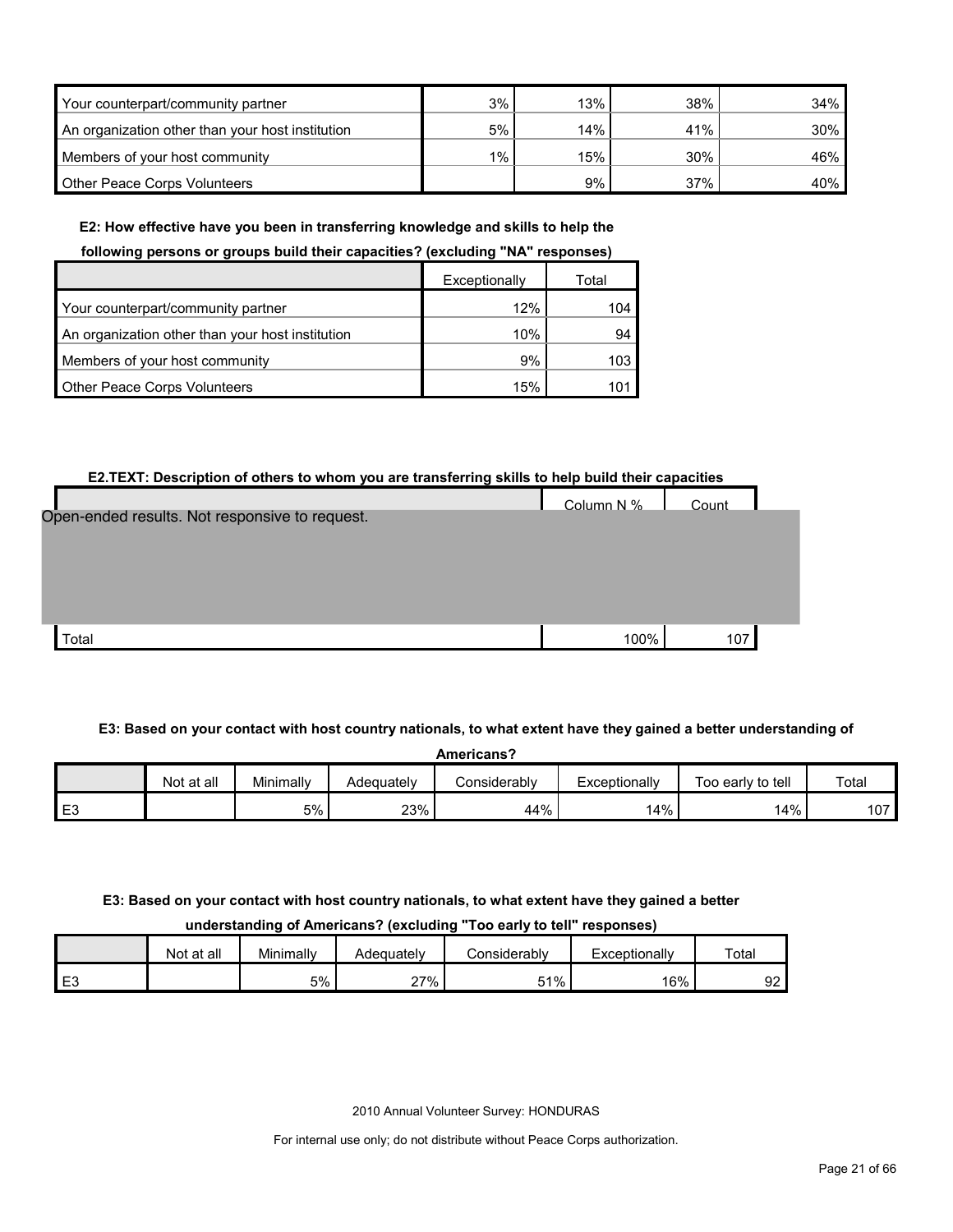**E4: In which of the following third goal activities have you participated during your PC service? Mark all that apply.**

|                                                       | appıy.        |              |                   |
|-------------------------------------------------------|---------------|--------------|-------------------|
|                                                       |               |              | <b>Total PCVs</b> |
|                                                       | PCV Responses | % Doing This | Responding        |
| Electronic updates                                    | 93            | 88%          |                   |
| Personal website or blog                              | 63            | 59%          |                   |
| <b>Hosting American visitors</b>                      | 59            | 56%          |                   |
| Enrollment in the CWWS/CMS program                    | 38            | 36%          |                   |
| Hard copy/paper update                                | 36            | 34%          |                   |
| While on home leave, spoke at a school or community   | 13            | 12%          |                   |
| group                                                 |               |              |                   |
| Podcasted/created a slide show or video posted online | 10            | 9%           |                   |
| Pen pal program/letter exchange                       | 6             | 6%           |                   |
| Other please specify                                  | 6             | 6%           |                   |
| Peace Corps Week activities                           | 3             | 3%           |                   |
| Posted to PC Digital Library                          | 2             | 2%           |                   |
| Total                                                 |               |              | 106               |

Percents may total to more than 100% since Volunteers were asked to "Mark all that apply."

# **E4.TEXT: Description of "others" third goal activities** Column N % Count Open-ended results. Not responsive to request.

Total 100% 107

#### **E4: When asked about third goal activities, Volunteer answered "No**

**involvement in third goal activities."** 

|                      |     | No third goal |       |
|----------------------|-----|---------------|-------|
|                      | NA  | activities    | Total |
| No Goal 3 activities | 99% | 1%            |       |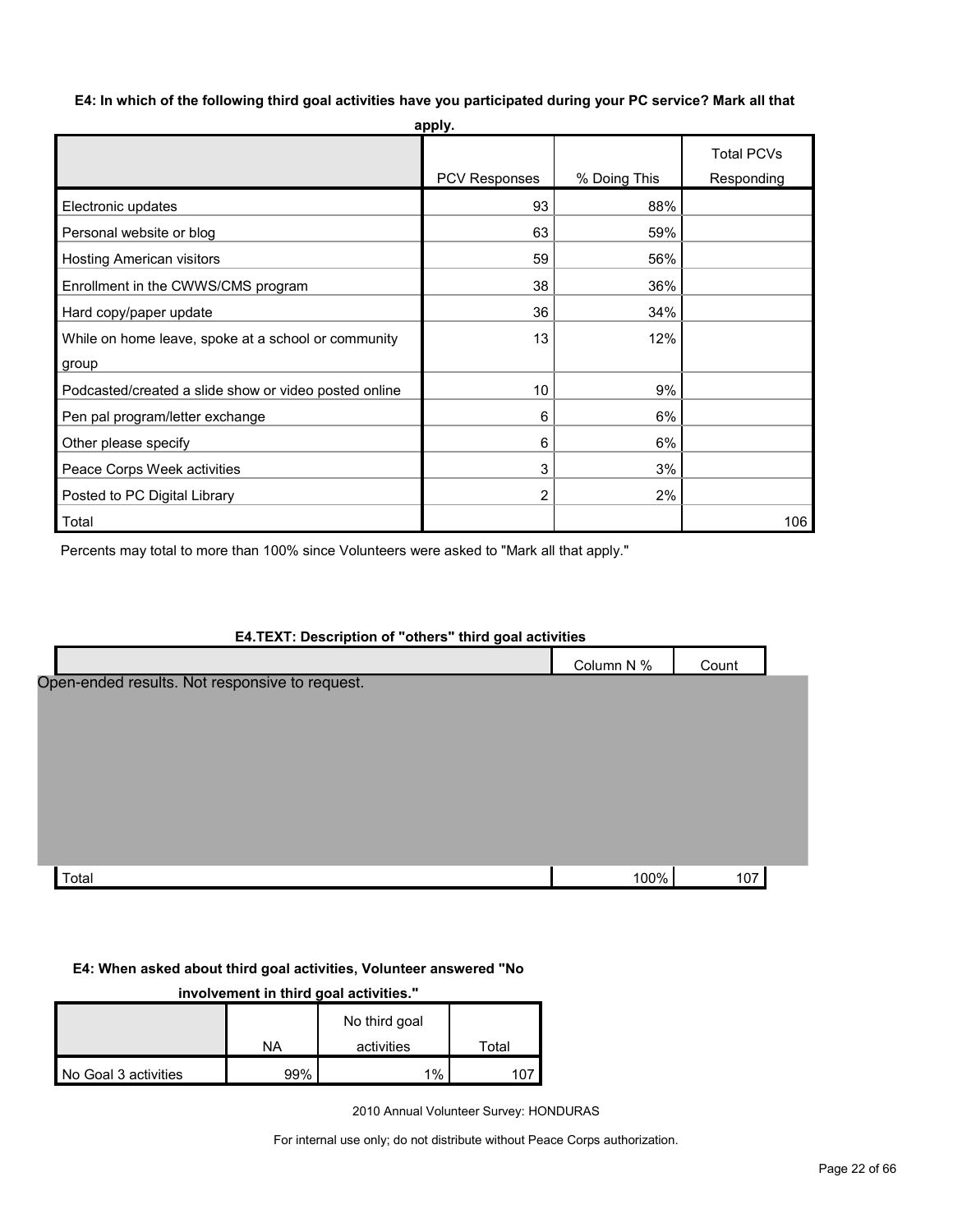# **E5: Based on your contact with Americans, to what extent have they gained a better understanding of host country**

| nationals? |
|------------|
|------------|

|          | Not at all | Minimally<br>$\sim$ $\sim$ $\sim$ | Adequatelv | Considerabl∨ | Exceptionally | Too early to tell | Total |
|----------|------------|-----------------------------------|------------|--------------|---------------|-------------------|-------|
| 口に<br>∟∪ |            | 6%                                | 23%        | 43%          | 20%           | 8%                | 107   |

**E5: Based on your contact with Americans, to what extent have they gained a better understanding of host country nationals? (excluding "Too early to tell" responses)**

|    | Not at all | Minimally | Adequatelv | こonsiderably | Exceptionally | Total |
|----|------------|-----------|------------|--------------|---------------|-------|
| E5 |            | 6%        | 26%        | $.7\%$<br>41 | 21%           | 98    |

# <span id="page-22-0"></span>**F. Peace Corps Support**

This section reports Volunteers' satisfaction with in-country Peace Corps staff support and how the Volunteers communicate with the post.

### **F1: How prepared for your arrival were the host people with whom you would be working?**

|              | at all<br>Not | Minimally | Adequately | Considerably | Exceptionally | Total |
|--------------|---------------|-----------|------------|--------------|---------------|-------|
| $\mathbf{r}$ | 5%            | 24%       | 33%        | 34%          | 5%            | 107   |

#### **F2: To what extent is your CD aware of Volunteer issues and concerns through interactions with PCVs?**

|    | Not at all | Minimally | Adequatelv | Considerably | Exceptionallv | Total |
|----|------------|-----------|------------|--------------|---------------|-------|
| -- | 12%        | 29%       | 40%        | 16%          | 3%            | 107   |

#### **F3: How satisfied are you with the health care you received from your PCMO(s)?**

|                | Not at all | Minimally | Adequately | Considerablv | Exceptionally | Not Used | Total        |
|----------------|------------|-----------|------------|--------------|---------------|----------|--------------|
| r <sub>o</sub> | 2%         | 4%        | 21%        | 33%          | 38%           | 2%       | 107<br>1 V I |

2010 Annual Volunteer Survey: HONDURAS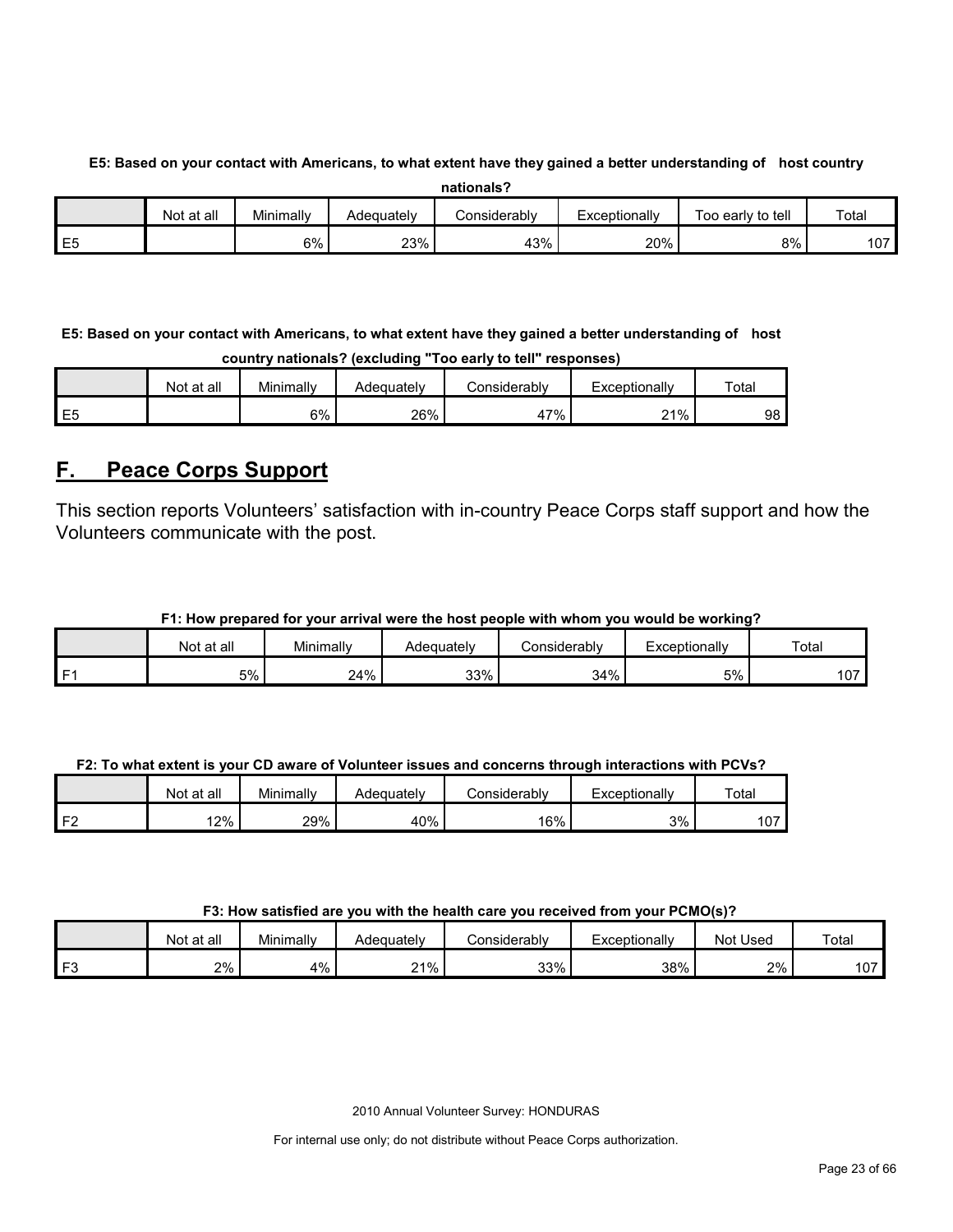#### **F3: How satisfied are you with the health care you received from your PCMO(s)?(excluding "Not used"**

**responses)**

|    | Not at all | Minimally | Adequatelv | ≿onsiderablv | Exceptionally | $\tau$ otai |
|----|------------|-----------|------------|--------------|---------------|-------------|
| ЕS | 2%         | 4%        | 22%        | 33%          | 39%           | 105         |

#### **F4: How satisfied are you with the following support provided by in-country PC staff?**

|                             | Not at all | Minimally | Adequately | Considerably | Exceptionally | NA  | Total |
|-----------------------------|------------|-----------|------------|--------------|---------------|-----|-------|
| Administrative/logistical   |            | 9%        | 28%        | 37%          | 25%           |     | 107   |
| Cross-cultural              | 1%         | 8%        | 35%        | 37%          | 17%           | 2%  | 107   |
| Emotional                   | 5%         | 14%       | 34%        | 25%          | 12%           | 10% | 107   |
| Feedback on my work reports | 5%         | 19%       | 29%        | 26%          | 8%            | 13% | 107   |
| Job assignment              | 4%         | 15%       | 26%        | 36%          | 19%           |     | 107   |
| Language learning           | 1%         | 7%        | 26%        | 36%          | 27%           | 3%  | 107   |
| Medical                     | 1%         | 3%        | 21%        | 36%          | 38%           | 1%  | 105   |
| Safety and security         |            | 3%        | 6%         | 17%          | 74%           | 1%  | 106   |
| Site selection/preparation  | 4%         | 23%       | 24%        | 26%          | 24%           |     | 106   |
| <b>Technical skills</b>     | 3%         | 13%       | 31%        | 35%          | 17%           |     | 105   |

### **F4: How satisfied are you with the following support provided by in-country PC staff? (excluding "NA" responses)**

|                             | Not at all | Minimally | Adequately | Considerably | Exceptionally | Total |
|-----------------------------|------------|-----------|------------|--------------|---------------|-------|
| Administrative/logistical   |            | 9%        | 28%        | 37%          | 25%           | 107   |
| Cross-cultural              | 1%         | 9%        | 35%        | 38%          | 17%           | 105   |
| Emotional                   | 5%         | 16%       | 38%        | 28%          | 14%           | 96    |
| Feedback on my work reports | 5%         | 22%       | 33%        | 30%          | 10%           | 93    |
| Job assignment              | 4%         | 15%       | 26%        | 36%          | 19%           | 107   |
| Language learning           | 1%         | 7%        | 27%        | 38%          | 28%           | 104   |
| Medical                     | 1%         | 3%        | 21%        | 37%          | 38%           | 104   |
| Safety and security         |            | 3%        | 6%         | 17%          | 74%           | 105   |
| Site selection/preparation  | 4%         | 23%       | 24%        | 26%          | 24%           | 106   |
| <b>Technical skills</b>     | 3%         | 13%       | 31%        | 35%          | 17%           | 105   |

# **F5: What level of PC support have you received to help cope with stress from issues such as HIV/AIDS, food insecurity, etc. in your community? (Including PCVs w/no need for support)**

2010 Annual Volunteer Survey: HONDURAS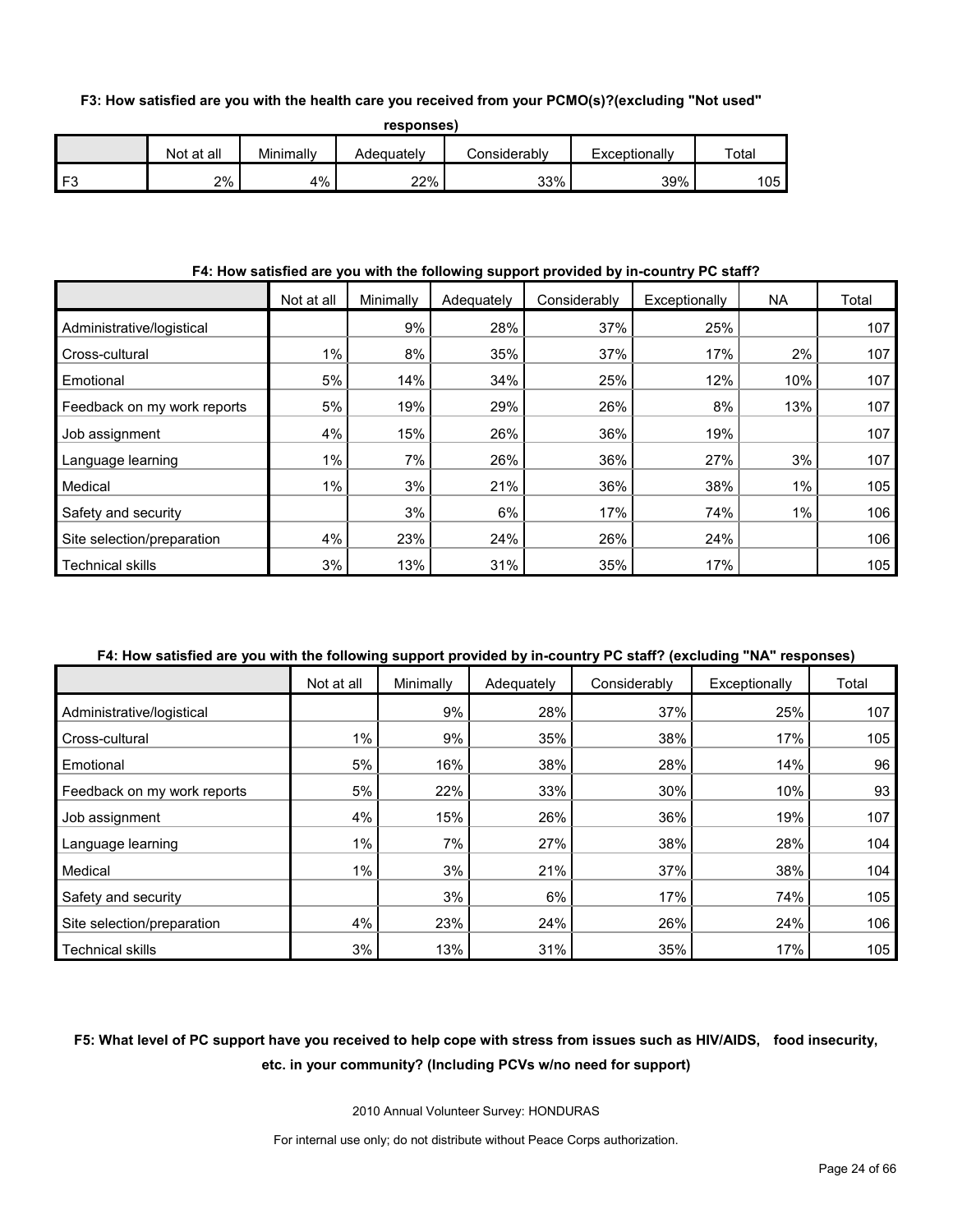|    |            |                 | Adequate | Considerable | Exceptional | NA/I have no     |       |
|----|------------|-----------------|----------|--------------|-------------|------------------|-------|
|    | No support | Minimal support | support  | support      | support     | need for support | Total |
| F5 | 2%         | $1\%$           | 22%      | 15%          | 8%          | 41%              | 107   |

#### **F5: What level of PC support have you received to help cope with stress from issues such as HIV/AIDS, food insecurity, etc. in your community? (excluding "NA/No need for support" responses)**

| -------- |            |                 |                  |              |             |       |
|----------|------------|-----------------|------------------|--------------|-------------|-------|
|          |            |                 |                  | Considerable | Exceptional |       |
|          | No support | Minimal support | Adequate support | support      | support     | Total |
| 口片       | 3%         | 19%             | 38%              | 25%          | 14%         | 63    |

#### **F6a: How would you rate your interaction with the Country Director (CD)**

|                         | Inadequate | Adequate | Total |
|-------------------------|------------|----------|-------|
| CD Responsiveness       | 37%        | 63%      | 95    |
| CD Informative content  | 21%        | 79%      | 99    |
| <b>CD Comfort level</b> | 67%        | 33%      | 99    |
| <b>CD</b> Site visits   | 49%        | 51%      | а.    |

### **in terms of the following?**

### **F6b: How would you rate your interaction with the PTO in terms of --?**

|                                | Inadequate | Adequate | Total |
|--------------------------------|------------|----------|-------|
| <b>PTO Responsiveness</b>      | 4%         | 96%      | 101   |
| <b>PTO</b> Informative content | 4%         | 96%      | 102   |
| <b>PTO Comfort level</b>       | 7%         | 93%      | 104   |
| <b>PTO Site visits</b>         | 20%        | 80%      | 100   |

#### **F6c: How would you rate your interaction with the APCD/Program Manager in**

| terms of $-2$                      |            |          |       |  |
|------------------------------------|------------|----------|-------|--|
|                                    | Inadequate | Adequate | Total |  |
| <b>APCD/PM Responsiveness</b>      | 13%        | 88%      | 104   |  |
| <b>APCD/PM Informative content</b> | 12%        | 88%      | 102   |  |
| APCD/PM Comfort level              | 18%        | 82%      | 104   |  |

2010 Annual Volunteer Survey: HONDURAS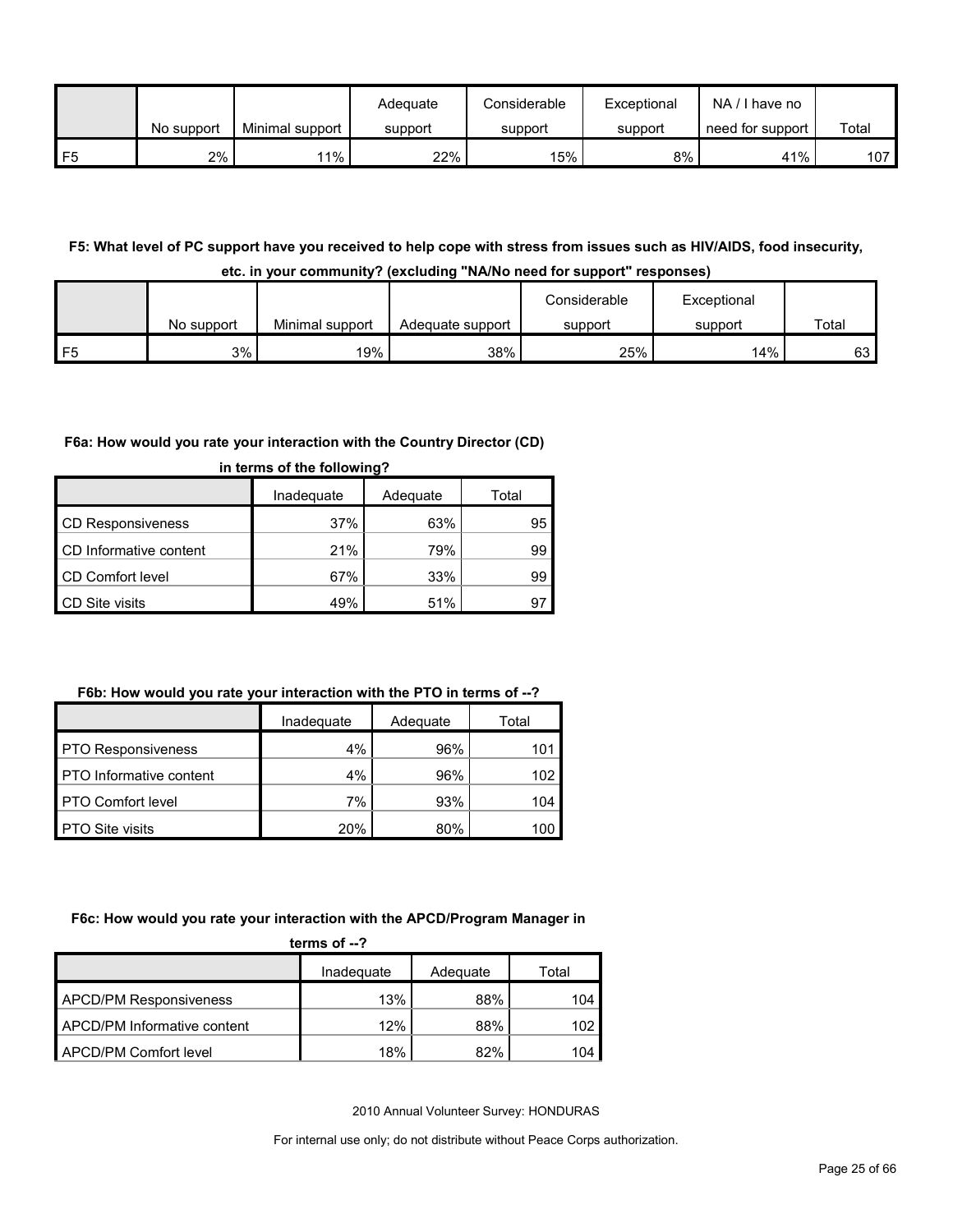#### **F6c: How would you rate your interaction with the APCD/Program Manager in**

| terms of $-2$                      |            |          |       |  |
|------------------------------------|------------|----------|-------|--|
|                                    | Inadequate | Adequate | Total |  |
| <b>APCD/PM Responsiveness</b>      | 13%        | 88%      | 104   |  |
| <b>APCD/PM Informative content</b> | 12%        | 88%      | 102   |  |
| APCD/PM Comfort level              | 18%        | 82%      | 104   |  |
| APCD/PM Site visits                | 10%        | 90%      | 103   |  |

| F6d: How would you rate your interaction with the PCMO in terms of --? |            |          |       |  |
|------------------------------------------------------------------------|------------|----------|-------|--|
|                                                                        | Inadequate | Adequate | Total |  |
| <b>PCMO Responsiveness</b>                                             | 8%         | 92%      | 106   |  |
| <b>PCMO</b> Informative content                                        | 9%         | 91%      | 102   |  |
| <b>PCMO Comfort level</b>                                              | 7%         | 93%      | 105   |  |
| <b>PCMO Site visits</b>                                                | 18%        | 82%      |       |  |

#### **F6e: How would you rate your interaction with the Safety and Security**

| Coordinator (SSC) in terms of --? |  |  |  |
|-----------------------------------|--|--|--|
|                                   |  |  |  |
|                                   |  |  |  |

|                           | Inadequate | Adequate | Total |
|---------------------------|------------|----------|-------|
| <b>SSC Responsiveness</b> | $1\%$      | 99%      | 104   |
| SSC Informative content   | 0%         | 100%     | 104   |
| SSC Comfort level         | 2%         | 98%      | 104   |
| <b>SSC Site visits</b>    | 9%         | 91%      |       |

#### **F6f: How would you rate your interaction with the Training Manager in terms**

| of $-2$                      |            |          |       |  |
|------------------------------|------------|----------|-------|--|
|                              | Inadequate | Adequate | Total |  |
| <b>TrMngr Responsiveness</b> | 7%         | 93%      | 106   |  |
| TrMngr Informative content   | 8%         | 92%      | 103   |  |
| <b>TrMngr Comfort level</b>  | 10%        | 90%      | 103   |  |
| <b>TrMngr Site visits</b>    | 22%        | 78%      | 97    |  |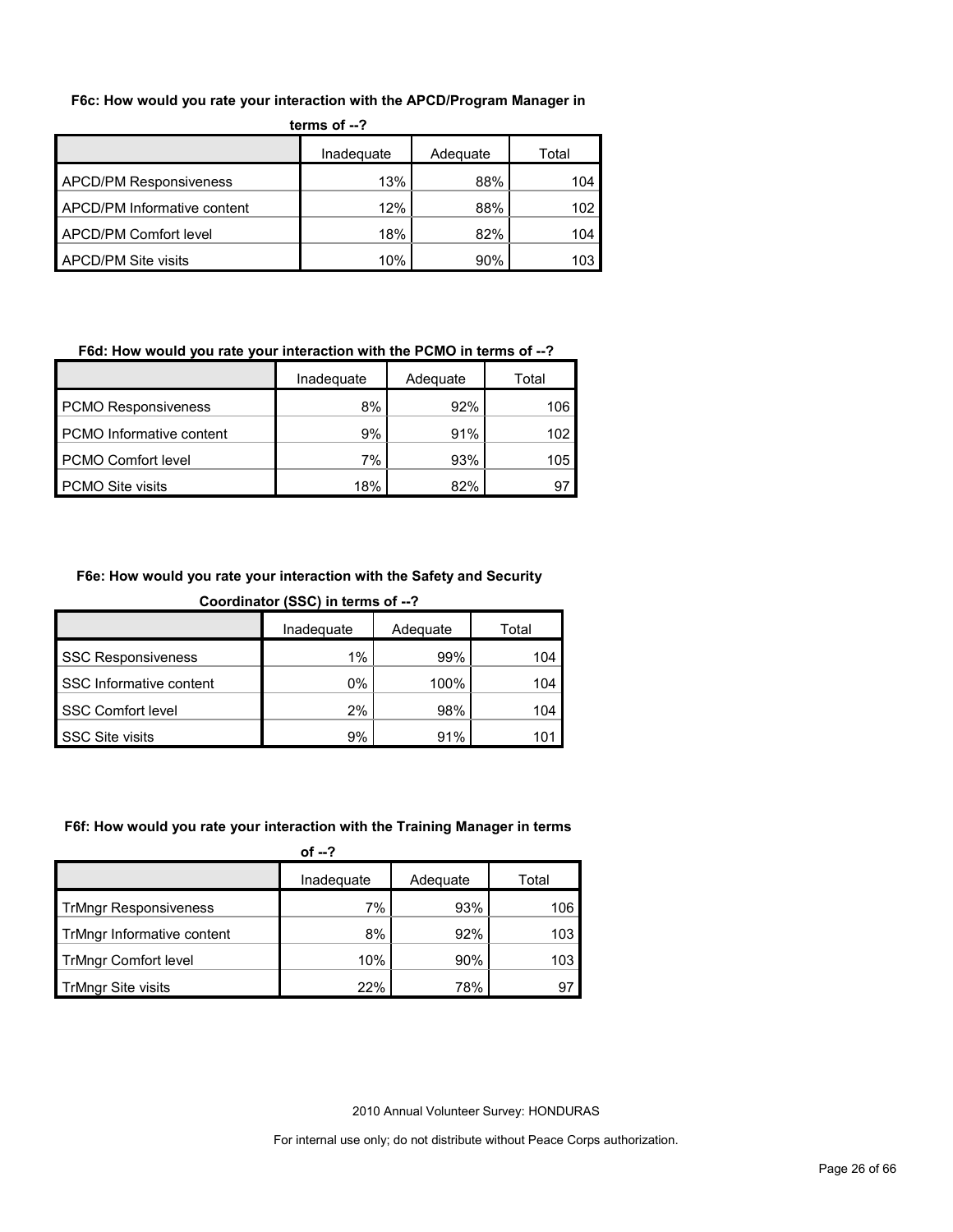#### **F6g: How would you rate your interaction with administrative staff in terms**

|                             | of $-2$    |          |       |
|-----------------------------|------------|----------|-------|
|                             | Inadequate | Adequate | Total |
| <b>Admin Responsiveness</b> | 10%        | 90%      | 104   |
| Admin Informative content   | 7%         | 93%      | 99    |
| Admin Comfort level         | 14%        | 86%      | 102   |
| Admin Site visits           | 25%        | 75%      | 96    |

#### **F7: What is the best method for you to communicate with your Peace**

| <b>Corps office?</b>               |         |                |  |  |
|------------------------------------|---------|----------------|--|--|
|                                    | Percent | Number         |  |  |
| Cell phone                         | 68%     | 71             |  |  |
| Email                              | 25%     | 26             |  |  |
| Text messaging (SMS)               | 3%      | 3              |  |  |
| Telephone at residence or work     | 2%      | $\overline{2}$ |  |  |
| In-person visits                   | 2%      | $\overline{2}$ |  |  |
| Other: Please specify below        |         |                |  |  |
| Telephone not at residence or work |         |                |  |  |
| Letters/postal service             |         |                |  |  |
| Fax                                |         |                |  |  |
| Total                              | 100%    |                |  |  |

#### **F7.OTHER: Description of "other" best**

#### **method to communicate with post**

|       | <b>PERCENT</b> | <b>NUMBER</b> |
|-------|----------------|---------------|
|       | 100%           | 107           |
| Total | 100%           | 107           |

#### **F8: In general, how do you rate the effectiveness of your communication resources for contacting your**

| PC staff in-country? |               |      |          |           |                |       |  |  |  |  |
|----------------------|---------------|------|----------|-----------|----------------|-------|--|--|--|--|
|                      | Not effective | Poor | Adeɑuate | Effective | Verv effective | Total |  |  |  |  |
|                      |               | 3%   | 18%      | 46%       | 33%            | 106   |  |  |  |  |

2010 Annual Volunteer Survey: HONDURAS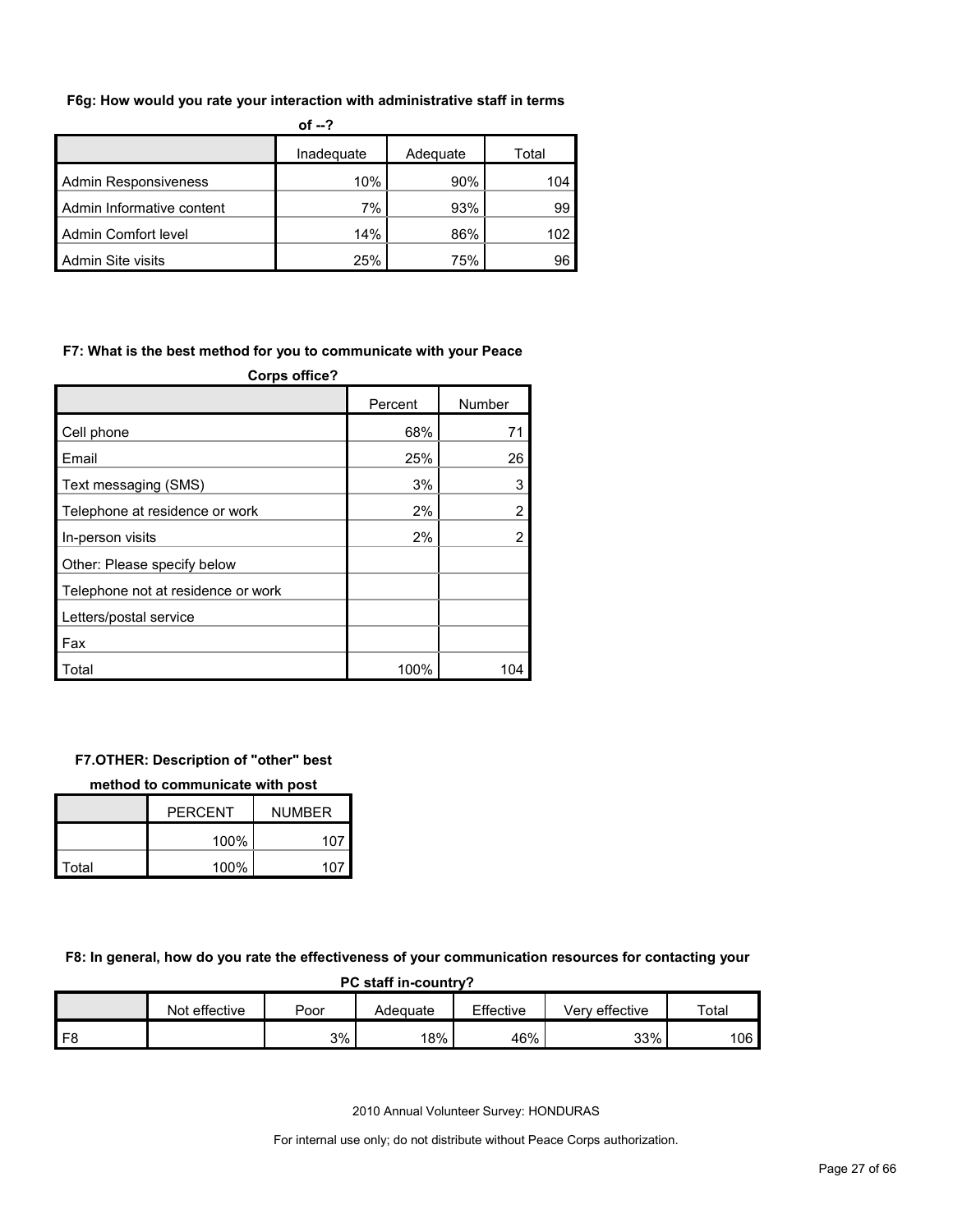# <span id="page-27-0"></span>**G. Your Safety and Security**

This section reports on how safe Volunteers feel. Volunteers' experiences with various types of insensitive remarks or behaviors, harassment or discrimination, and crime are summarized, as well as whether harassment and crime events were reported to Peace Corps.

|                                    | Not at All Safe | Often Unsafe | Adequately Safe | Usually Safe | Verv Safe | Total |
|------------------------------------|-----------------|--------------|-----------------|--------------|-----------|-------|
| Where you live                     |                 | 3%           | 12%             | 32%          | 53%       | 106   |
| Where you work                     |                 | 3%           | $7\%$           | 28%          | 62%       | 106   |
| When you travel in-country         | 4%              | 16%          | 58%             | 21%          | $2\%$     | 106   |
| City where main Peace Corps office | 16%             | 37%          | 37%             | 10%          |           | 106   |
| is located                         |                 |              |                 |              |           |       |

#### **G1: How safe do you feel...?**

**G2: Have you encountered insensitive comments or behavior toward you based on your race, ethnicity, age, gender, or sexual orientation from any of the following sources?**

|                         | Yes | No  | <b>NA</b> | Total |
|-------------------------|-----|-----|-----------|-------|
| Host/home stay family   | 12% | 87% | 1%        | 106   |
| Community members       | 64% | 35% | 1%        | 105   |
| <b>Other Volunteers</b> | 4%  | 95% | 1%        | 106   |
| PC in-country staff     | 3%  | 95% | 2%        | 105   |
| <b>Other</b>            | 22% | 14% | 63%       | 49    |

**G2: Have you encountered insensitive comments or behavior toward you** 

**based on your race, ethnicity, age, gender, or sexual orientation from any of** 

**the following sources? (excluding "NA" responses)**

|                         | Yes | No  | Total |
|-------------------------|-----|-----|-------|
| Host/home stay family   | 12% | 88% | 105   |
| Community members       | 64% | 36% | 104   |
| <b>Other Volunteers</b> | 4%  | 96% | 105   |
| PC in-country staff     | 3%  | 97% | 103   |
| Other                   | 61% | 39% | 18    |

2010 Annual Volunteer Survey: HONDURAS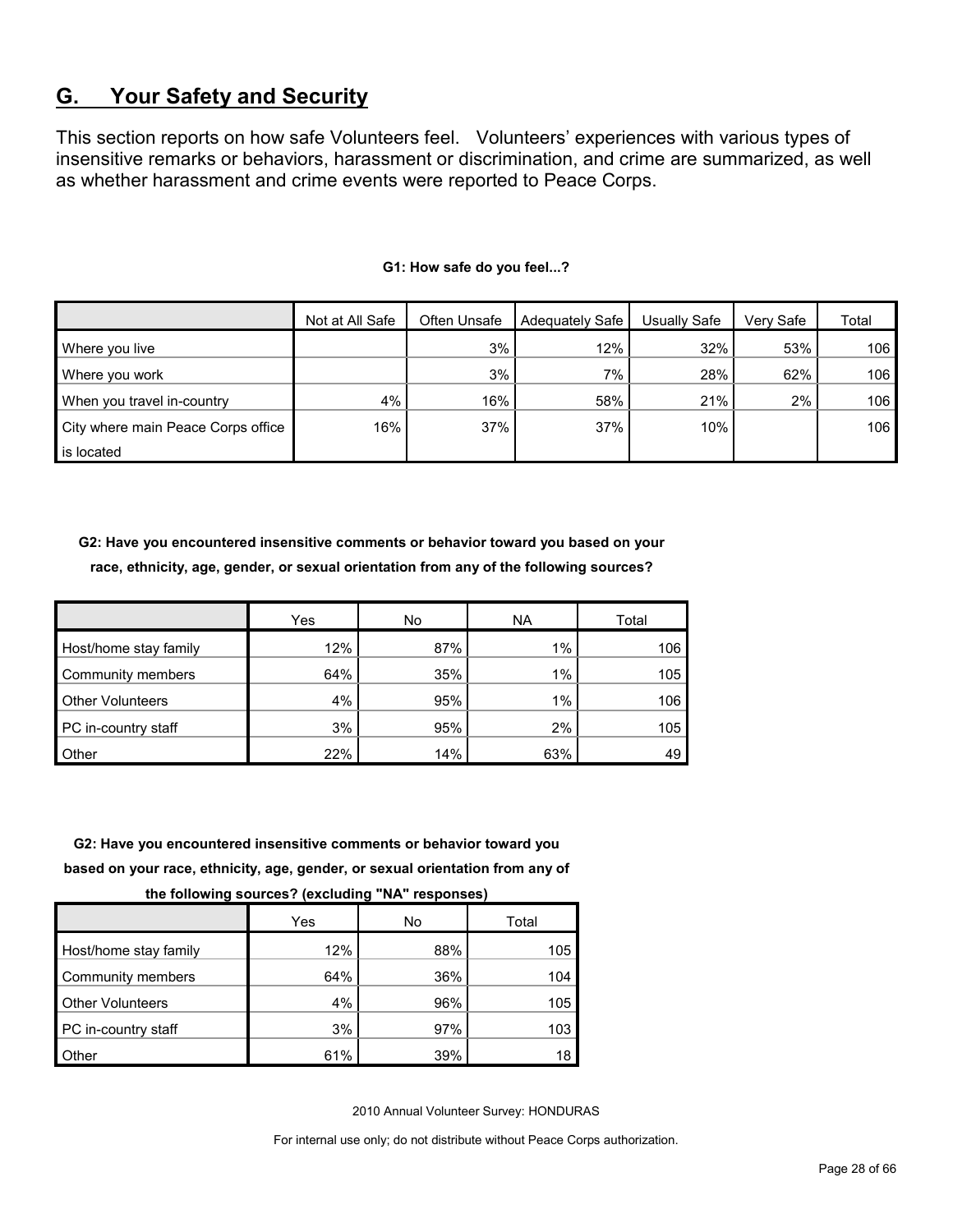|                                                | PERCENT | <b>NUMBER</b> |
|------------------------------------------------|---------|---------------|
| Open-ended results. Not responsive to request. |         |               |
|                                                |         |               |
|                                                |         |               |
|                                                |         |               |
|                                                |         |               |
|                                                |         |               |
|                                                |         |               |
|                                                |         |               |
|                                                |         |               |
|                                                |         |               |
|                                                |         |               |
|                                                |         |               |
|                                                |         |               |
|                                                |         |               |
|                                                |         |               |
|                                                |         |               |
| Total                                          | 100%    | 107           |

NOTE: See Open-Ended Responses Report for comments Volunteers wrote in response to Question G3 to explain their harassment/discrimination answers.

|  |  | G3: Please indicate the number of times you experienced the following types of discrimination/harassment: PERCENTAGES |
|--|--|-----------------------------------------------------------------------------------------------------------------------|
|--|--|-----------------------------------------------------------------------------------------------------------------------|

| on't loudd mundulo mo number of mnod you oxponenced mo fonoming typed of ulderminiumeramment. I Erefer from t |      |       |           |            |             |           |       |
|---------------------------------------------------------------------------------------------------------------|------|-------|-----------|------------|-------------|-----------|-------|
|                                                                                                               | None | Once  | 2-5 times | 6-10 times | 11-25 times | 26+ times | Total |
| Age H/D                                                                                                       | 88%  | 4%    | 6%        |            |             | 2%        | 90    |
| Anti-American H/D                                                                                             | 52%  | 10%   | 28%       | 5%         | 3%          | 2%        | 97    |
| Disability H/D                                                                                                | 100% |       |           |            |             |           | 89    |
| Gender H/D                                                                                                    | 72%  | 6%    | 10%       | 1%         | 4%          | 6%        | 93    |
| Racial/color H/D                                                                                              | 85%  | 2%    | 5%        | 2%         | 2%          | 3%        | 92    |
| Religious H/D                                                                                                 | 85%  | 5%    | 4%        |            |             | 5%        | 91    |
| Sexual orientation H/D                                                                                        | 97%  | $1\%$ | $1\%$     |            |             | $1\%$     | 89    |
| Sexual harassment (physical)                                                                                  | 82%  | 5%    | 8%        | 1%         |             | 3%        | 91    |
| Sexual harassment (verbal)                                                                                    | 46%  | 3%    | 12%       | 5%         | 8%          | 26%       | 92    |

2010 Annual Volunteer Survey: HONDURAS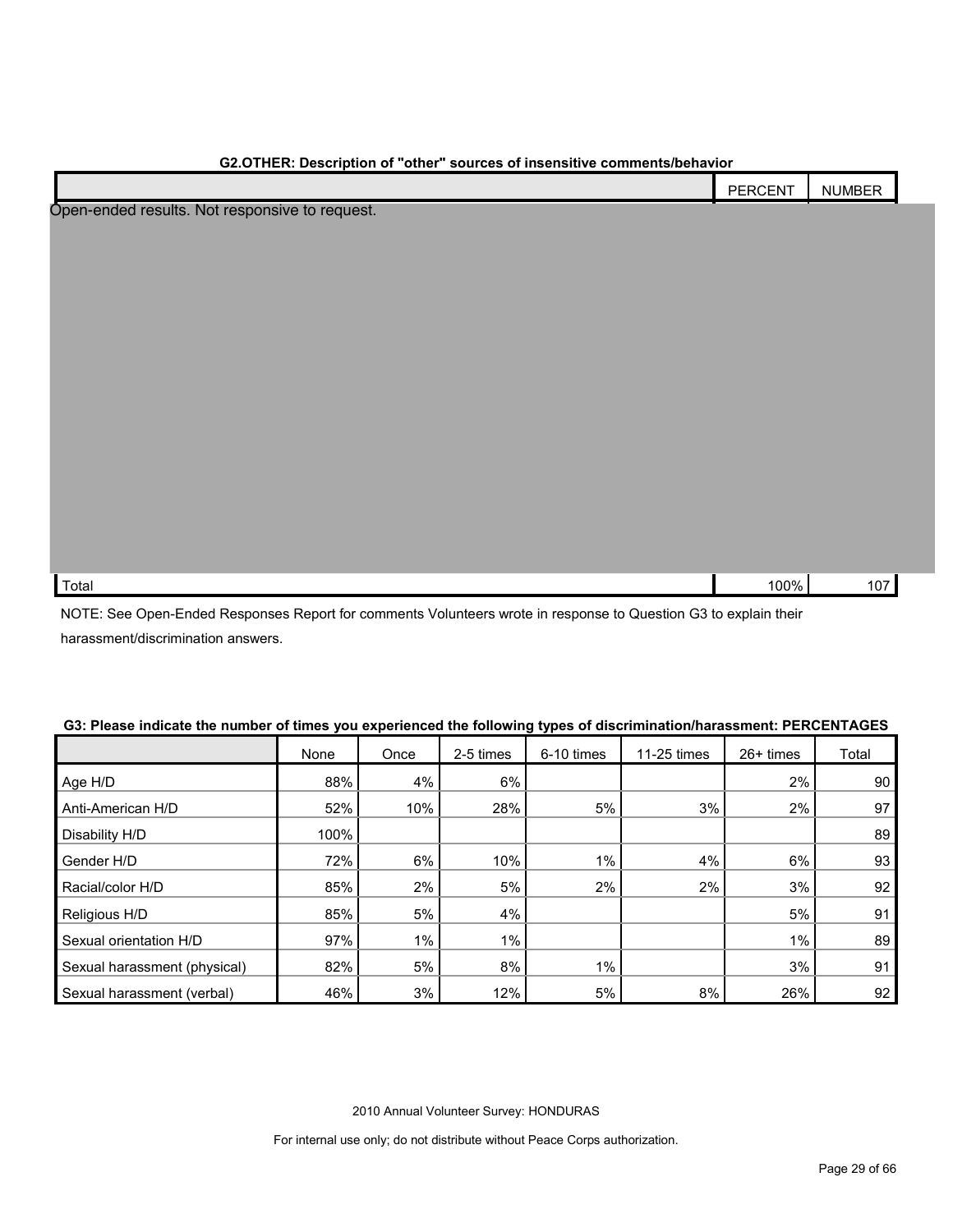|                              | None            | Once | 2-5 times | 6-10 times | 11-25 times    | 26+ times | Total |
|------------------------------|-----------------|------|-----------|------------|----------------|-----------|-------|
| Age H/D                      | 79              |      | 5         |            |                |           | 90    |
| Anti-American H/D            | 50 <sup>1</sup> | 10   | 27        | 5          | 3              | 2         | 97    |
| Disability H/D               | 89              |      |           |            |                |           | 89    |
| Gender H/D                   | 67              | 6    | 9         |            | 4              | 6         | 93    |
| Racial/color H/D             | 78              |      | 5         |            | $\overline{2}$ | 3         | 92    |
| Religious H/D                | 77              | 5    |           |            |                | 5         | 91    |
| Sexual orientation H/D       | 86              |      |           |            |                |           | 89    |
| Sexual harassment (physical) | 75              | 5    |           |            |                | 3         | 91    |
| Sexual harassment (verbal)   | 42              |      |           |            |                | 24        | 92    |

**G3: Please indicate the number of times you experienced the following types of discrimination/harassment: NUMBERS**

### **G3: Volunteers experiencing AGE discrimination/harassment: Events by Number of Reports to PC**

|         |             |                | Reported Age H/D |           |            |             |           |                |  |  |
|---------|-------------|----------------|------------------|-----------|------------|-------------|-----------|----------------|--|--|
|         |             | Never          | Once             | 2-5 times | 6-10 times | 11-25 times | 26+ times | Total          |  |  |
| Age H/D | Once        | 4              |                  |           |            |             |           | 4              |  |  |
|         | 2-5 times   |                |                  |           |            |             |           | $\overline{2}$ |  |  |
|         | 6-10 times  |                |                  |           |            |             |           |                |  |  |
|         | 11-25 times |                |                  |           |            |             |           |                |  |  |
|         | 26+ times   | 2 <sub>1</sub> |                  |           |            |             |           | 2              |  |  |
|         | Total       | 8              |                  |           |            |             |           | 8              |  |  |

NOTE: Some PCVs provided the number of events without answering how many times they reported the event/s.

#### **G3: Volunteers experiencing AGE discrimination/harassment: Events by Person Responsible**

|         |                   |             | Someone you | Counterpart,<br>supervisor, | Peace Corps |                   |
|---------|-------------------|-------------|-------------|-----------------------------|-------------|-------------------|
|         |                   | Stranger    | know        | co-worker                   | Volunteer   | Peace Corps staff |
|         |                   | Responsible | Responsible | Responsible                 | Responsible | Responsible       |
| Age H/D | Once              |             |             |                             |             |                   |
|         | 2-5 times         | 2           | 3           |                             |             |                   |
|         | 6-10 times        |             |             |                             |             |                   |
|         | 11-25 times       |             |             |                             |             |                   |
|         | $26+$ times       |             |             |                             |             |                   |
|         | <b>Total PCVs</b> | 3           | 4           |                             |             |                   |

2010 Annual Volunteer Survey: HONDURAS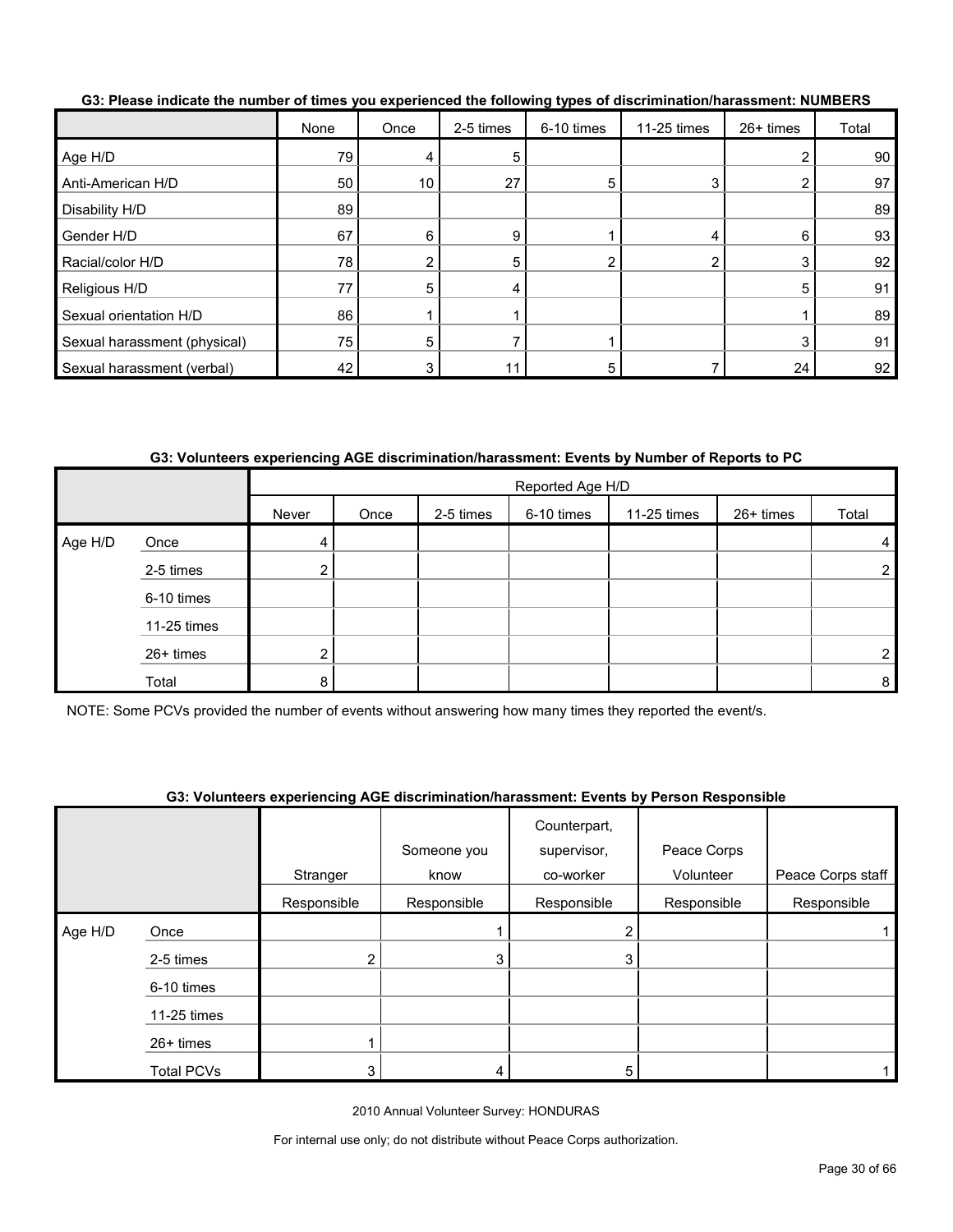#### **G3: Volunteers experiencing AGE discrimination/harassment: Events by Person Responsible**

|         |             | Stranger    | Someone you<br>know | Counterpart,<br>supervisor,<br>co-worker | Peace Corps<br>Volunteer | Peace Corps staff |
|---------|-------------|-------------|---------------------|------------------------------------------|--------------------------|-------------------|
|         |             | Responsible | Responsible         | Responsible                              | Responsible              | Responsible       |
| Age H/D | Once        |             |                     |                                          |                          |                   |
|         | 2-5 times   | 2           | 3                   |                                          |                          |                   |
|         | 6-10 times  |             |                     |                                          |                          |                   |
|         | 11-25 times |             |                     |                                          |                          |                   |
|         | 26+ times   |             |                     |                                          |                          |                   |
|         | Total PCVs  |             |                     |                                          |                          |                   |

NOTE: Some PCVs provided the number of events without answering who was responsible.

#### **G3: Volunteers experiencing AGE discrimination/harassment:**

|         |                   | Host country family<br>member | Other       |
|---------|-------------------|-------------------------------|-------------|
|         |                   | Responsible                   | Responsible |
| Age H/D | Once              |                               |             |
|         | 2-5 times         |                               |             |
|         | 6-10 times        |                               |             |
|         | 11-25 times       |                               |             |
|         | $26+$ times       |                               |             |
|         | <b>Total PCVs</b> |                               |             |

#### **Events by Person Responsible**

NOTE: Some PCVs provided the number of events without answering who was responsible.

#### **G3: Volunteers experiencing ANTI-AMERICAN discrimination/harassment: Events by Number of Reports to PC**

|                   |             |       | Reported Anti-American H/D |           |            |             |             |                 |  |
|-------------------|-------------|-------|----------------------------|-----------|------------|-------------|-------------|-----------------|--|
|                   |             | Never | Once                       | 2-5 times | 6-10 times | 11-25 times | $26+$ times | Total           |  |
| Anti-American H/D | Once        | 10    |                            |           |            |             |             | 10 <sub>1</sub> |  |
|                   | 2-5 times   | 21    |                            |           |            |             |             | 21              |  |
|                   | 6-10 times  | 4     |                            |           |            |             |             | $5\phantom{.0}$ |  |
|                   | 11-25 times | 3     |                            |           |            |             |             | 3               |  |
|                   | 26+ times   |       |                            |           |            |             |             | $\overline{2}$  |  |

2010 Annual Volunteer Survey: HONDURAS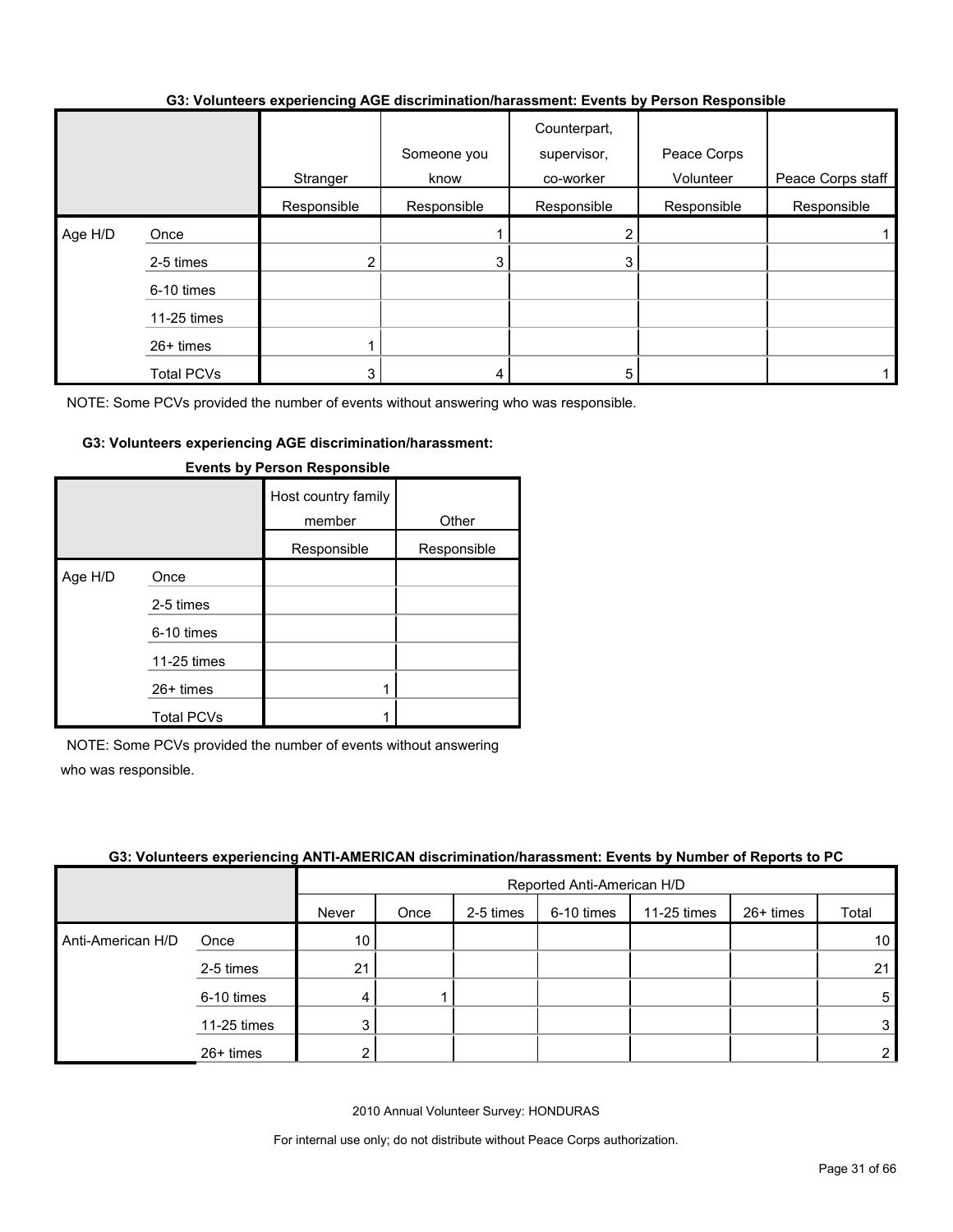| -<br>Гоtal |  |  |  |  |
|------------|--|--|--|--|
|            |  |  |  |  |

NOTE: Some PCVs provided the number of events without answering how many times they reported the event/s.

#### **G3: Volunteers experiencing ANTI-AMERICAN discrimination/harassment: Events by Person Responsible**

|                   |                   |             | Someone you    | Counterpart,<br>supervisor, | Peace Corps | Peace Corps |
|-------------------|-------------------|-------------|----------------|-----------------------------|-------------|-------------|
|                   |                   | Stranger    | know           | co-worker                   | Volunteer   | staff       |
|                   |                   | Responsible | Responsible    | Responsible                 | Responsible | Responsible |
| Anti-American H/D | Once              |             |                |                             |             |             |
|                   | 2-5 times         | 22          | 4              |                             |             |             |
|                   | 6-10 times        | 4           | $\overline{2}$ |                             |             |             |
|                   | 11-25 times       | 3           |                |                             |             |             |
|                   | 26+ times         |             |                |                             |             |             |
|                   | <b>Total PCVs</b> | 37          | 8              |                             |             |             |

NOTE: Some PCVs provided the number of events without answering who was responsible.

#### **G3: Volunteers experiencing ANTI-AMERICAN discrimination/harassment:**

**Events by Person Responsible**

|                   |                   | Host country family |             |  |
|-------------------|-------------------|---------------------|-------------|--|
|                   |                   | member              | Other       |  |
|                   |                   | Responsible         | Responsible |  |
| Anti-American H/D | Once              |                     |             |  |
|                   | 2-5 times         |                     |             |  |
|                   | 6-10 times        | 1                   |             |  |
|                   | 11-25 times       |                     |             |  |
|                   | $26+$ times       |                     |             |  |
|                   | <b>Total PCVs</b> | 2                   |             |  |

NOTE: Some PCVs provided the number of events without answering who was responsible.

#### **G3: Volunteers experiencing DISABILITY discrimination/harassment: Events by Number of Reports to PC**

|                |      | Reported Disability H/D |      |           |            |             |           |       |
|----------------|------|-------------------------|------|-----------|------------|-------------|-----------|-------|
|                |      | Never                   | Once | 2-5 times | 6-10 times | 11-25 times | 26+ times | Total |
| Disability H/D | Once |                         |      |           |            |             |           |       |

2010 Annual Volunteer Survey: HONDURAS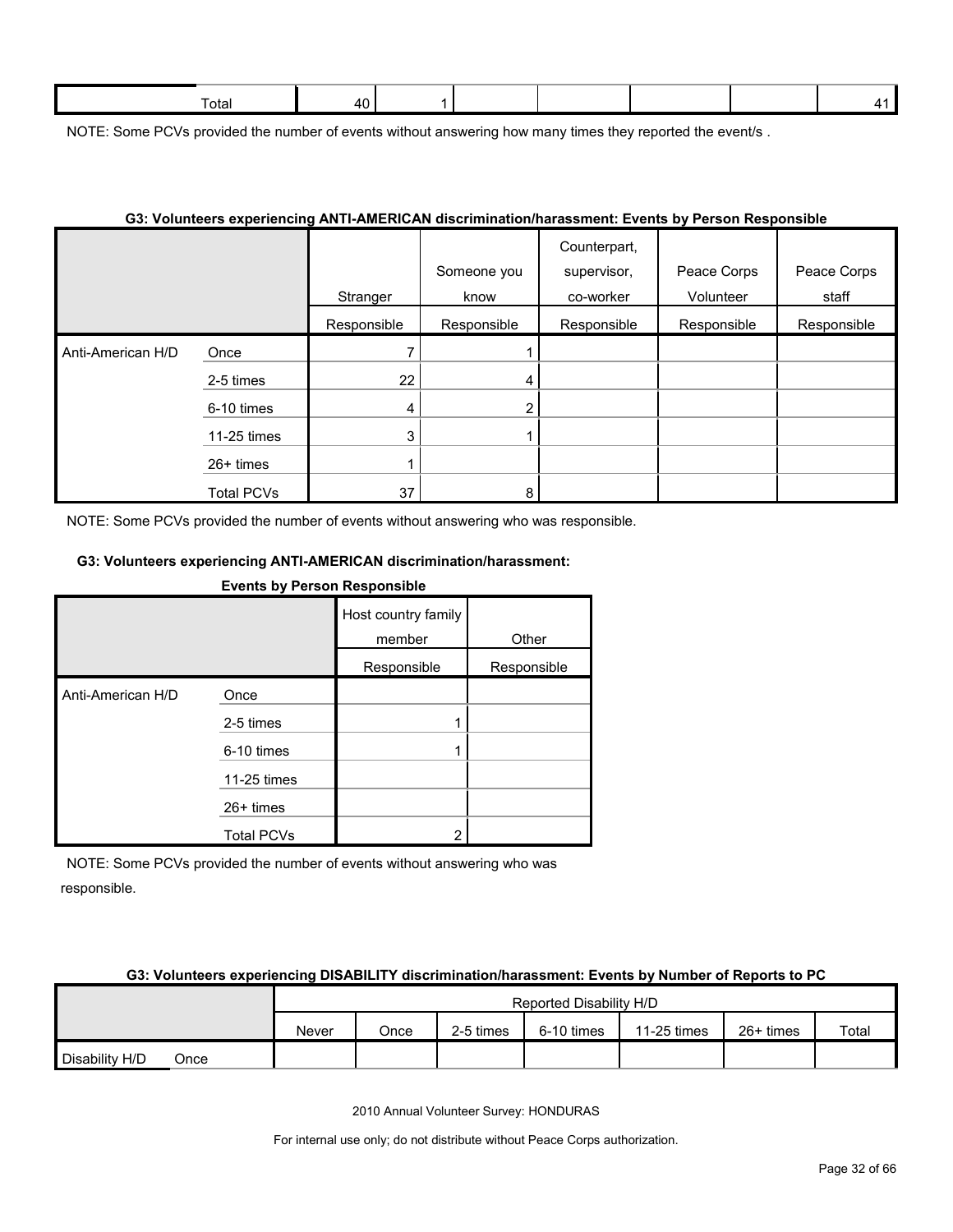| 2-5 times   |  |  |  |  |
|-------------|--|--|--|--|
| 6-10 times  |  |  |  |  |
| 11-25 times |  |  |  |  |
| 26+ times   |  |  |  |  |
| Total       |  |  |  |  |

NOTE: Some PCVs provided the number of events without answering how many times they reported the event/s.

#### **G3: Volunteers experiencing DISABILITY discrimination/harassment: Events by Person Responsible**

|                |                   | Stranger    | Someone you<br>know | Counterpart,<br>supervisor,<br>co-worker | Peace Corps<br>Volunteer | Peace Corps staff |
|----------------|-------------------|-------------|---------------------|------------------------------------------|--------------------------|-------------------|
|                |                   | Responsible | Responsible         | Responsible                              | Responsible              | Responsible       |
| Disability H/D | Once              |             |                     |                                          |                          |                   |
|                | 2-5 times         |             |                     |                                          |                          |                   |
|                | 6-10 times        |             |                     |                                          |                          |                   |
|                | 11-25 times       |             |                     |                                          |                          |                   |
|                | $26+$ times       |             |                     |                                          |                          |                   |
|                | <b>Total PCVs</b> |             |                     |                                          |                          |                   |

NOTE: Some PCVs provided the number of events without answering who was responsible.

#### **G3: Volunteers experiencing DISABILITY discrimination/harassment:**

#### **Events by Person Responsible**

|                |                   | Host country family<br>member | Other       |
|----------------|-------------------|-------------------------------|-------------|
|                |                   | Responsible                   | Responsible |
| Disability H/D | Once              |                               |             |
|                | 2-5 times         |                               |             |
|                | 6-10 times        |                               |             |
|                | 11-25 times       |                               |             |
|                | $26+$ times       |                               |             |
|                | <b>Total PCVs</b> |                               |             |

NOTE: Some PCVs provided the number of events without answering who was responsible.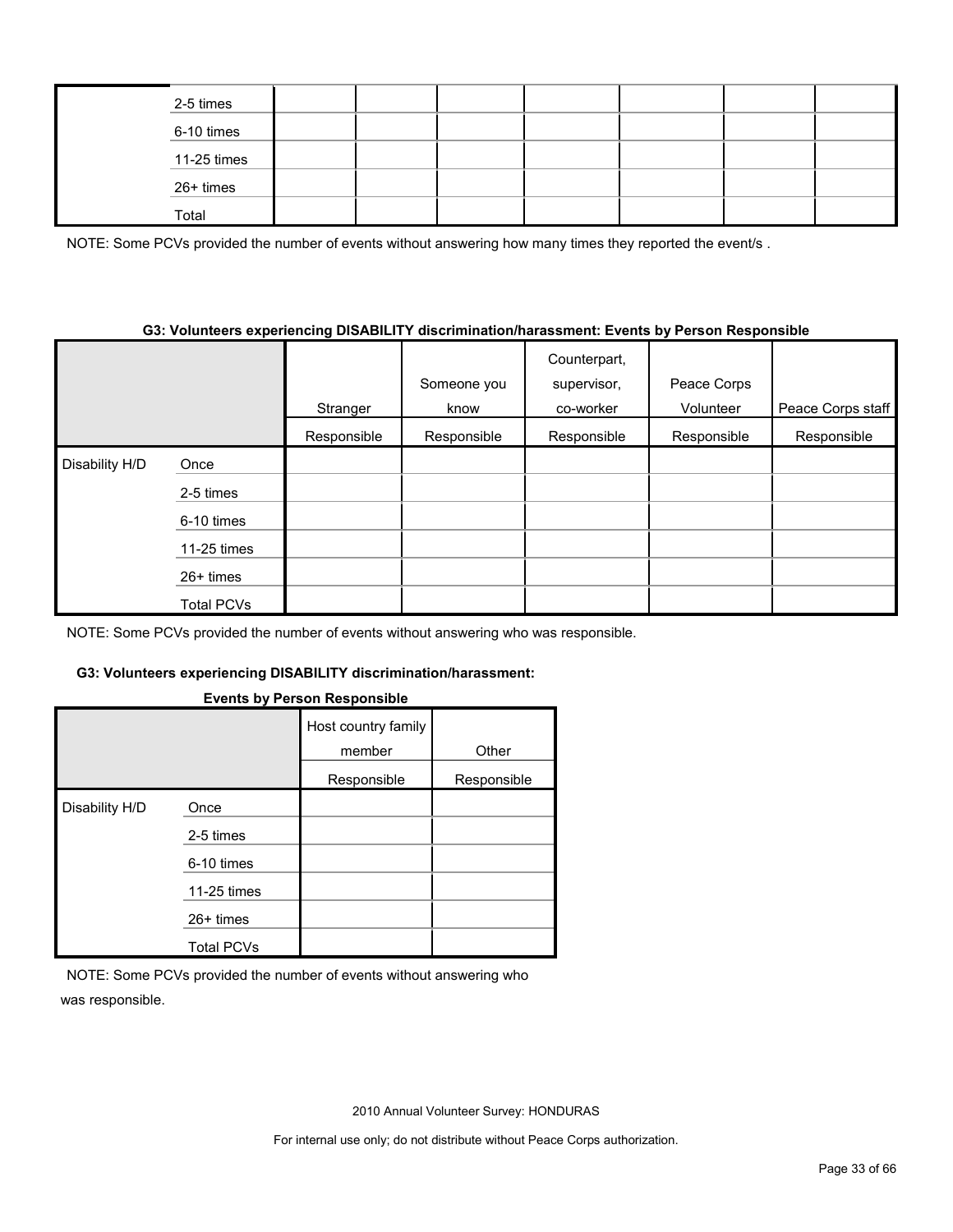|            |             |       | Reported Gender H/D |           |            |             |           |                 |  |
|------------|-------------|-------|---------------------|-----------|------------|-------------|-----------|-----------------|--|
|            |             | Never | Once                | 2-5 times | 6-10 times | 11-25 times | 26+ times | Total           |  |
| Gender H/D | Once        | 4     |                     |           |            |             |           | 5               |  |
|            | 2-5 times   | 8     |                     |           |            |             |           | 8 <sup>1</sup>  |  |
|            | 6-10 times  |       |                     |           |            |             |           |                 |  |
|            | 11-25 times | 3     |                     |           |            |             |           | 3               |  |
|            | 26+ times   | 5     |                     |           |            |             |           | $6 \mid$        |  |
|            | Total       | 20    | ົ                   |           |            |             |           | 22 <sub>1</sub> |  |

#### **G3: Volunteers experiencing GENDER discrimination/harassment: Events by Number of Reports to PC**

NOTE: Some PCVs provided the number of events without answering how many times they reported the event/s.

#### **G3: Volunteers experiencing GENDER discrimination/harassment: Events by Person Responsible**

|            |                   | Stranger    | Someone you<br>know | Counterpart,<br>supervisor,<br>co-worker | Peace Corps<br>Volunteer | Peace Corps staff |
|------------|-------------------|-------------|---------------------|------------------------------------------|--------------------------|-------------------|
|            |                   | Responsible | Responsible         | Responsible                              | Responsible              | Responsible       |
| Gender H/D | Once              |             |                     |                                          |                          |                   |
|            | 2-5 times         | 5           | 2                   | 3                                        |                          |                   |
|            | 6-10 times        |             |                     |                                          |                          |                   |
|            | 11-25 times       |             |                     |                                          |                          |                   |
|            | 26+ times         | 6           | 3                   | ◠                                        |                          |                   |
|            | <b>Total PCVs</b> | 15          | 8                   | 10                                       |                          |                   |

NOTE: Some PCVs provided the number of events without answering who was responsible.

#### **G3: Volunteers experiencing GENDER discrimination/harassment:**

#### **Events by Person Responsible**

|            |                   | Host country family<br>member | Other       |
|------------|-------------------|-------------------------------|-------------|
|            |                   | Responsible                   | Responsible |
| Gender H/D | Once              |                               |             |
|            | 2-5 times         |                               |             |
|            | 6-10 times        |                               |             |
|            | 11-25 times       |                               |             |
|            | $26+$ times       | 2                             |             |
|            | <b>Total PCVs</b> | 4                             |             |

2010 Annual Volunteer Survey: HONDURAS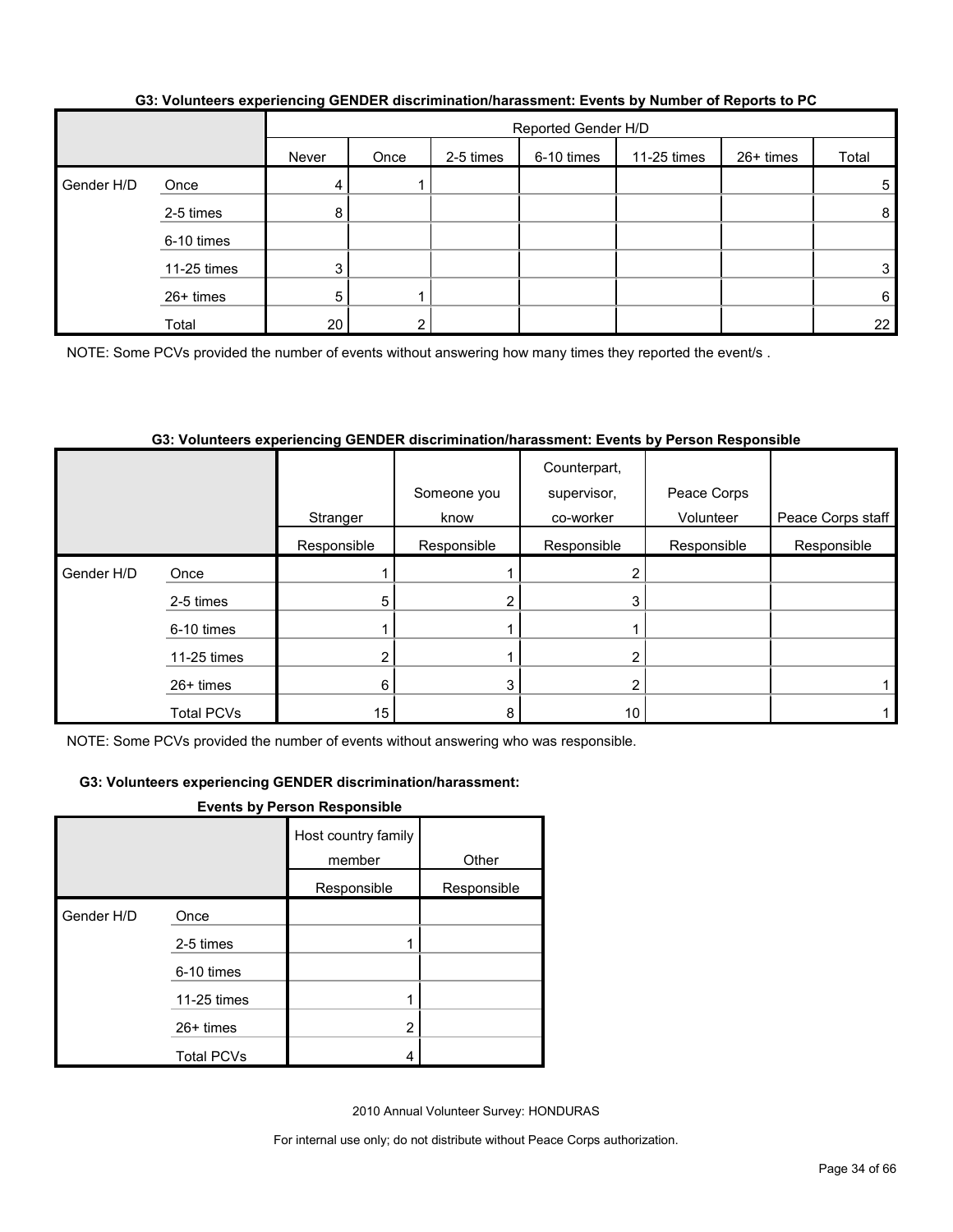#### **G3: Volunteers experiencing GENDER discrimination/harassment:**

|            |                   | Host country family<br>member | Other       |
|------------|-------------------|-------------------------------|-------------|
|            |                   | Responsible                   | Responsible |
| Gender H/D | Once              |                               |             |
|            | 2-5 times         |                               |             |
|            | 6-10 times        |                               |             |
|            | 11-25 times       |                               |             |
|            | $26+$ times       | 2                             |             |
|            | <b>Total PCVs</b> | 4                             |             |

#### **Events by Person Responsible**

NOTE: Some PCVs provided the number of events without answering who was responsible.

#### **G3: Volunteers experiencing RACIAL/COLOR discrimination/harassment: Events by Number of Reports to PC**

|                  |             |       | Reported Racial/color H/D |           |            |             |           |       |  |  |
|------------------|-------------|-------|---------------------------|-----------|------------|-------------|-----------|-------|--|--|
|                  |             | Never | Once                      | 2-5 times | 6-10 times | 11-25 times | 26+ times | Total |  |  |
| Racial/color H/D | Once        |       |                           |           |            |             |           |       |  |  |
|                  | 2-5 times   | 3     |                           |           |            |             |           | 3     |  |  |
|                  | 6-10 times  | ◠     |                           |           |            |             |           | ົ     |  |  |
|                  | 11-25 times |       |                           |           |            |             |           |       |  |  |
|                  | 26+ times   |       |                           |           |            |             |           | 3     |  |  |
|                  | Total       | 10    |                           |           |            |             |           |       |  |  |

NOTE: Some PCVs provided the number of events without answering how many times they reported the event/s .

#### **G3: Volunteers experiencing RACIAL/COLOR discrimination/harassment: Events by Person Responsible**

|                  |             |             |             | Counterpart, |             |             |
|------------------|-------------|-------------|-------------|--------------|-------------|-------------|
|                  |             |             | Someone you | supervisor,  | Peace Corps | Peace Corps |
|                  |             | Stranger    | know        | co-worker    | Volunteer   | staff       |
|                  |             | Responsible | Responsible | Responsible  | Responsible | Responsible |
| Racial/color H/D | Once        |             |             |              |             |             |
|                  | 2-5 times   |             |             |              |             |             |
|                  | 6-10 times  |             |             |              |             |             |
|                  | 11-25 times |             |             |              |             |             |

2010 Annual Volunteer Survey: HONDURAS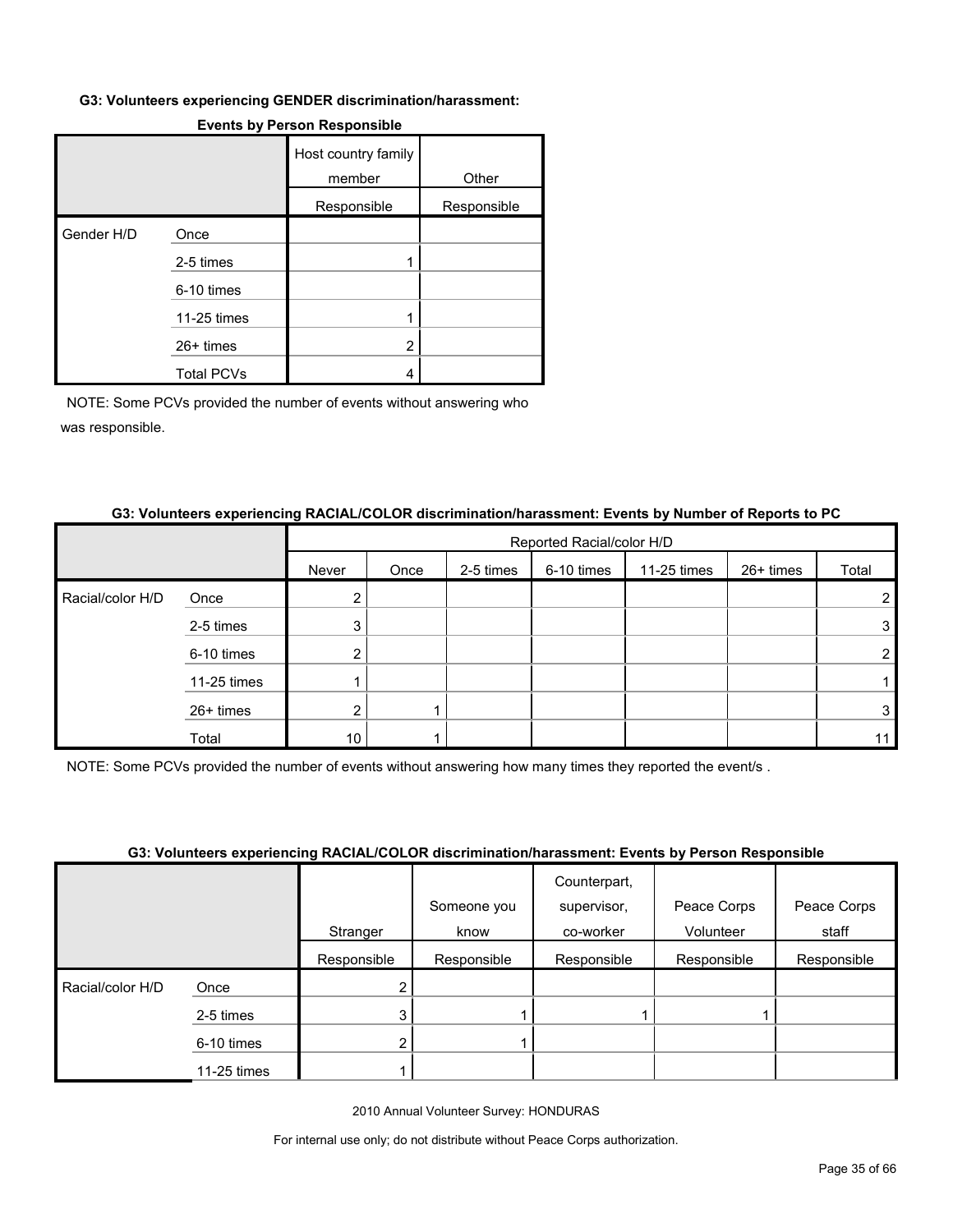| 26+ times         |  |  |  |
|-------------------|--|--|--|
| <b>Total PCVs</b> |  |  |  |

#### **G3: Volunteers experiencing RACIAL/COLOR discrimination/harassment:**

#### **Events by Person Responsible**

|                  |                   | Host country family<br>member | Other       |
|------------------|-------------------|-------------------------------|-------------|
|                  |                   | Responsible                   | Responsible |
| Racial/color H/D | Once              |                               |             |
|                  | 2-5 times         |                               |             |
|                  | 6-10 times        |                               |             |
|                  | 11-25 times       |                               |             |
|                  | $26+$ times       |                               |             |
|                  | <b>Total PCVs</b> |                               |             |

NOTE: Some PCVs provided the number of events without answering who was responsible.

|               | . <b>. .</b> |       |                        |           |            | .           | .         |       |  |  |
|---------------|--------------|-------|------------------------|-----------|------------|-------------|-----------|-------|--|--|
|               |              |       | Reported Religious H/D |           |            |             |           |       |  |  |
|               |              | Never | Once                   | 2-5 times | 6-10 times | 11-25 times | 26+ times | Total |  |  |
| Religious H/D | Once         |       |                        |           |            |             |           | 4     |  |  |
|               | 2-5 times    | 4     |                        |           |            |             |           | 4     |  |  |
|               | 6-10 times   |       |                        |           |            |             |           |       |  |  |
|               | 11-25 times  |       |                        |           |            |             |           |       |  |  |
|               | 26+ times    | 3     |                        |           |            |             |           | 4     |  |  |
|               | Total        | 11    |                        |           |            |             |           | 12    |  |  |

### **G3: Volunteers experiencing RELIGIOUS discrimination/harassment: Events by Number of Reports to PC**

NOTE: Some PCVs provided the number of events without answering how many times they reported the event/s.

#### **G3: Volunteers experiencing RELIGIOUS discrimination/harassment: Events by Person Responsible**

|             |             | Counterpart, |             |                   |
|-------------|-------------|--------------|-------------|-------------------|
|             | Someone you | supervisor,  | Peace Corps |                   |
| Stranger    | know        | co-worker    | Volunteer   | Peace Corps staff |
| Responsible | Responsible | Responsible  | Responsible | Responsible       |

2010 Annual Volunteer Survey: HONDURAS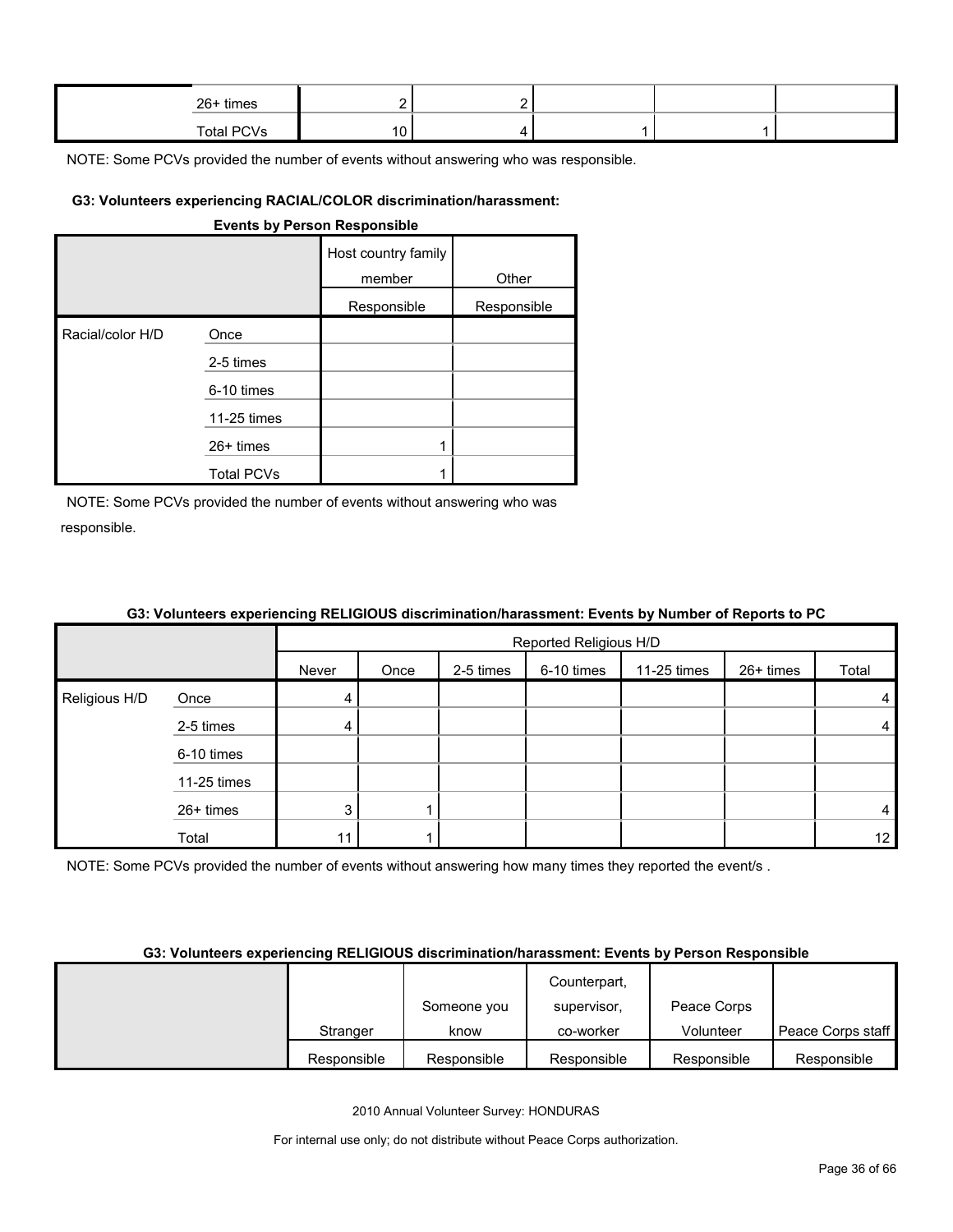| Religious H/D | Once              |   |  |  |
|---------------|-------------------|---|--|--|
|               | 2-5 times         |   |  |  |
|               | 6-10 times        |   |  |  |
|               | 11-25 times       |   |  |  |
|               | 26+ times         | 3 |  |  |
|               | <b>Total PCVs</b> | 3 |  |  |

#### **G3: Volunteers experiencing RELIGIOUS discrimination/harassment:**

#### **Events by Person Responsible**

|               |                   | Host country family<br>member | Other       |
|---------------|-------------------|-------------------------------|-------------|
|               |                   | Responsible                   | Responsible |
| Religious H/D | Once              |                               |             |
|               | 2-5 times         |                               |             |
|               | 6-10 times        |                               |             |
|               | 11-25 times       |                               |             |
|               | $26+$ times       | $\overline{2}$                |             |
|               | <b>Total PCVs</b> | 3                             |             |

NOTE: Some PCVs provided the number of events without answering who

was responsible.

#### **G3: Volunteers experiencing SEXUAL ORIENTATION discrimination/harassment: Events by Number of Reports to PC**

|                        |             |       | Reported Sexual orientation H/D |           |            |             |  |  |
|------------------------|-------------|-------|---------------------------------|-----------|------------|-------------|--|--|
|                        |             | Never | Once                            | 2-5 times | 6-10 times | 11-25 times |  |  |
| Sexual orientation H/D | Once        |       |                                 |           |            |             |  |  |
|                        | 2-5 times   |       |                                 |           |            |             |  |  |
|                        | 6-10 times  |       |                                 |           |            |             |  |  |
|                        | 11-25 times |       |                                 |           |            |             |  |  |
|                        | 26+ times   |       |                                 |           |            |             |  |  |
|                        | Total       | ົ     |                                 |           |            |             |  |  |

NOTE: Some PCVs provided the number of events without answering how many times they reported the event/s.

#### **G3: Volunteers experiencing SEXUAL ORIENTATION discrimination/harassment:**

#### **Events by Number of Reports to PC**

Reported Sexual orientation H/D

2010 Annual Volunteer Survey: HONDURAS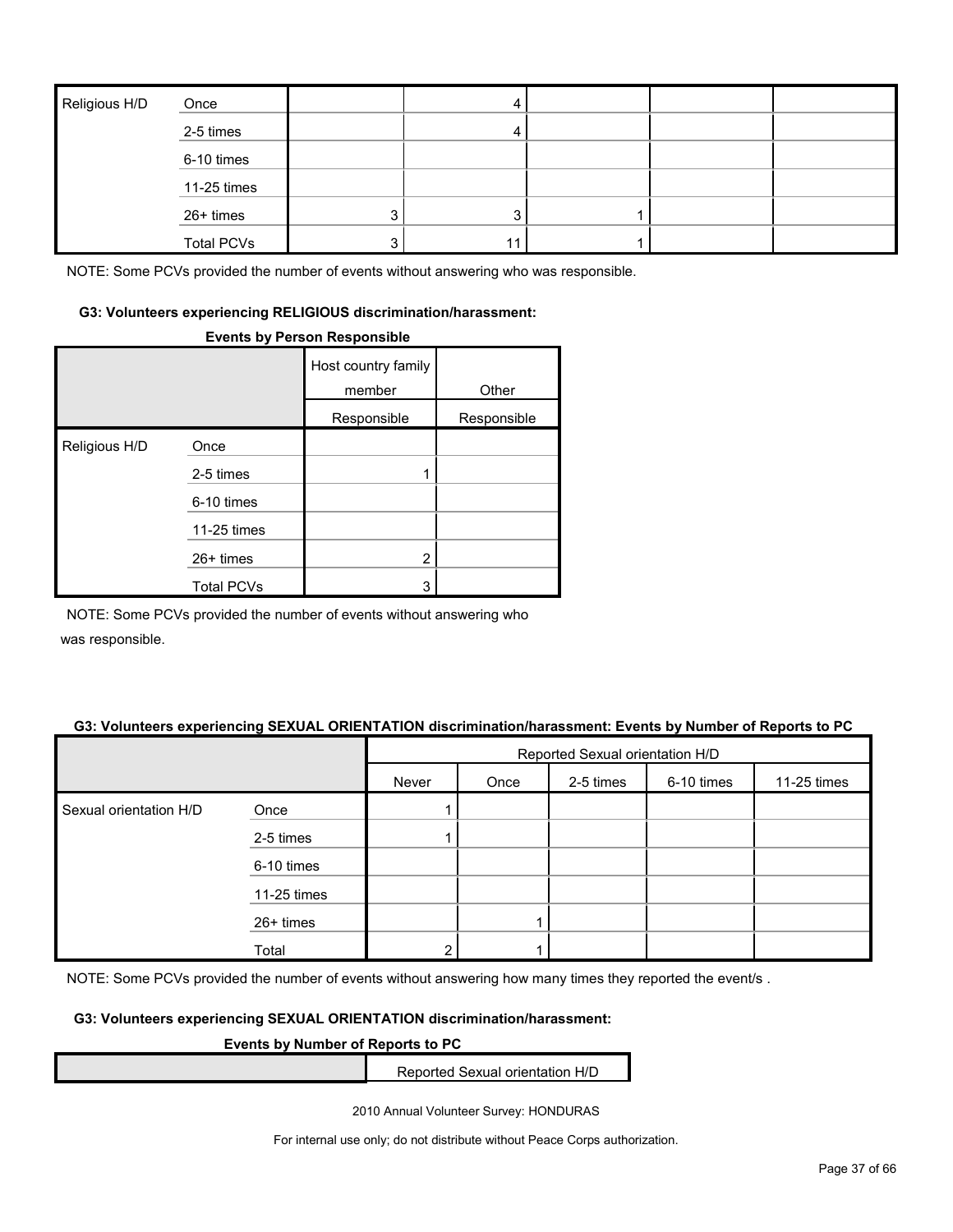|                        |             | $26+$ times | Total |
|------------------------|-------------|-------------|-------|
| Sexual orientation H/D | Once        |             |       |
|                        | 2-5 times   |             |       |
|                        | 6-10 times  |             |       |
|                        | 11-25 times |             |       |
|                        | 26+ times   |             |       |
|                        | Total       |             |       |

NOTE: Some PCVs provided the number of events without answering how many times they reported the event/s .

#### **G3: Volunteers experiencing SEXUAL ORIENTATION discrimination/harassment: Events by Person Responsible**

|                        |                   |             |             | Counterpart, |             |             |
|------------------------|-------------------|-------------|-------------|--------------|-------------|-------------|
|                        |                   |             | Someone you | supervisor,  | Peace Corps | Peace Corps |
|                        |                   | Stranger    | know        | co-worker    | Volunteer   | staff       |
|                        |                   | Responsible | Responsible | Responsible  | Responsible | Responsible |
| Sexual orientation H/D | Once              |             |             |              |             |             |
|                        | 2-5 times         |             |             |              |             |             |
|                        | 6-10 times        |             |             |              |             |             |
|                        | 11-25 times       |             |             |              |             |             |
|                        | $26+$ times       |             |             |              |             |             |
|                        | <b>Total PCVs</b> |             |             |              |             |             |

NOTE: Some PCVs provided the number of events without answering who was responsible.

#### **G3: Volunteers experiencing SEXUAL ORIENTATION discrimination/harassment:**

#### **Events by Person Responsible**

|                        |                   | Host country family<br>member | Other       |
|------------------------|-------------------|-------------------------------|-------------|
|                        |                   | Responsible                   | Responsible |
| Sexual orientation H/D | Once              |                               |             |
|                        | 2-5 times         |                               |             |
|                        | 6-10 times        |                               |             |
|                        | 11-25 times       |                               |             |
|                        | $26+$ times       |                               |             |
|                        | <b>Total PCVs</b> |                               |             |

NOTE: Some PCVs provided the number of events without answering who was responsible.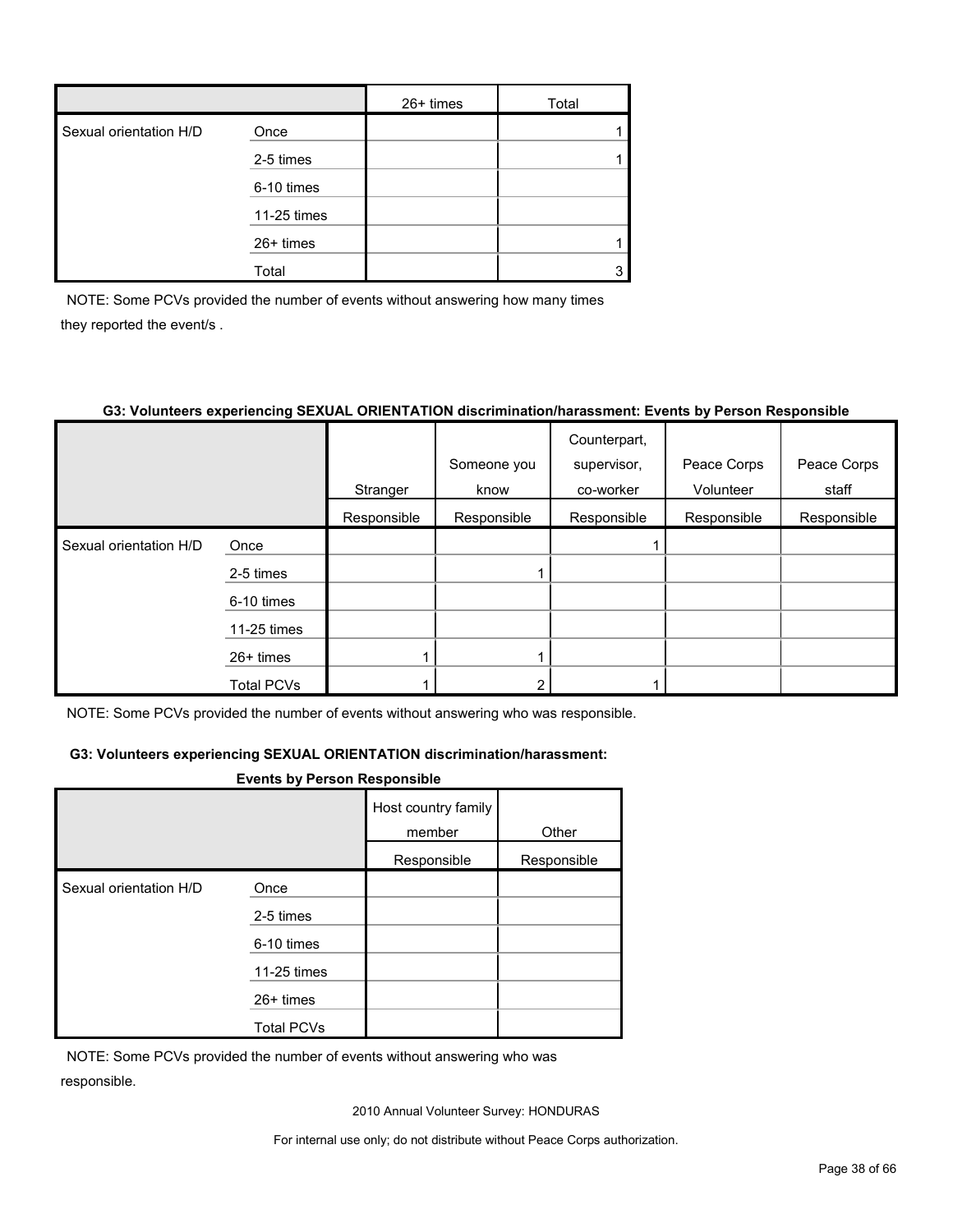|                              |             |       |      |           | Reported Sexual harassment (physical) |             |
|------------------------------|-------------|-------|------|-----------|---------------------------------------|-------------|
|                              |             | Never | Once | 2-5 times | 6-10 times                            | 11-25 times |
| Sexual harassment (physical) | Once        | 4     |      |           |                                       |             |
|                              | 2-5 times   | 6     |      |           |                                       |             |
|                              | 6-10 times  |       |      |           |                                       |             |
|                              | 11-25 times |       |      |           |                                       |             |
|                              | 26+ times   | 2     |      |           |                                       |             |
|                              | Total       | 13    |      |           |                                       |             |

#### **G3: Volunteers experiencing PHYSICAL SEXUAL harassment: Events by Number of Reports to PC**

NOTE: Some PCVs provided the number of events without answering how many times they reported the event/s.

#### **G3: Volunteers experiencing PHYSICAL SEXUAL harassment: Events by Number of Reports to PC**

|                              | <b>U</b> rv |           |                                       |
|------------------------------|-------------|-----------|---------------------------------------|
|                              |             |           | Reported Sexual harassment (physical) |
|                              |             | 26+ times | Total                                 |
| Sexual harassment (physical) | Once        |           |                                       |
|                              | 2-5 times   |           | 6                                     |
|                              | 6-10 times  |           |                                       |
|                              | 11-25 times |           |                                       |
|                              | 26+ times   |           |                                       |
|                              | Total       |           | 13                                    |

NOTE: Some PCVs provided the number of events without answering how many times they reported the event/s .

#### **G3: Volunteers experiencing PHYSICAL SEXUAL harassment: Events by Person Responsible**

|                              |             |             | Someone you | Counterpart,<br>supervisor, | Peace Corps |
|------------------------------|-------------|-------------|-------------|-----------------------------|-------------|
|                              |             | Stranger    | know        | co-worker                   | Volunteer   |
|                              |             | Responsible | Responsible | Responsible                 | Responsible |
| Sexual harassment (physical) | Once        | າ           |             |                             |             |
|                              | 2-5 times   | 5           |             |                             |             |
|                              | 6-10 times  |             |             |                             |             |
|                              | 11-25 times |             |             |                             |             |

2010 Annual Volunteer Survey: HONDURAS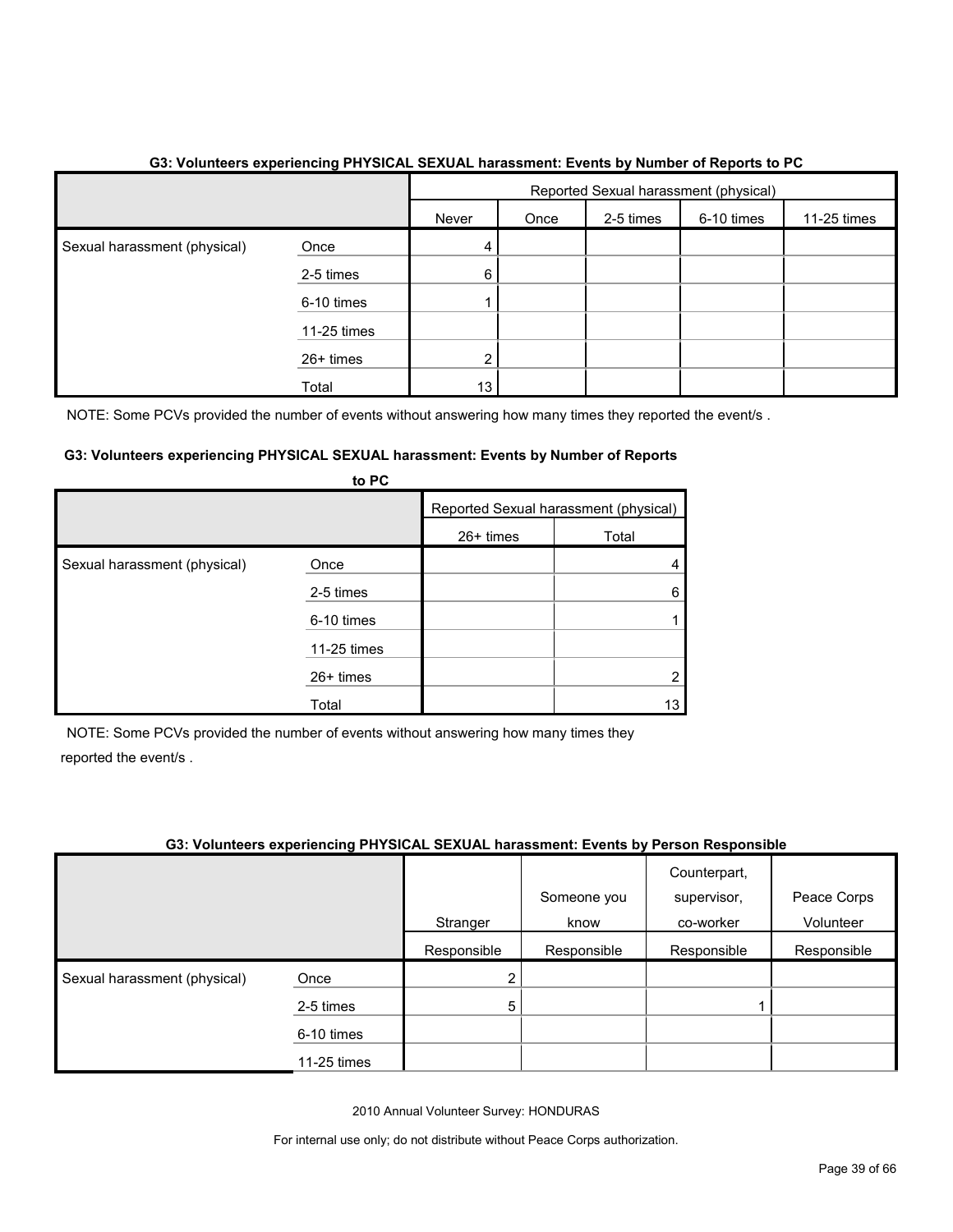| 26+ times         |  |  |
|-------------------|--|--|
| <b>Total PCVs</b> |  |  |

#### **G3: Volunteers experiencing PHYSICAL SEXUAL harassment: Events by Person Responsible**

|                              |             |                   | Host country family |             |
|------------------------------|-------------|-------------------|---------------------|-------------|
|                              |             | Peace Corps staff | member              | Other       |
|                              |             | Responsible       | Responsible         | Responsible |
| Sexual harassment (physical) | Once        |                   |                     |             |
|                              | 2-5 times   |                   |                     |             |
|                              | 6-10 times  |                   |                     |             |
|                              | 11-25 times |                   |                     |             |
|                              | $26+$ times |                   |                     |             |
|                              | Total PCVs  |                   | ⌒                   |             |

NOTE: Some PCVs provided the number of events without answering who was responsible.

#### **G3: Volunteers experiencing VERBAL SEXUAL harassment: Events by Number of Reports to PC** 5  $\overline{\phantom{a}}$

|                            |             | Reported Sexual harassment (verbal) |      |           |            |             |
|----------------------------|-------------|-------------------------------------|------|-----------|------------|-------------|
|                            |             | Never                               | Once | 2-5 times | 6-10 times | 11-25 times |
| Sexual harassment (verbal) | Once        |                                     | 2    |           |            |             |
|                            | 2-5 times   | 8                                   |      |           |            |             |
|                            | 6-10 times  | 4                                   |      |           |            |             |
|                            | 11-25 times | 6                                   |      |           |            |             |
|                            | 26+ times   | 18                                  | ົ    |           |            |             |
|                            | Total       | 37                                  | 4    |           |            |             |

NOTE: Some PCVs provided the number of events without answering how many times they reported the event/s.

#### **G3: Volunteers experiencing VERBAL SEXUAL harassment: Events by Number of Reports**

|                            | to PC       |             |                                     |
|----------------------------|-------------|-------------|-------------------------------------|
|                            |             |             | Reported Sexual harassment (verbal) |
|                            |             | $26+$ times | Total                               |
| Sexual harassment (verbal) | Once        |             | 3                                   |
|                            | 2-5 times   |             | 8                                   |
|                            | 6-10 times  |             |                                     |
|                            | 11-25 times |             |                                     |
|                            | $26+$ times |             |                                     |

2010 Annual Volunteer Survey: HONDURAS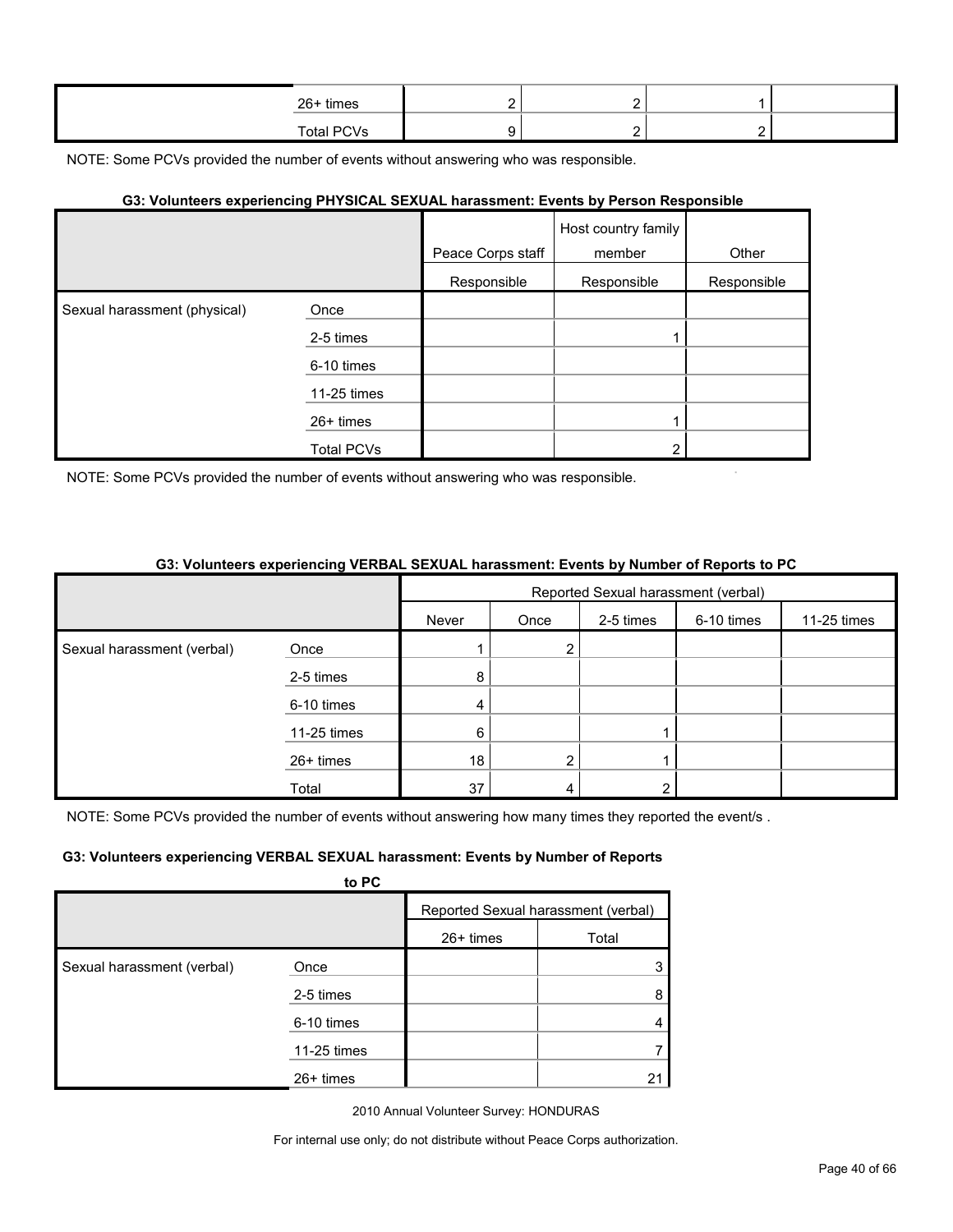NOTE: Some PCVs provided the number of events without answering how many times they reported the event/s .

| OS. VOIDINGERS EXPERIENCING VERDAL SEXUAL NATASSINGHI, EVENIS BY METSON RESPONSIBLE |             |             |                     |                                          |                          |
|-------------------------------------------------------------------------------------|-------------|-------------|---------------------|------------------------------------------|--------------------------|
|                                                                                     |             | Stranger    | Someone you<br>know | Counterpart,<br>supervisor,<br>co-worker | Peace Corps<br>Volunteer |
|                                                                                     |             | Responsible | Responsible         | Responsible                              | Responsible              |
| Sexual harassment (verbal)                                                          | Once        | 2           |                     |                                          |                          |
|                                                                                     | 2-5 times   | 9           | 6                   |                                          |                          |
|                                                                                     | 6-10 times  | 5           | 3                   |                                          |                          |
|                                                                                     | 11-25 times | 3           | $\overline{2}$      |                                          |                          |
|                                                                                     | $26+$ times | 18          | 8                   | 5                                        |                          |
|                                                                                     | Total PCVs  | 37          | 19                  | 8                                        |                          |

### **G3: Volunteers experiencing VERBAL SEXUAL harassment: Events by Person Responsible**

NOTE: Some PCVs provided the number of events without answering who was responsible.

#### **G3: Volunteers experiencing VERBAL SEXUAL harassment: Events by Person Responsible**

|                            |             |                   | Host country family |             |
|----------------------------|-------------|-------------------|---------------------|-------------|
|                            |             | Peace Corps staff | member              | Other       |
|                            |             | Responsible       | Responsible         | Responsible |
| Sexual harassment (verbal) | Once        |                   |                     |             |
|                            | 2-5 times   |                   |                     |             |
|                            | 6-10 times  |                   |                     |             |
|                            | 11-25 times |                   |                     |             |
|                            | 26+ times   |                   | 3                   |             |
|                            | Total PCVs  |                   | ົ                   |             |

NOTE: Some PCVs provided the number of events without answering who was responsible.

|         | None | Once | 2-5 times | 6-10 times | 11-25 times | $26+$ times | Total |
|---------|------|------|-----------|------------|-------------|-------------|-------|
| Buglary | 89%  | 10%  | $1\%$     |            |             |             | 94    |
| Theft   | 70%  | 22%  | $8\%$     |            |             |             | 96    |
| Robbery | 95%  | 5%   |           |            |             |             | 93    |

2010 Annual Volunteer Survey: HONDURAS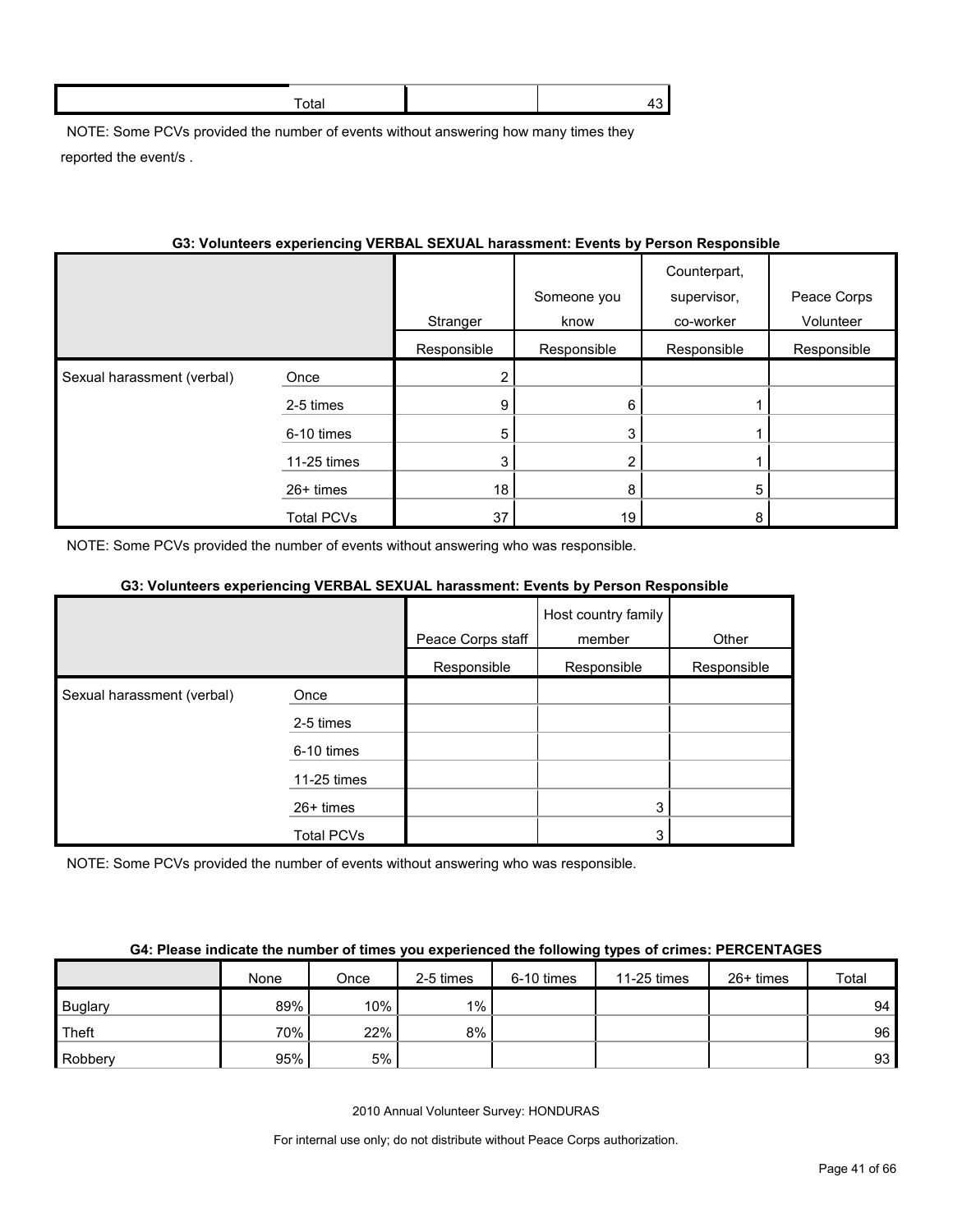| <b>Physical assault</b> | 98% | 2%    |       |  | 93 <sub>1</sub> |
|-------------------------|-----|-------|-------|--|-----------------|
| Aggravated assault      | 99% | $1\%$ |       |  | 93              |
| Sexual assault          | 97% | 2%    | $1\%$ |  | 93 <sub>1</sub> |
| Rape                    | 99% | $1\%$ |       |  | 94              |

#### **G4: Please indicate the number of times you experienced the following types of crimes: NUMBERS**

|                    | None | Once | 2-5 times | 6-10 times | 11-25 times | 26+ times | Total |
|--------------------|------|------|-----------|------------|-------------|-----------|-------|
| Buglary            | 84   | 9    |           |            |             |           | 94    |
| Theft              | 67   | 21   | 8         |            |             |           | 96    |
| Robbery            | 88   | 5    |           |            |             |           | 93    |
| Physical assault   | 91   | າ    |           |            |             |           | 93    |
| Aggravated assault | 92   |      |           |            |             |           | 93    |
| Sexual assault     | 90   | ົ    |           |            |             |           | 93    |
| Rape               | 93   |      |           |            |             |           | 94    |
| Attempted rape     | 93   |      |           |            |             |           | 93    |

#### **G4: Volunteers experiencing BURGLARY: Events by Number of Reports to PC**

|         |             |       | <b>Buglary Reported</b> |           |            |             |           |       |  |
|---------|-------------|-------|-------------------------|-----------|------------|-------------|-----------|-------|--|
|         |             | Never | Once                    | 2-5 times | 6-10 times | 11-25 times | 26+ times | Total |  |
| Buglary | Once        | 4     | 4                       |           |            |             |           | 8     |  |
|         | 2-5 times   |       |                         |           |            |             |           |       |  |
|         | 6-10 times  |       |                         |           |            |             |           |       |  |
|         | 11-25 times |       |                         |           |            |             |           |       |  |
|         | 26+ times   |       |                         |           |            |             |           |       |  |
|         | Total       | 5     | 4                       |           |            |             |           | 9     |  |

NOTE: Some PCVs provided the number of events without answering how many times they reported the event/s .

#### **G4: Volunteers experiencing BURGLARY: Events by Person Responsible**

|                |      |             |             | Counterpart, |             |                   |
|----------------|------|-------------|-------------|--------------|-------------|-------------------|
|                |      |             | Someone you | supervisor.  | Peace Corps |                   |
|                |      | Stranger    | know        | co-worker    | Volunteer   | Peace Corps staff |
|                |      | Responsible | Responsible | Responsible  | Responsible | Responsible       |
| <b>Buglary</b> | Once | 2           |             |              |             |                   |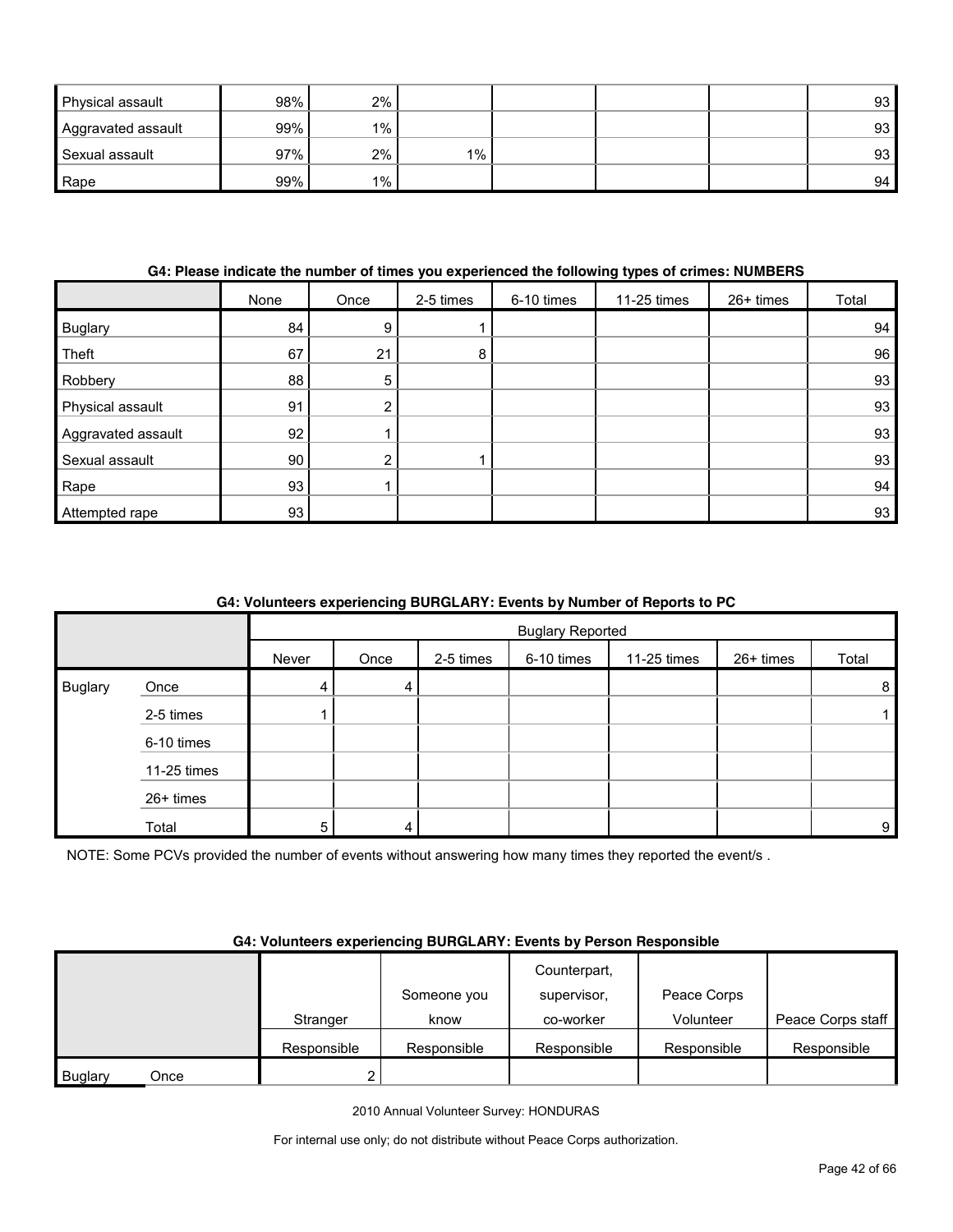| 2-5 times         |  |  |  |
|-------------------|--|--|--|
| 6-10 times        |  |  |  |
| $11-25$ times     |  |  |  |
| 26+ times         |  |  |  |
| <b>Total PCVs</b> |  |  |  |

#### **G4: Volunteers experiencing BURGLARY: Events by Person**

**Responsible**

|                |                   | Host country family<br>member | Other       |
|----------------|-------------------|-------------------------------|-------------|
|                |                   | Responsible                   | Responsible |
| <b>Buglary</b> | Once              |                               |             |
|                | 2-5 times         |                               |             |
|                | 6-10 times        |                               |             |
|                | 11-25 times       |                               |             |
|                | 26+ times         |                               |             |
|                | <b>Total PCVs</b> |                               |             |

NOTE: Some PCVs provided the number of events without answering

who was responsible.

#### **G4: Volunteers experiencing THEFT: Events by Number of Reports to PC**

|       |             |                 | <b>Theft Reported</b> |           |            |             |           |       |  |
|-------|-------------|-----------------|-----------------------|-----------|------------|-------------|-----------|-------|--|
|       |             | Never           | Once                  | 2-5 times | 6-10 times | 11-25 times | 26+ times | Total |  |
| Theft | Once        | 12 <sub>1</sub> | 8                     |           |            |             |           | 20    |  |
|       | 2-5 times   | 4               |                       | ົ         |            |             |           |       |  |
|       | 6-10 times  |                 |                       |           |            |             |           |       |  |
|       | 11-25 times |                 |                       |           |            |             |           |       |  |
|       | 26+ times   |                 |                       |           |            |             |           |       |  |
|       | Total       | 16 <sup>1</sup> | 9                     |           |            |             |           | 27    |  |

NOTE: Some PCVs provided the number of events without answering how many times they reported the event/s.

#### **G4: Volunteers experiencing THEFT: Events by Person Responsible**

2010 Annual Volunteer Survey: HONDURAS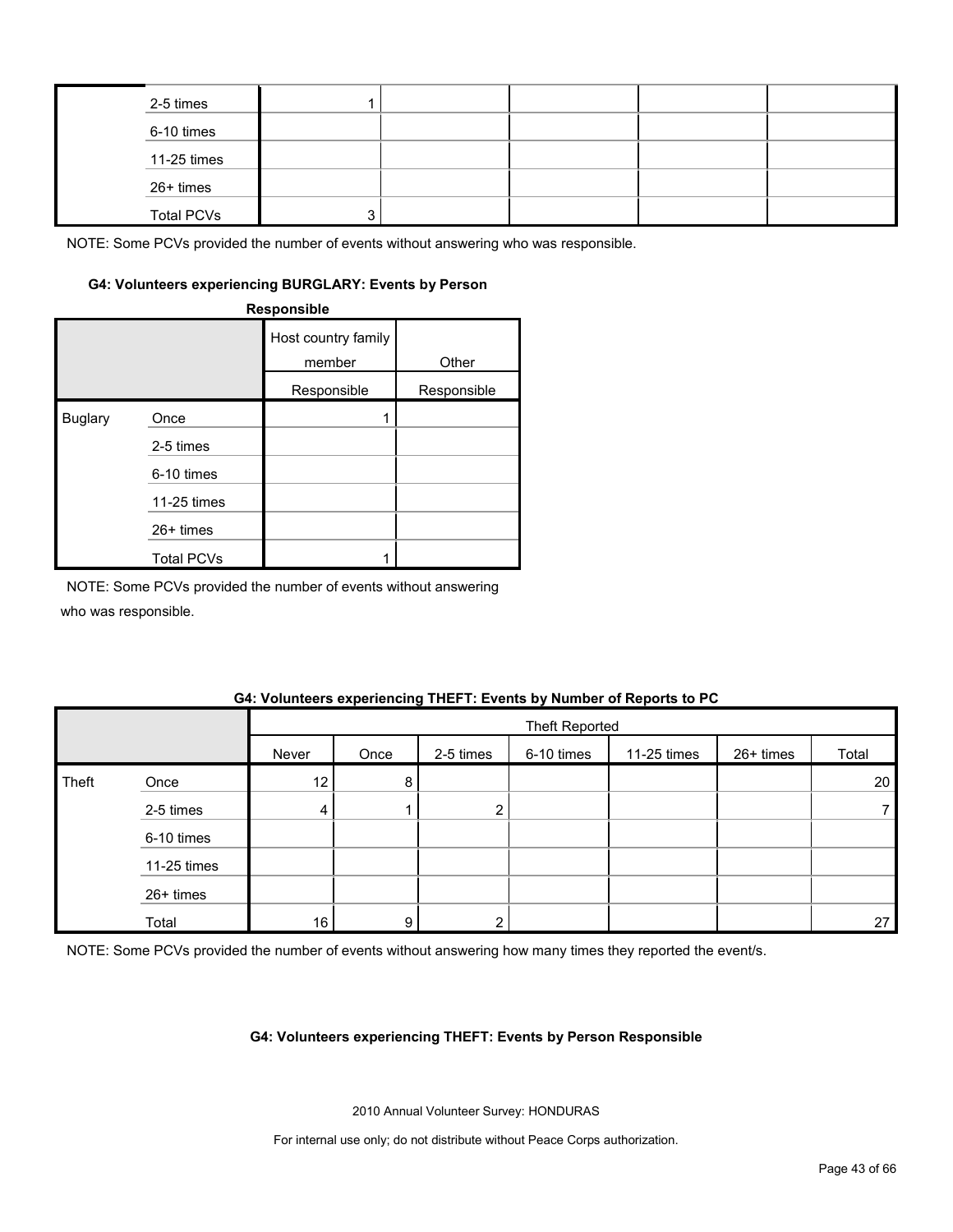|       |                   | Stranger    | Someone you<br>know | Counterpart,<br>supervisor,<br>co-worker | Peace Corps<br>Volunteer | Peace Corps staff |
|-------|-------------------|-------------|---------------------|------------------------------------------|--------------------------|-------------------|
|       |                   | Responsible | Responsible         | Responsible                              | Responsible              | Responsible       |
| Theft | Once              | 14          | 3                   |                                          |                          |                   |
|       | 2-5 times         | 4           |                     |                                          |                          |                   |
|       | 6-10 times        |             |                     |                                          |                          |                   |
|       | 11-25 times       |             |                     |                                          |                          |                   |
|       | 26+ times         |             |                     |                                          |                          |                   |
|       | <b>Total PCVs</b> | 18          | 4                   |                                          |                          |                   |

#### **G4: Volunteers experiencing THEFT: Events by Person Responsible**

|       |                   | Host country family<br>member | Other       |
|-------|-------------------|-------------------------------|-------------|
|       |                   | Responsible                   | Responsible |
| Theft | Once              |                               |             |
|       | 2-5 times         |                               |             |
|       | 6-10 times        |                               |             |
|       | 11-25 times       |                               |             |
|       | $26+$ times       |                               |             |
|       | <b>Total PCVs</b> |                               |             |

NOTE: Some PCVs provided the number of events without answering

who was responsible.

#### **G4: Volunteers experiencing ROBBERY: Events by Number of Reports to PC**

|         |             |       | Robbery Reported |           |            |             |           |       |  |
|---------|-------------|-------|------------------|-----------|------------|-------------|-----------|-------|--|
|         |             | Never | Once             | 2-5 times | 6-10 times | 11-25 times | 26+ times | Total |  |
| Robbery | Once        |       | 3                |           |            |             |           |       |  |
|         | 2-5 times   |       |                  |           |            |             |           |       |  |
|         | 6-10 times  |       |                  |           |            |             |           |       |  |
|         | 11-25 times |       |                  |           |            |             |           |       |  |
|         | 26+ times   |       |                  |           |            |             |           |       |  |
|         | Total       |       | $\sim$           |           |            |             |           | 4     |  |

NOTE: Some PCVs provided the number of events without answering how many times they reported the event/s.

2010 Annual Volunteer Survey: HONDURAS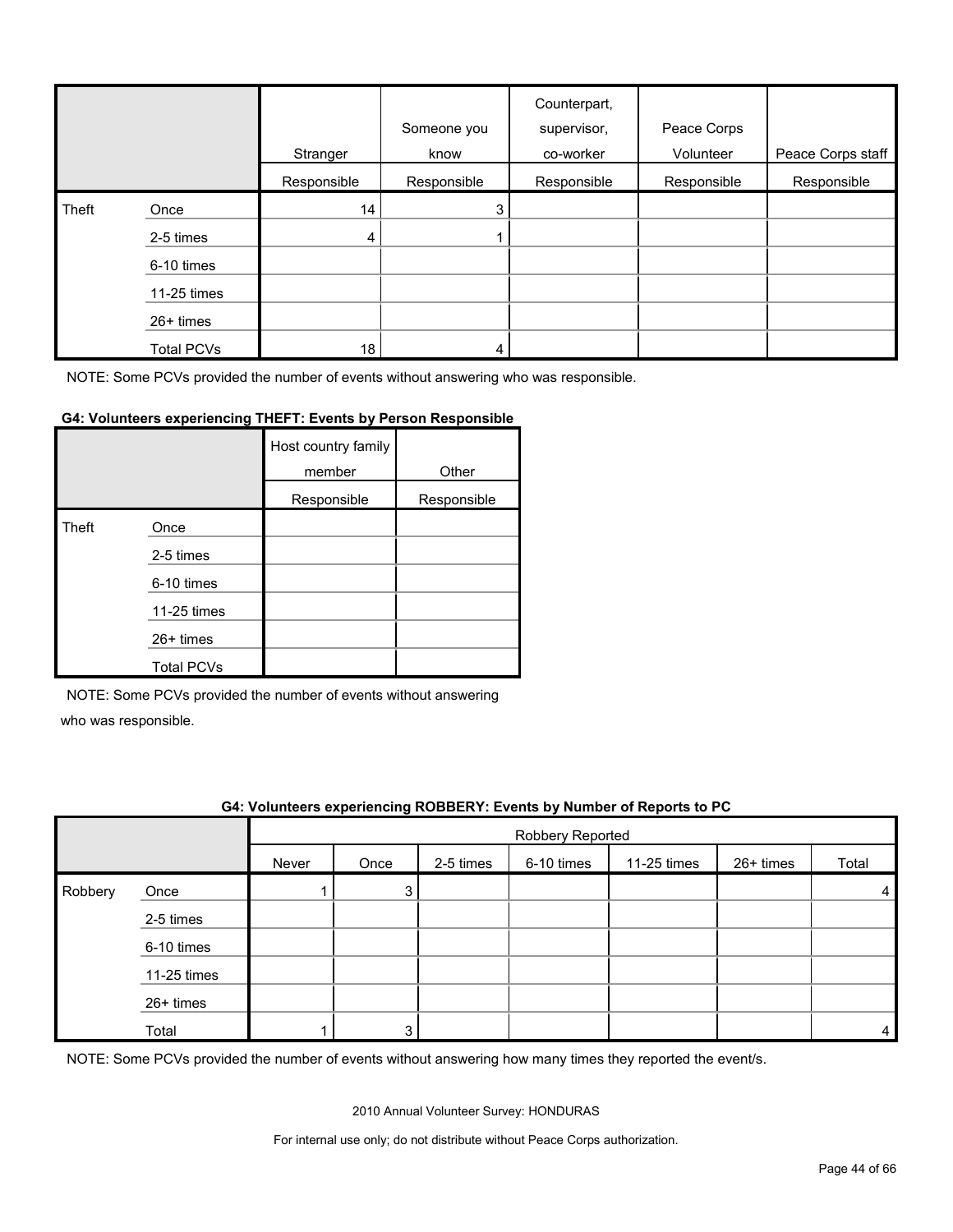|              |                   | .           | ັ                   | .<br>.                                   | .                        |                   |
|--------------|-------------------|-------------|---------------------|------------------------------------------|--------------------------|-------------------|
|              |                   | Stranger    | Someone you<br>know | Counterpart,<br>supervisor,<br>co-worker | Peace Corps<br>Volunteer | Peace Corps staff |
|              |                   | Responsible | Responsible         | Responsible                              | Responsible              | Responsible       |
| Robbery<br>I | Once              | 3           |                     |                                          |                          |                   |
|              | 2-5 times         |             |                     |                                          |                          |                   |
|              | 6-10 times        |             |                     |                                          |                          |                   |
|              | 11-25 times       |             |                     |                                          |                          |                   |
|              | 26+ times         |             |                     |                                          |                          |                   |
|              | <b>Total PCVs</b> | 3           |                     |                                          |                          |                   |

#### **G4: Volunteers experiencing ROBBERY: Events by Person Responsible**

NOTE: Some PCVs provided the number of events without answering who was responsible.

#### **G4: Volunteers experiencing ROBBERY: Events by Person**

| <b>Responsible</b> |                   |                               |             |  |  |  |
|--------------------|-------------------|-------------------------------|-------------|--|--|--|
|                    |                   | Host country family<br>member | Other       |  |  |  |
|                    |                   | Responsible                   | Responsible |  |  |  |
| Robbery            | Once              |                               |             |  |  |  |
|                    | 2-5 times         |                               |             |  |  |  |
|                    | 6-10 times        |                               |             |  |  |  |
|                    | 11-25 times       |                               |             |  |  |  |
|                    | $26+$ times       |                               |             |  |  |  |
|                    | <b>Total PCVs</b> |                               |             |  |  |  |

NOTE: Some PCVs provided the number of events without answering who was responsible.

6-10 times

|                  | <b>UTI TURNING UNDER INTERVIEW AT 1110 AND AND INTERVIEW AT NAMED OF RUDDER</b> |       |                                  |           |            |             |           |       |  |  |
|------------------|---------------------------------------------------------------------------------|-------|----------------------------------|-----------|------------|-------------|-----------|-------|--|--|
|                  |                                                                                 |       | <b>Physical assault Reported</b> |           |            |             |           |       |  |  |
|                  |                                                                                 | Never | Once                             | 2-5 times | 6-10 times | 11-25 times | 26+ times | Total |  |  |
| Physical assault | Once                                                                            |       |                                  |           |            |             |           | c     |  |  |
|                  | 2-5 times                                                                       |       |                                  |           |            |             |           |       |  |  |

#### **G4: Volunteers experiencing PHYSICAL ASSAULT: Events by Number of Reports to PC**

2010 Annual Volunteer Survey: HONDURAS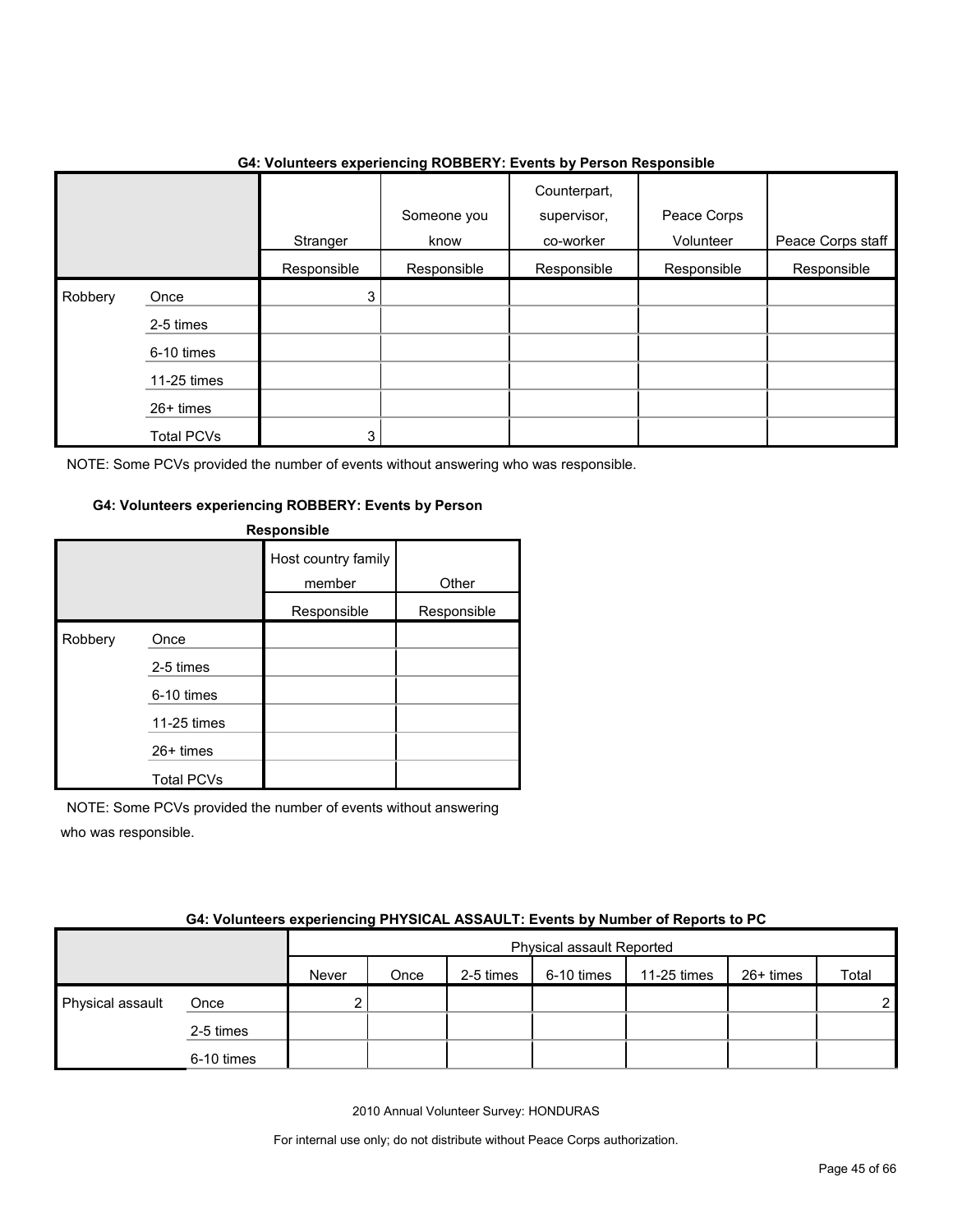|  | 11-25 times |  |  |  |  |
|--|-------------|--|--|--|--|
|  | 26+ times   |  |  |  |  |
|  | Total       |  |  |  |  |

NOTE: Some PCVs provided the number of events without answering how many times they reported the event/s.

#### **G4: Volunteers experiencing PHYSICAL ASSAULT: Events by Person Responsible**

|                  |                   | Stranger    | Someone you<br>know | Counterpart,<br>supervisor,<br>co-worker | Peace Corps<br>Volunteer | Peace Corps<br>staff |
|------------------|-------------------|-------------|---------------------|------------------------------------------|--------------------------|----------------------|
|                  |                   | Responsible | Responsible         | Responsible                              | Responsible              | Responsible          |
| Physical assault | Once              |             |                     |                                          |                          |                      |
|                  | 2-5 times         |             |                     |                                          |                          |                      |
|                  | 6-10 times        |             |                     |                                          |                          |                      |
|                  | 11-25 times       |             |                     |                                          |                          |                      |
|                  | $26+$ times       |             |                     |                                          |                          |                      |
|                  | <b>Total PCVs</b> |             |                     |                                          |                          |                      |

NOTE: Some PCVs provided the number of events without answering who was responsible.

#### **G4: Volunteers experiencing PHYSICAL ASSAULT: Events by Person**

| <b>Responsible</b> |
|--------------------|
|--------------------|

|                  |                   | Host country family<br>member | Other       |
|------------------|-------------------|-------------------------------|-------------|
|                  |                   | Responsible                   | Responsible |
| Physical assault | Once              |                               |             |
|                  | 2-5 times         |                               |             |
|                  | 6-10 times        |                               |             |
|                  | 11-25 times       |                               |             |
|                  | $26+$ times       |                               |             |
|                  | <b>Total PCVs</b> |                               |             |

NOTE: Some PCVs provided the number of events without answering who was responsible.

#### **G4: Volunteers experiencing AGGRAVATED ASSAULT: Events by Number of Reports to PC**

Aggravated assault Reported

2010 Annual Volunteer Survey: HONDURAS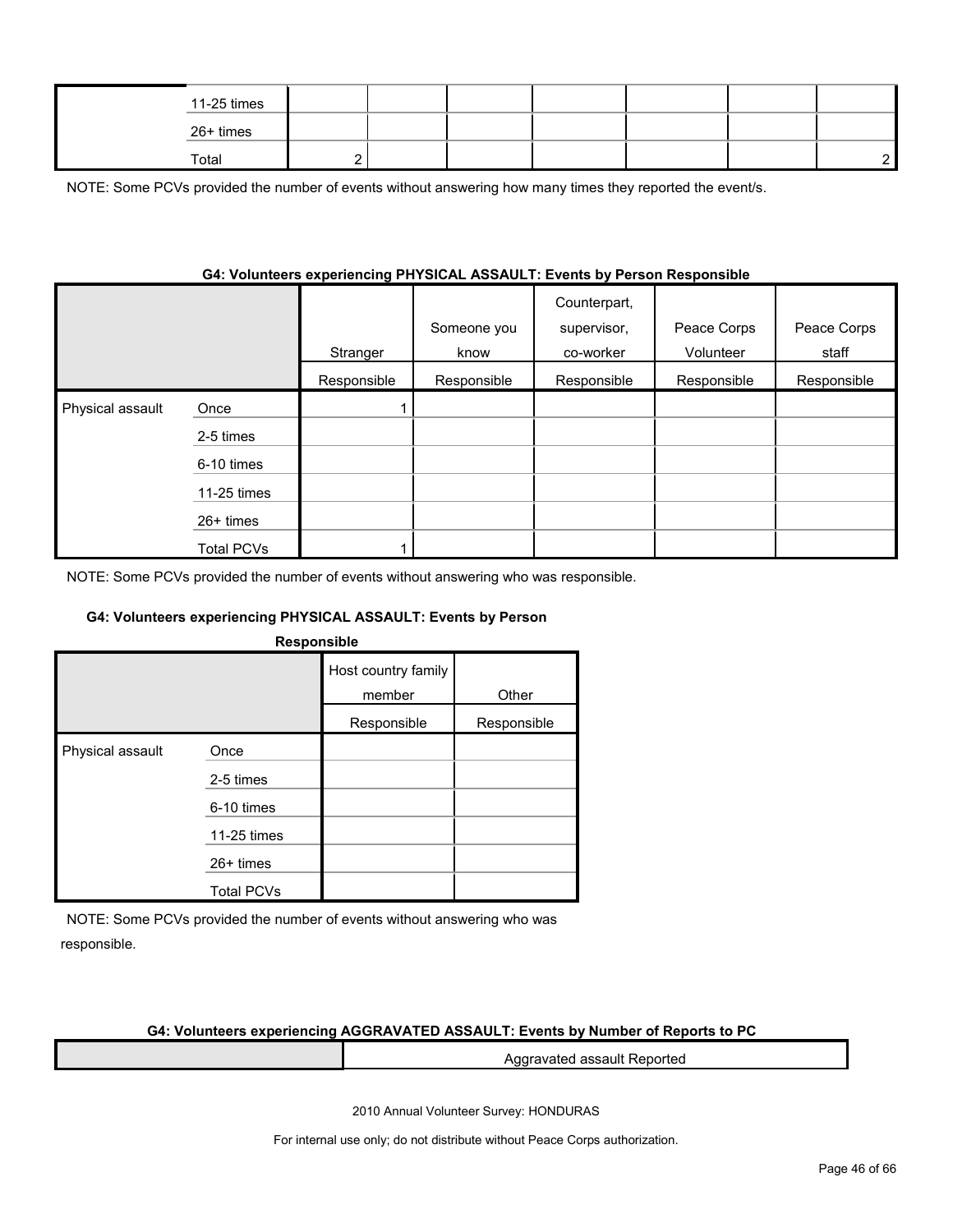|                    |             | Never | Once | 2-5 times | 6-10 times | 11-25 times |
|--------------------|-------------|-------|------|-----------|------------|-------------|
| Aggravated assault | Once        |       |      |           |            |             |
|                    | 2-5 times   |       |      |           |            |             |
|                    | 6-10 times  |       |      |           |            |             |
|                    | 11-25 times |       |      |           |            |             |
|                    | 26+ times   |       |      |           |            |             |
|                    | Total       |       |      |           |            |             |

NOTE: Some PCVs provided the number of events without answering how many times they reported the event/s.

#### **G4: Volunteers experiencing AGGRAVATED ASSAULT: Events by Number of**

|                    | <b>Reports to PC</b> |             |                             |
|--------------------|----------------------|-------------|-----------------------------|
|                    |                      |             | Aggravated assault Reported |
|                    |                      | $26+$ times | Total                       |
| Aggravated assault | Once                 |             |                             |
|                    | 2-5 times            |             |                             |
|                    | 6-10 times           |             |                             |
|                    | 11-25 times          |             |                             |
|                    | $26+$ times          |             |                             |
|                    | Total                |             |                             |

NOTE: Some PCVs provided the number of events without answering how many times they reported the event/s.

#### **G4: Volunteers experiencing AGGRAVATED ASSAULT: Events by Person Responsible**

|                    |                   | Stranger    | Someone you<br>know | Counterpart,<br>supervisor,<br>co-worker | Peace Corps<br>Volunteer | Peace Corps<br>staff |
|--------------------|-------------------|-------------|---------------------|------------------------------------------|--------------------------|----------------------|
|                    |                   | Responsible | Responsible         | Responsible                              | Responsible              | Responsible          |
| Aggravated assault | Once              |             |                     |                                          |                          |                      |
|                    | 2-5 times         |             |                     |                                          |                          |                      |
|                    | 6-10 times        |             |                     |                                          |                          |                      |
|                    | 11-25 times       |             |                     |                                          |                          |                      |
|                    | 26+ times         |             |                     |                                          |                          |                      |
|                    | <b>Total PCVs</b> |             |                     |                                          |                          |                      |

NOTE: Some PCVs provided the number of events without answering who was responsible.

2010 Annual Volunteer Survey: HONDURAS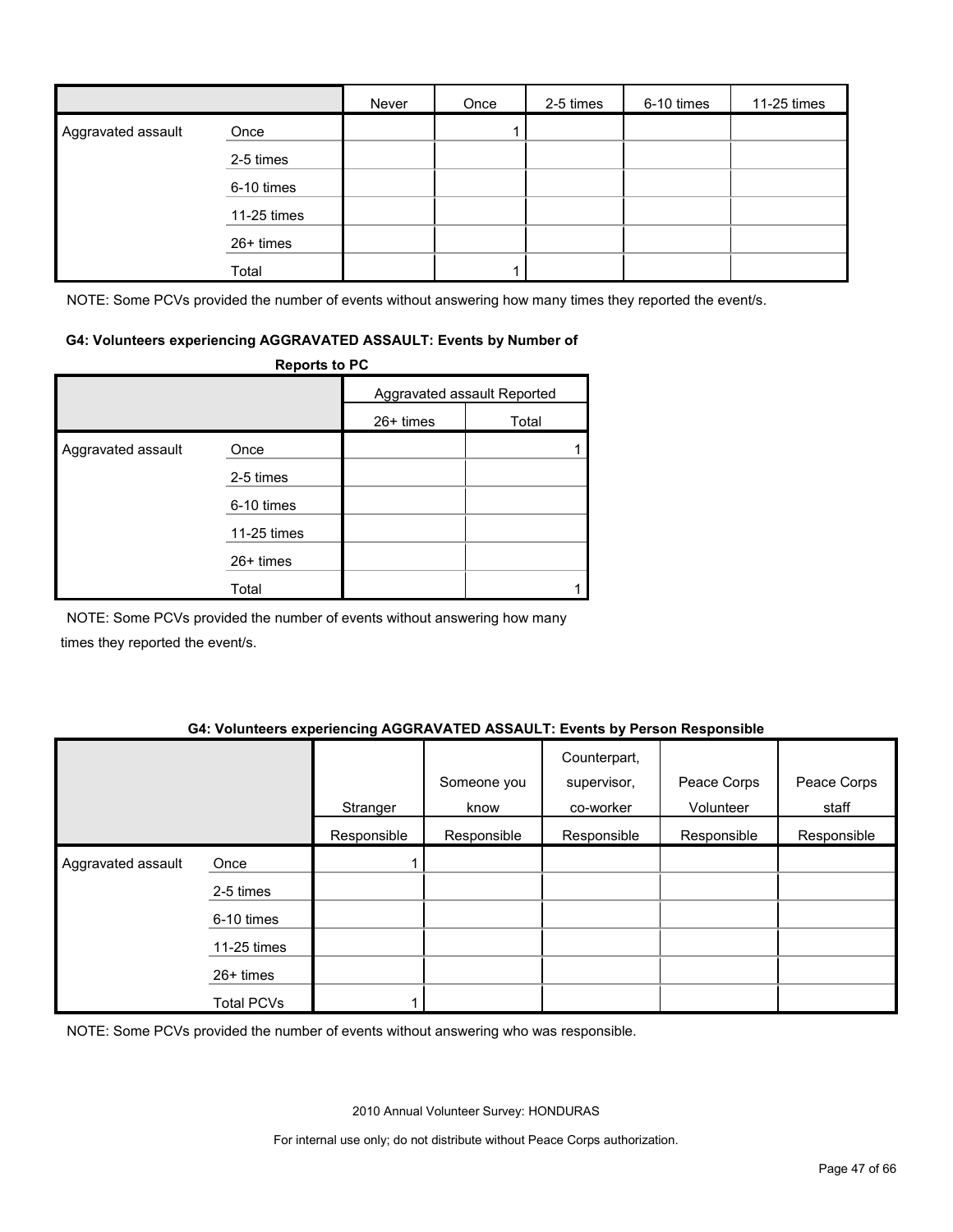#### **G4: Volunteers experiencing AGGRAVATED ASSAULT: Events by Person**

|                    |                   | Host country family<br>member | Other       |
|--------------------|-------------------|-------------------------------|-------------|
|                    |                   | Responsible                   | Responsible |
| Aggravated assault | Once              |                               |             |
|                    | 2-5 times         |                               |             |
|                    | 6-10 times        |                               |             |
|                    | 11-25 times       |                               |             |
|                    | $26+$ times       |                               |             |
|                    | <b>Total PCVs</b> |                               |             |

NOTE: Some PCVs provided the number of events without answering who was responsible.

#### **G4: Volunteers experiencing SEXUAL ASSAULT: Events by Number of Reports to PC**

|                |             |                | Sexual assault Reported |           |            |             |           |       |  |  |
|----------------|-------------|----------------|-------------------------|-----------|------------|-------------|-----------|-------|--|--|
|                |             | Never          | Once                    | 2-5 times | 6-10 times | 11-25 times | 26+ times | Total |  |  |
| Sexual assault | Once        | $\overline{2}$ |                         |           |            |             |           |       |  |  |
|                | 2-5 times   |                |                         |           |            |             |           |       |  |  |
|                | 6-10 times  |                |                         |           |            |             |           |       |  |  |
|                | 11-25 times |                |                         |           |            |             |           |       |  |  |
|                | 26+ times   |                |                         |           |            |             |           |       |  |  |
|                | Total       | 3              |                         |           |            |             |           |       |  |  |

NOTE: Some PCVs provided the number of events without answering how many times they reported the event/s.

#### **G4: Volunteers experiencing SEXUAL ASSAULT: Events by Person Responsible**

|                |             |             | Someone you | Counterpart,<br>supervisor, | Peace Corps | Peace Corps |
|----------------|-------------|-------------|-------------|-----------------------------|-------------|-------------|
|                |             | Stranger    | know        | co-worker                   | Volunteer   | staff       |
|                |             | Responsible | Responsible | Responsible                 | Responsible | Responsible |
| Sexual assault | Once        |             |             |                             |             |             |
|                | 2-5 times   |             |             |                             |             |             |
|                | 6-10 times  |             |             |                             |             |             |
|                | 11-25 times |             |             |                             |             |             |

2010 Annual Volunteer Survey: HONDURAS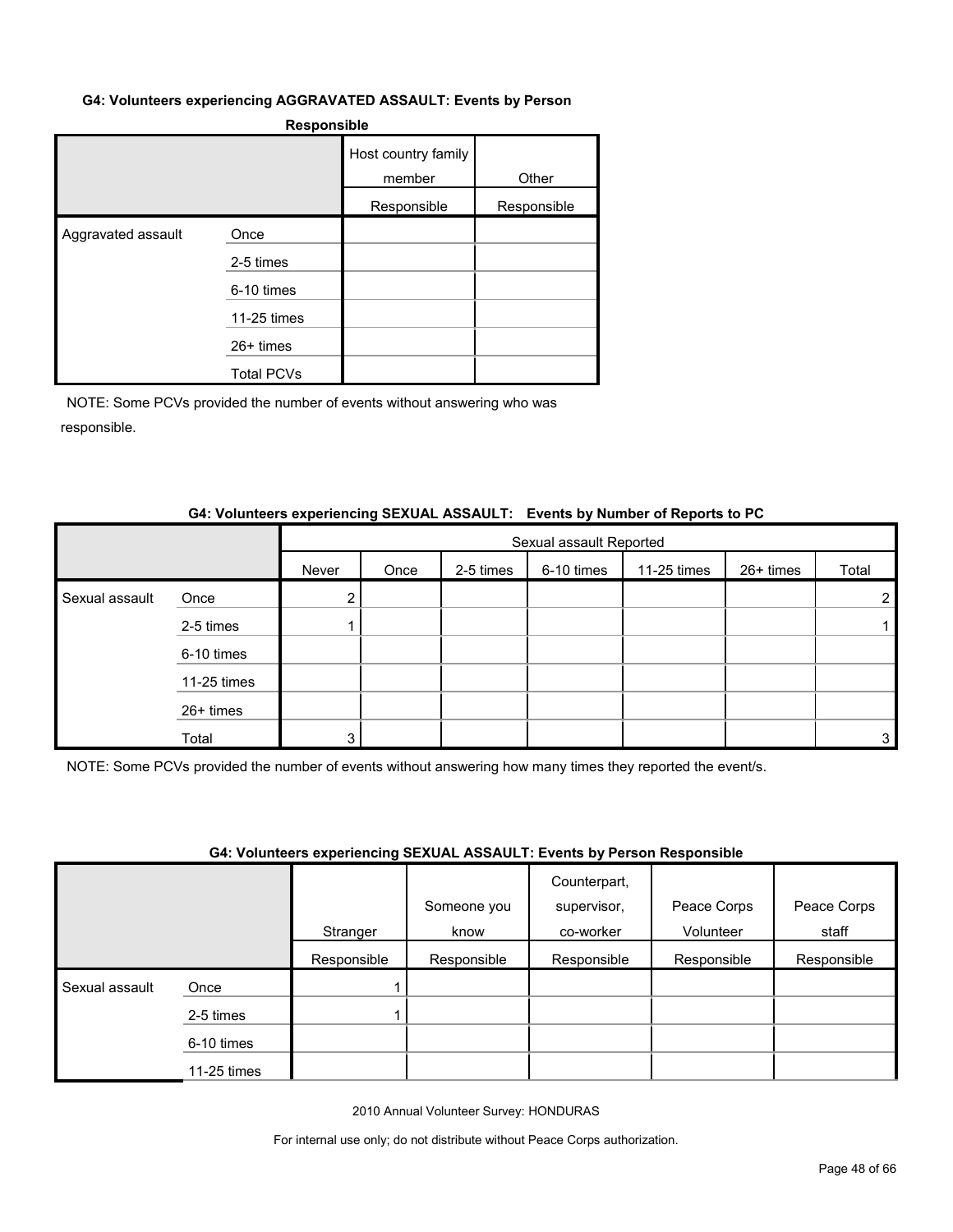| 26+ times  |  |  |  |
|------------|--|--|--|
| Total PCVs |  |  |  |

### **G4: Volunteers experiencing SEXUAL ASSAULT: Events by Person**

#### **Responsible**

|                |                   | Host country family<br>member | Other       |
|----------------|-------------------|-------------------------------|-------------|
|                |                   | Responsible                   | Responsible |
| Sexual assault | Once              |                               |             |
|                | 2-5 times         |                               |             |
|                | 6-10 times        |                               |             |
|                | 11-25 times       |                               |             |
|                | $26+$ times       |                               |             |
|                | <b>Total PCVs</b> |                               |             |

NOTE: Some PCVs provided the number of events without answering who was responsible.

|      |             |       |               |           |            | 04. VOIDINGERS EXPERIENCING KAPE. EVENS BY NUMBER OF REPORTS TO PU |           |       |  |  |
|------|-------------|-------|---------------|-----------|------------|--------------------------------------------------------------------|-----------|-------|--|--|
|      |             |       | Rape Reported |           |            |                                                                    |           |       |  |  |
|      |             | Never | Once          | 2-5 times | 6-10 times | 11-25 times                                                        | 26+ times | Total |  |  |
| Rape | Once        |       |               |           |            |                                                                    |           |       |  |  |
|      | 2-5 times   |       |               |           |            |                                                                    |           |       |  |  |
|      | 6-10 times  |       |               |           |            |                                                                    |           |       |  |  |
|      | 11-25 times |       |               |           |            |                                                                    |           |       |  |  |
|      | 26+ times   |       |               |           |            |                                                                    |           |       |  |  |
|      | Total       |       |               |           |            |                                                                    |           |       |  |  |

# **G4: Volunteers experiencing RAPE: Events by Number of Reports to PC**

NOTE: Some PCVs provided the number of events without answering how many times they reported the event/s .

#### **G4: Volunteers experiencing RAPE: Events by Person Responsible**

|             |             | Counterpart, |             |                   |
|-------------|-------------|--------------|-------------|-------------------|
|             | Someone you | supervisor.  | Peace Corps |                   |
| Stranger    | know        | co-worker    | Volunteer   | Peace Corps staff |
| Responsible | Responsible | Responsible  | Responsible | Responsible       |

2010 Annual Volunteer Survey: HONDURAS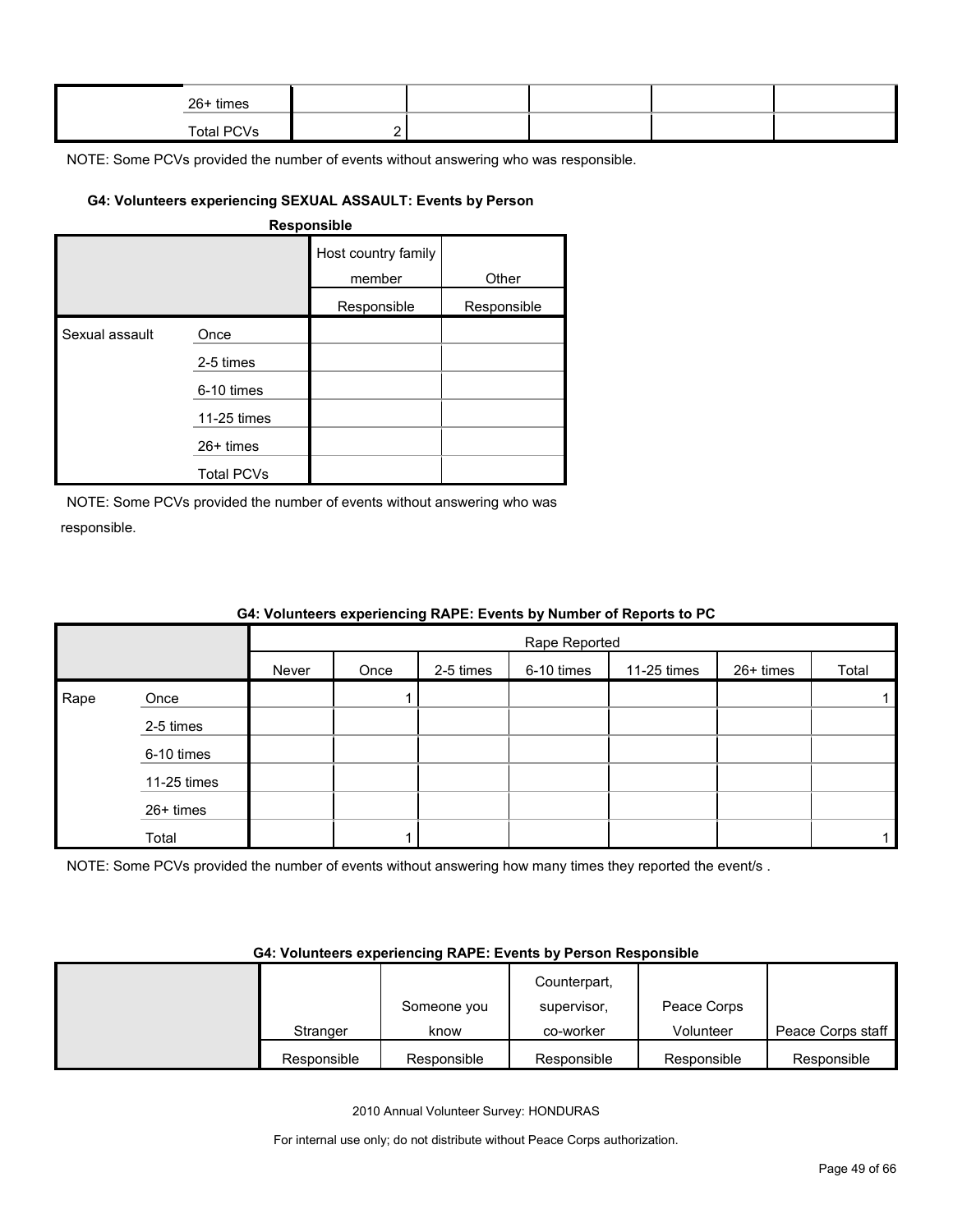| Rape | Once              |  |  |  |
|------|-------------------|--|--|--|
|      | 2-5 times         |  |  |  |
|      | 6-10 times        |  |  |  |
|      | 11-25 times       |  |  |  |
|      | 26+ times         |  |  |  |
|      | <b>Total PCVs</b> |  |  |  |

### **G4: Volunteers experiencing RAPE: Events by Person Responsible**

|      |                   | Host country family<br>member | Other       |
|------|-------------------|-------------------------------|-------------|
|      |                   | Responsible                   | Responsible |
| Rape | Once              |                               |             |
|      | 2-5 times         |                               |             |
|      | 6-10 times        |                               |             |
|      | 11-25 times       |                               |             |
|      | 26+ times         |                               |             |
|      | <b>Total PCVs</b> |                               |             |

NOTE: Some PCVs provided the number of events without answering who was responsible.

#### **G4: Volunteers experiencing ATTEMPTED RAPE: Events by Number of Reports to PC**

|                |             |       | Attempted rape Reported |           |            |             |           |       |
|----------------|-------------|-------|-------------------------|-----------|------------|-------------|-----------|-------|
|                |             | Never | Once                    | 2-5 times | 6-10 times | 11-25 times | 26+ times | Total |
| Attempted rape | Once        |       |                         |           |            |             |           |       |
|                | 2-5 times   |       |                         |           |            |             |           |       |
|                | 6-10 times  |       |                         |           |            |             |           |       |
|                | 11-25 times |       |                         |           |            |             |           |       |
|                | 26+ times   |       |                         |           |            |             |           |       |
|                | Total       |       |                         |           |            |             |           |       |

NOTE: Some PCVs provided the number of events without answering how many times they reported the event/s .

#### **G4: Volunteers experiencing ATTEMPTED RAPE: Events by Person Responsible**

2010 Annual Volunteer Survey: HONDURAS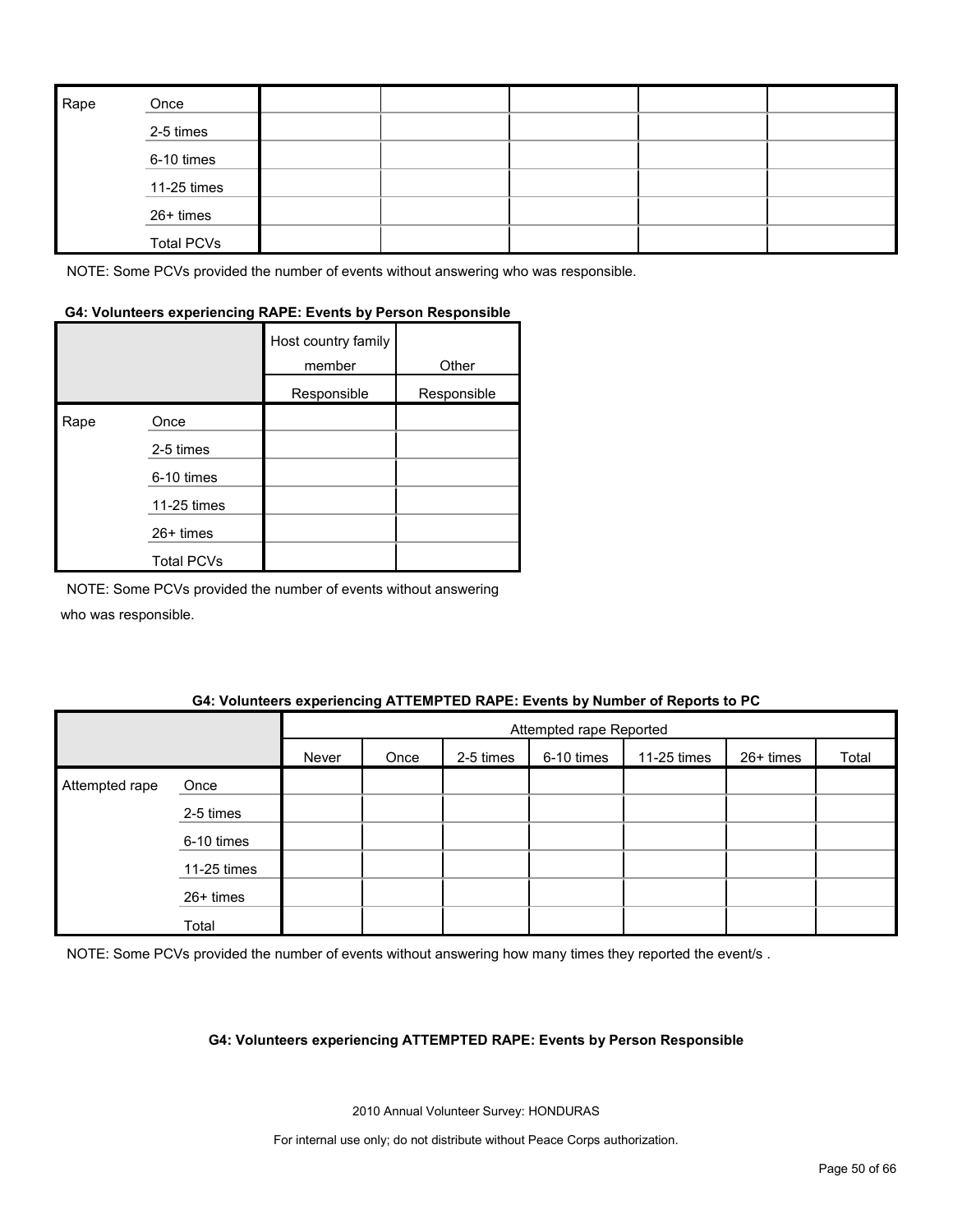|                |                   | Stranger    | Someone you<br>know | Counterpart,<br>supervisor,<br>co-worker | Peace Corps<br>Volunteer | Peace Corps<br>staff |
|----------------|-------------------|-------------|---------------------|------------------------------------------|--------------------------|----------------------|
|                |                   | Responsible | Responsible         | Responsible                              | Responsible              | Responsible          |
| Attempted rape | Once              |             |                     |                                          |                          |                      |
|                | 2-5 times         |             |                     |                                          |                          |                      |
|                | 6-10 times        |             |                     |                                          |                          |                      |
|                | 11-25 times       |             |                     |                                          |                          |                      |
|                | $26+$ times       |             |                     |                                          |                          |                      |
|                | <b>Total PCVs</b> |             |                     |                                          |                          |                      |

#### **G4: Volunteers experiencing ATTEMPTED RAPE: Events by Person**

| Responsible    |                                                               |                               |             |  |  |  |  |  |
|----------------|---------------------------------------------------------------|-------------------------------|-------------|--|--|--|--|--|
|                |                                                               | Host country family<br>member | Other       |  |  |  |  |  |
|                |                                                               | Responsible                   | Responsible |  |  |  |  |  |
| Attempted rape | Once<br>2-5 times<br>6-10 times<br>11-25 times<br>$26+$ times |                               |             |  |  |  |  |  |
|                | <b>Total PCVs</b>                                             |                               |             |  |  |  |  |  |

NOTE: Some PCVs provided the number of events without answering who was responsible.

# <span id="page-50-0"></span>**H. Volunteers Working in HIV/AIDS**

This section reports Volunteers' level of involvement in HIV/AIDS work. It also reports Volunteers' assessment of their Peace Corps HIV/AIDS training and the perceived effectiveness of their HIV/AIDS work with host country individuals or groups.

#### **H1: Which of the following best describes your involvement in HIV/AIDS**

| activities?                                       |         |        |  |  |  |  |  |
|---------------------------------------------------|---------|--------|--|--|--|--|--|
|                                                   | Percent | Number |  |  |  |  |  |
| HIV/AIDS work is my primary assignment.           | 14%     |        |  |  |  |  |  |
| HIV/AIDS work is part of my secondary activities. | 23%     |        |  |  |  |  |  |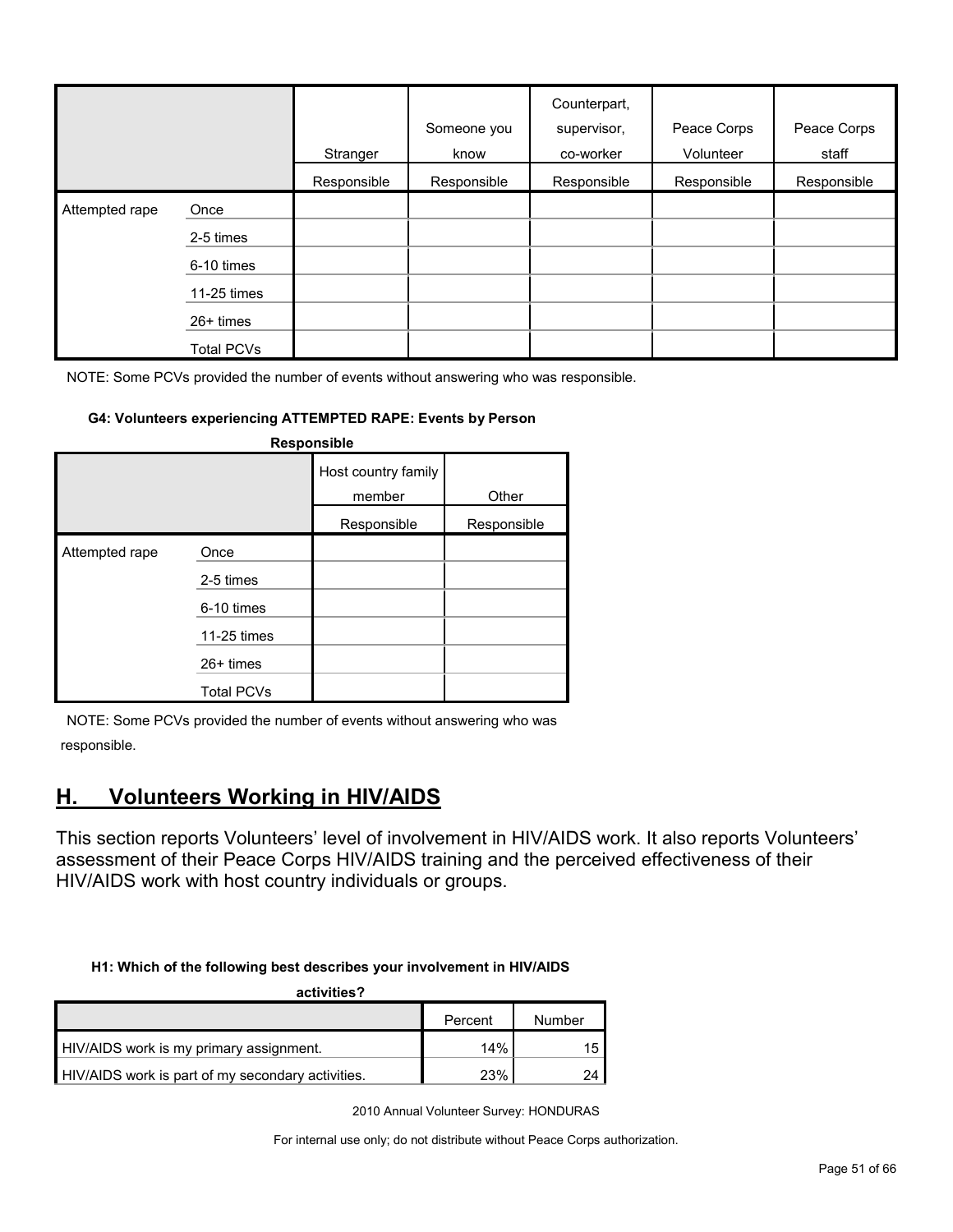| My HIV/AIDS efforts are not part of primary/secondary | <b>20%</b> |       |
|-------------------------------------------------------|------------|-------|
| actvities.                                            |            |       |
| I have not been involved in any HIV/AIDS activities.  | 43%        |       |
| Total                                                 | 100%       | 105 I |

### **H2: How effective was the PC training you received in preparing you to undertake your HIV/AIDS activities?**

|                | Not effective | Poor  | Adeɑuate | Effective | effective<br>Verv | <b>NA</b> | Total |
|----------------|---------------|-------|----------|-----------|-------------------|-----------|-------|
| H <sub>2</sub> | 3%            | $1\%$ | 18%      | 33%       | 40%               | 5%        | 78    |

#### **H2: How effective was the PC training you received in preparing you to undertake your HIV/AIDS**

**activities? (excluding the "NA" responses)**

|                | Not effective | Poor  | Adeɑuate | Effective | effective<br>verv | Totar   |
|----------------|---------------|-------|----------|-----------|-------------------|---------|
| H <sub>2</sub> | 3%            | $1\%$ | 19%      | 35%       | 42%               | -<br>′4 |

**H3: In working with HC individuals or groups, how would you rate the effectiveness of your specific HIV/AIDS activities?** 

|                |                  | Sometimes |                 | Almost always |            |       |
|----------------|------------------|-----------|-----------------|---------------|------------|-------|
|                | Seldom effective | effective | Often effective | effective     | Don't know | Total |
| H <sub>3</sub> | $1\%$ .          | 19%       | 36%             | 20%           | 23%        | 74    |

**H3: In working with HC individuals or groups, how would you rate the effectiveness of your specific HIV/AIDS activities? (excluding both the "NA" and the H1="No involvement in HIV/AIDS activities" responses)**

|                |                  | responses) |                 |               |       |
|----------------|------------------|------------|-----------------|---------------|-------|
|                |                  | Sometimes  |                 | Almost always |       |
|                | Seldom effective | effective  | Often effective | effective     | Total |
| H <sub>3</sub> |                  | 21%        | 50%             | 29%           | 52    |

NOTE: See Open-Ended Responses Report for PCV explanations and examples of their H3 answers)

# <span id="page-51-0"></span>**I. Your Life in the Peace Corps**

This section reports Volunteers' descriptions of and adjustments to their living conditions, including stress factors and how Volunteers cope with stress.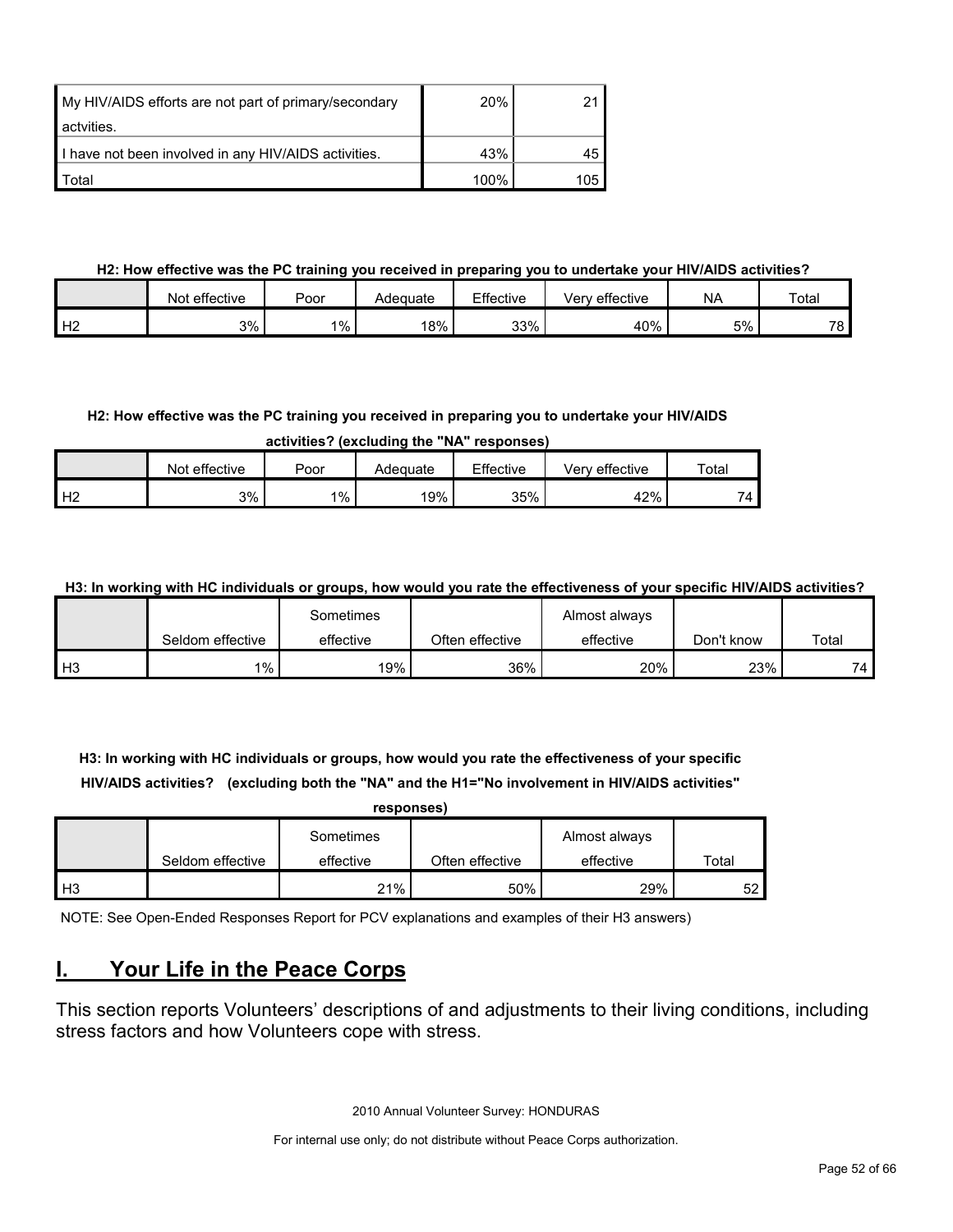#### **I1: Have you lived with a host country individual or family?**

|                                                         | Percent | Number |
|---------------------------------------------------------|---------|--------|
| No, I have never lived with a HC individual or family.  |         |        |
| Yes, I lived with a HC individual or family only during |         |        |
| <b>PST.</b>                                             |         |        |
| Yes, in my community (not during PST).                  | 2%      |        |
| Yes, both during PST and later in my community.         | 98%     | 104    |
| Total                                                   | 100%    | 106    |

#### **I1: How long (in months) have you lived with a host country individual or family?**

|                 | month |      |    |    |     |     | $7 - 11$ | $12 - 16$ | 17-26 |
|-----------------|-------|------|----|----|-----|-----|----------|-----------|-------|
| <b>PST Only</b> |       |      |    |    |     |     |          |           |       |
| Post-PST        |       | 100% |    |    |     |     |          |           |       |
| PST & Later     |       | 5%   | 5% | 9% | 40% | 20% | 13%      | 4%        | 3%    |

#### **I1: How long (in months) have you lived**

#### **with a host country individual or family?**

|             | $27+$ mos | Total |
|-------------|-----------|-------|
| PST Only    |           |       |
| Post-PST    |           |       |
| PST & Later | 1%        | 104   |

#### **I2: How often do you interact with HCNs in community/family social events?**

|    |       | Several times a |        | Several times a |         | Less than once a |       |
|----|-------|-----------------|--------|-----------------|---------|------------------|-------|
|    | Dailv | week            | Weekly | month           | Monthly | month            | Total |
| -- | 38%   | 24%             | 18%    | 12%             | 5%      | 4%               | 106   |

#### **I3: How integrated into your community do you feel now?**

| - -<br><br><br>Tota.<br>onsiderablv;<br>Adequately<br>.otionallv<br>Minimally<br>all<br>$\sim$<br>ΝΟί<br>dι<br>_ |  |
|------------------------------------------------------------------------------------------------------------------|--|
|------------------------------------------------------------------------------------------------------------------|--|

2010 Annual Volunteer Survey: HONDURAS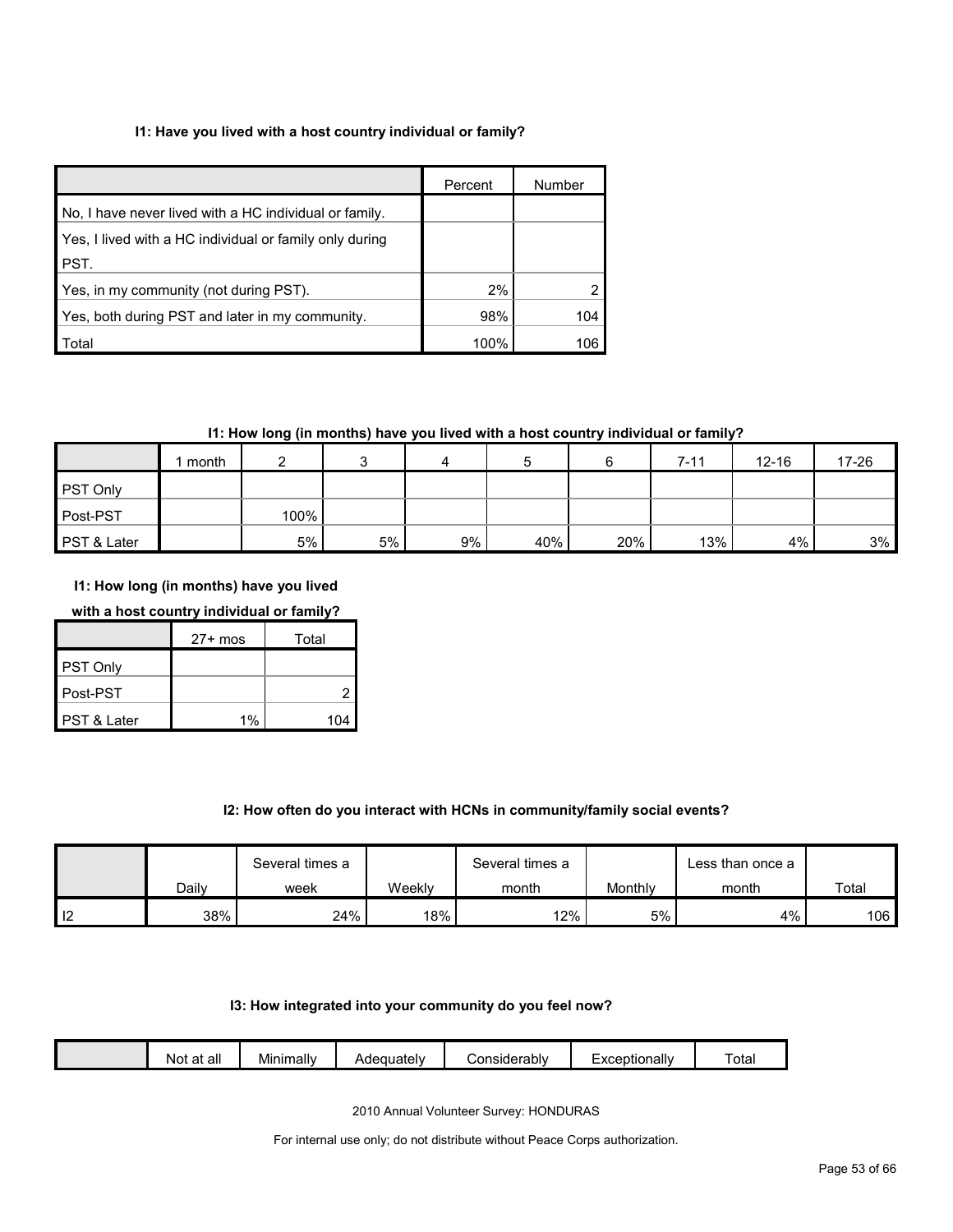#### **I3: How integrated into your community do you feel now?**

|      | Not at all | Minimally | Adeauatelv | Considerablv | Exceptionally | Total |
|------|------------|-----------|------------|--------------|---------------|-------|
| l I3 | 1%         | 6%        | 39%        | 39%          | 16%           | 106   |

#### **I4a: Do you have the following at your worksite?**

|               | Never | Sometimes | <b>Jsually</b> | Always | $\tau$ otal |
|---------------|-------|-----------|----------------|--------|-------------|
| Electricity   | 5%    | $10\%$    | 61%            | 24%    | 106         |
| Running water | 9%    | 21%       | 44%            | 27%    | 105         |

#### **I4b: Do you have the following at your residence?**

|               | Never | Sometimes | Jsuallv | Always | ™otal |
|---------------|-------|-----------|---------|--------|-------|
| Electricity   | 4%    | 6%        | 69%     | 21%    | 104   |
| Running water | 3%    | 26%       | 45%     | 26%    | 104   |

#### **I5: How often do you have access to--?**

|                                  | Not at all | Less than monthly | Monthly | Weekly | Daily | Total |
|----------------------------------|------------|-------------------|---------|--------|-------|-------|
| Landline phone                   | 42%        | 4%                |         | 10%    | 45%   | 105   |
| Computer                         |            |                   | 3%      | 11%    | 86%   | 106   |
| Internet                         | $1\%$      | $1\%$             | 6%      | 32%    | 60%   | 106   |
| Cell phone (voice)               | $1\%$      |                   |         | 1%     | 98%   | 106   |
| Text messaging                   |            |                   |         | $1\%$  | 99%   | 106   |
| Voice over internet, e.g., SKYPE | 30%        | 16%               | 14%     | 10%    | 30%   | 105   |
| Webcam/internet video            | 38%        | 14%               | 10%     | 10%    | 28%   | 105   |

#### **I6: Where do you most frequently connect to the Internet?**

|      |                |         | Another person's |               | <b>PC</b> office/satellite | Other: Please |       |
|------|----------------|---------|------------------|---------------|----------------------------|---------------|-------|
|      | Your residence | At work | home             | Internet cafe | office                     | specify       | Total |
| l 16 | 29%            | 31%     | 2%               | 28%           | $4\%$                      | 6%            | 106   |

2010 Annual Volunteer Survey: HONDURAS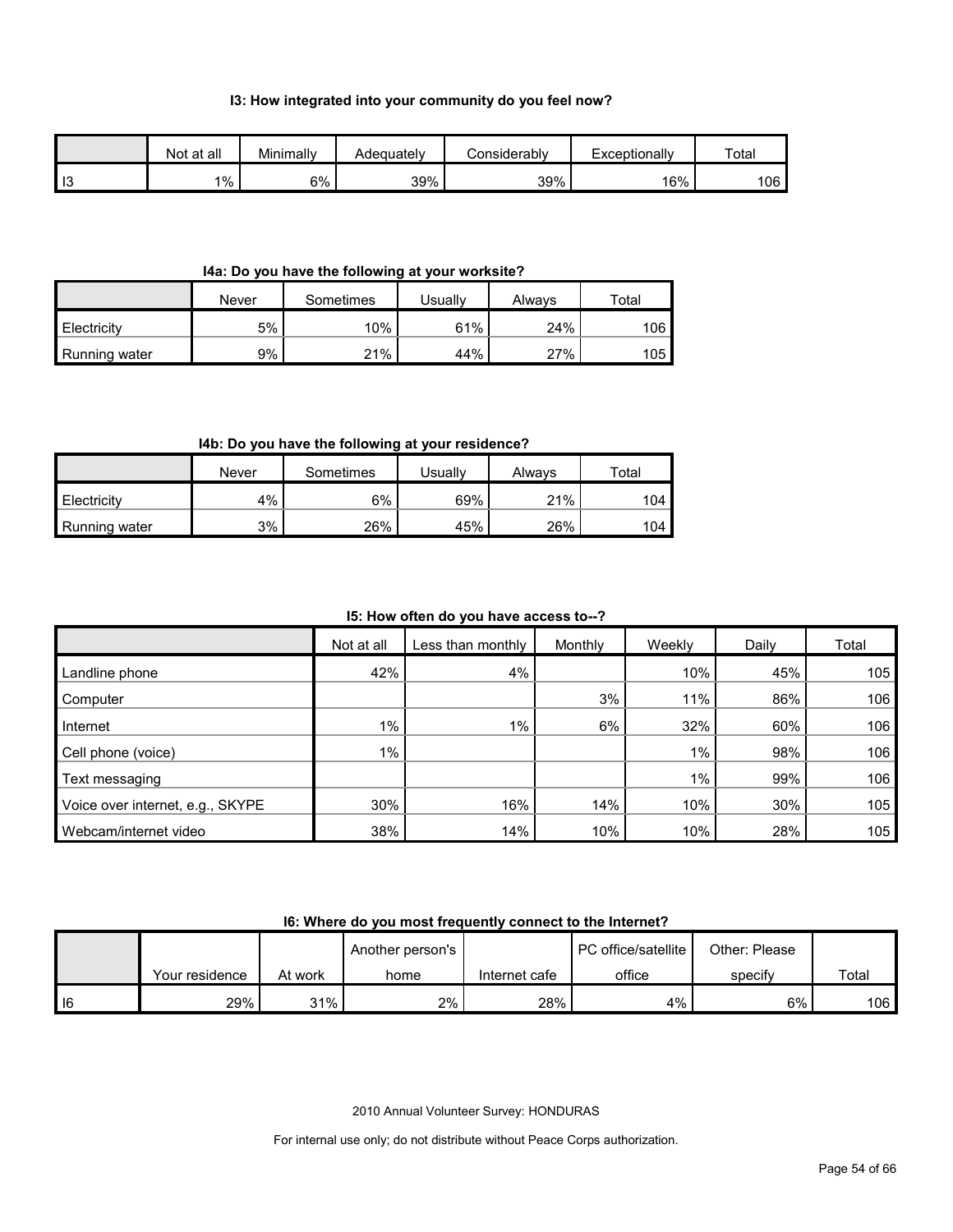| I6.TEXT: Description of "other" location to connect to Internet |         |        |  |  |  |  |
|-----------------------------------------------------------------|---------|--------|--|--|--|--|
|                                                                 | Percent | Number |  |  |  |  |
| Open-ended results. Not responsive to request.                  |         |        |  |  |  |  |
| Total                                                           | 100%    | 107    |  |  |  |  |

### **I7: How long do you travel to access the internet using your typical transport method (one-way trip)?**

|      | Less than one |                  | From two to four | More than eight       |       |       |
|------|---------------|------------------|------------------|-----------------------|-------|-------|
|      | hour          | One to two hours | hours            | Four to eight hours I | hours | Total |
| l 17 | 78%           | 16%              | 4%               | $2\%$                 |       | 105   |

# **Percent of Volunteers Traveling to/from Internet Connection in One Day (I8) by Travel Time (I7)**

|                                               |                        | 18 Return same day from traveling to Internet<br>connection? |      |       |
|-----------------------------------------------|------------------------|--------------------------------------------------------------|------|-------|
|                                               |                        | Yes                                                          | No   | Total |
| I7 Typical time to reach Internect connection | Less than one hour     | 78%                                                          | 50%  | 81    |
|                                               | One to two hours       | 17%                                                          |      | 17    |
|                                               | From two to four hours | 4%                                                           |      | 4     |
|                                               | Four to eight hours    | $1\%$                                                        | 50%  | 2     |
|                                               | More than eight hours  |                                                              |      |       |
|                                               | Total                  | 100%                                                         | 100% | 104   |

#### **Number of Volunteers Traveling to/from Internet Connection in One Day (I8) by Travel Time (I7)**

|                                               |                    | 18 Return same day from traveling to Internet |    |       |
|-----------------------------------------------|--------------------|-----------------------------------------------|----|-------|
|                                               |                    | connection?                                   |    |       |
|                                               |                    | Yes                                           | No | Total |
| IT Typical time to reach Internect connection | Less than one hour | 80                                            |    | 81    |

2010 Annual Volunteer Survey: HONDURAS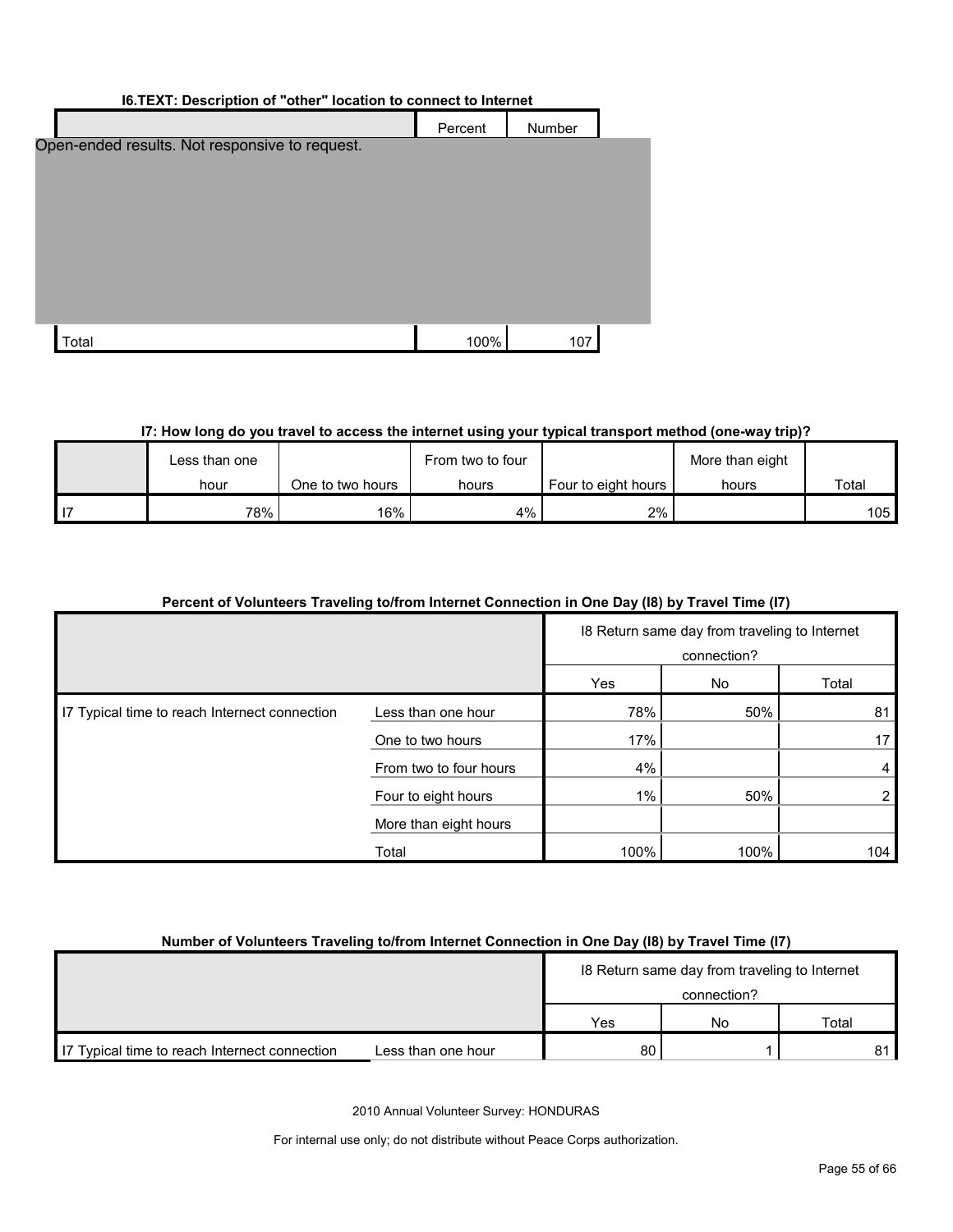| One to two hours       |     |   |     |
|------------------------|-----|---|-----|
| From two to four hours |     |   |     |
| Four to eight hours    |     |   |     |
| More than eight hours  |     |   |     |
| Total                  | 102 | ⌒ | 104 |

#### **I9: Have you participated in the Coverdell World Wise**

#### **Schools/Correspondence Match (CWWS/CM)?**

|    | Yes - Please          | No - Please       |       |
|----|-----------------------|-------------------|-------|
|    | describe your         | describe your     |       |
|    | activities/interactio | reason(s) for not |       |
|    | n withCWWS/CM         | participating     | Total |
| 19 | 30%                   | 70%               | 105   |

NOTE: See the Open-Ended Responses Report for PCV descriptions

of participation and reasons for not participating.

|                                                      | Not at all stressful | Minimally<br>stressful | Moderately<br>stressful | Considerably<br>stressful |
|------------------------------------------------------|----------------------|------------------------|-------------------------|---------------------------|
| <b>Cultural issues</b>                               | 8%                   | 33%                    | 34%                     | 23%                       |
| Dealing with violence in country                     | 11%                  | 43%                    | 28%                     | 9%                        |
| Health/medical problems                              | 12%                  | 44%                    | 28%                     | 11%                       |
| Issues including family, friends, loved ones in U.S. | 21%                  | 41%                    | 17%                     | 18%                       |
| Isolation/loneliness                                 | 12%                  | 31%                    | 25%                     | 22%                       |
| Local language                                       | 20%                  | 34%                    | 30%                     | 11%                       |
| Primary assignment                                   | 13%                  | 37%                    | 29%                     | 19%                       |
| Romantic relationships in-country                    | 27%                  | 23%                    | 13%                     | 10%                       |
| Interactions with other Volunteers                   | 58%                  | 31%                    | 8%                      | 3%                        |
| Interactions with PC Staff                           | 42%                  | 41%                    | 15%                     | 3%                        |
| Safety and security                                  | 12%                  | 45%                    | 25%                     | 11%                       |
| Please specify below<br>Other:                       | 9%                   |                        | 3%                      | 9%                        |

#### **I10: To what extent do the following create stress and/or emotional health issues for you?**

#### **I10: To what extent do the following create stress and/or emotional health issues for you?**

| Exceptionally |    |       |
|---------------|----|-------|
| stressful     | NA | Total |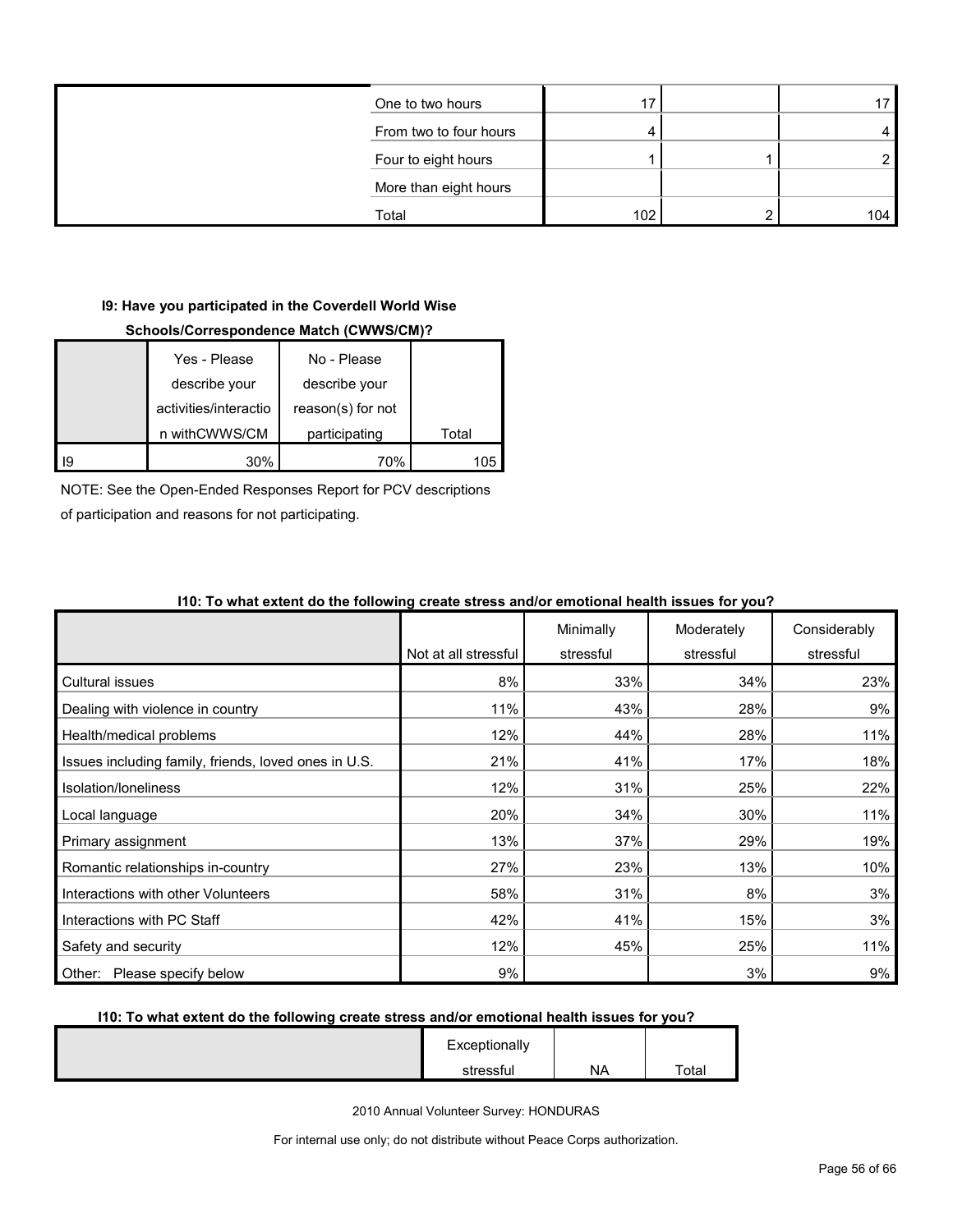| <b>Cultural issues</b>                               | 2% |       | 105 |
|------------------------------------------------------|----|-------|-----|
| Dealing with violence in country                     | 6% | $2\%$ | 106 |
| Health/medical problems                              | 4% |       | 106 |
| Issues including family, friends, loved ones in U.S. | 4% |       | 106 |
| Isolation/loneliness                                 | 7% | 3%    | 106 |
| Local language                                       | 5% |       | 105 |
| Primary assignment                                   | 2% |       | 106 |
| Romantic relationships in-country                    | 5% | 22%   | 106 |
| Interactions with other Volunteers                   |    |       | 105 |
| Interactions with PC Staff                           |    |       | 106 |
| Safety and security                                  | 7% |       | 106 |
| Other: Please specify below                          | 6% | 74%   | 35  |

#### **I10: To what extent do the following create stress and/or emotional health issues for you? (excluding "NA" responses)**

|                                         |                      |                     | Moderately | Considerably |
|-----------------------------------------|----------------------|---------------------|------------|--------------|
|                                         | Not at all stressful | Minimally stressful | stressful  | stressful    |
| <b>Cultural issues</b>                  | 8%                   | 33%                 | 34%        | 23%          |
| Dealing with violence in country        | 12%                  | 44%                 | 29%        | 10%          |
| Health/medical problems                 | 12%                  | 44%                 | 28%        | 11%          |
| Issues including family, friends, loved | 21%                  | 41%                 | 17%        | 18%          |
| ones in U.S.                            |                      |                     |            |              |
| Isolation/loneliness                    | 13%                  | 32%                 | 26%        | 22%          |
| Local language                          | 20%                  | 34%                 | 30%        | 11%          |
| Primary assignment                      | 13%                  | 37%                 | 29%        | 19%          |
| Romantic relationships in-country       | 35%                  | 29%                 | 17%        | 13%          |
| Interactions with other Volunteers      | 58%                  | 31%                 | 8%         | 3%           |
| Interactions with PC Staff              | 42%                  | 41%                 | 15%        | 3%           |
| Safety and security                     | 12%                  | 45%                 | 25%        | 11%          |
| Other: Please specify below             | 33%                  |                     | 11%        | 33%          |

#### **I10: To what extent do the following create stress and/or emotional**

#### **health issues for you? (excluding "NA" responses)**

|                                  | Exceptionally |       |
|----------------------------------|---------------|-------|
|                                  | stressful     | Total |
| Cultural issues                  | 2%            | 105   |
| Dealing with violence in country | 6%            | 104   |

2010 Annual Volunteer Survey: HONDURAS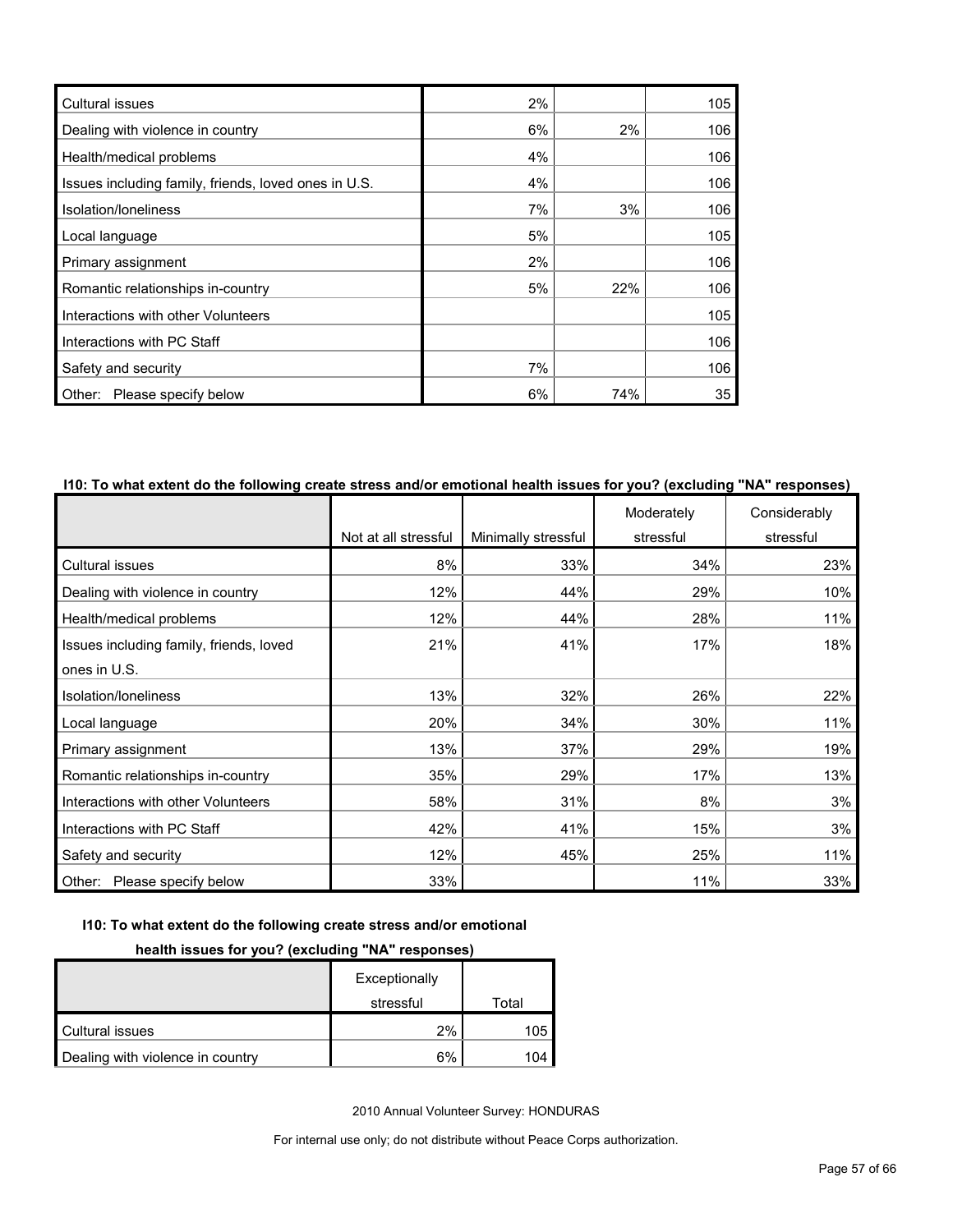| Health/medical problems                 | 4%    | 106 |
|-----------------------------------------|-------|-----|
| Issues including family, friends, loved | $4\%$ | 106 |
| ones in U.S.                            |       |     |
| Isolation/Ioneliness                    | 7%    | 103 |
| Local language                          | 5%    | 105 |
| Primary assignment                      | 2%    | 106 |
| Romantic relationships in-country       | 6%    | 83  |
| Interactions with other Volunteers      |       | 105 |
| Interactions with PC Staff              |       | 106 |
| Safety and security                     | 7%    | 106 |
| Please specify below<br>Other:          | 22%   |     |

#### **I10.TEXT: Description of "other" stress factor**

|      | Number  |
|------|---------|
|      |         |
|      |         |
|      |         |
|      |         |
|      |         |
|      |         |
|      |         |
|      |         |
|      |         |
|      |         |
|      |         |
|      |         |
| 100% | 107     |
|      | Percent |

NOTE: Long PCV descriptions of "other" factors may have be cut off in this table. The complete text is available upon request from OSIRP.

| TEL. FIBASE MAIN AN UN LITE LYDIGAI WAYS IN WHIGH YOU CODE WILLI SUBSS. |                      |                       |                   |  |  |  |  |  |
|-------------------------------------------------------------------------|----------------------|-----------------------|-------------------|--|--|--|--|--|
|                                                                         |                      | % Using This          | <b>Total PCVs</b> |  |  |  |  |  |
|                                                                         | <b>PCV Responses</b> | <b>Stress Reducer</b> | Responding        |  |  |  |  |  |
| Friends/family in U.S.                                                  | 96                   | 91%                   |                   |  |  |  |  |  |
| Leave community for a time                                              | 87                   | 82%                   |                   |  |  |  |  |  |
| <b>PCVs outside my community</b>                                        | 84                   | 79%                   |                   |  |  |  |  |  |

### **I11: Please mark all of the typical ways in which you cope with stress.**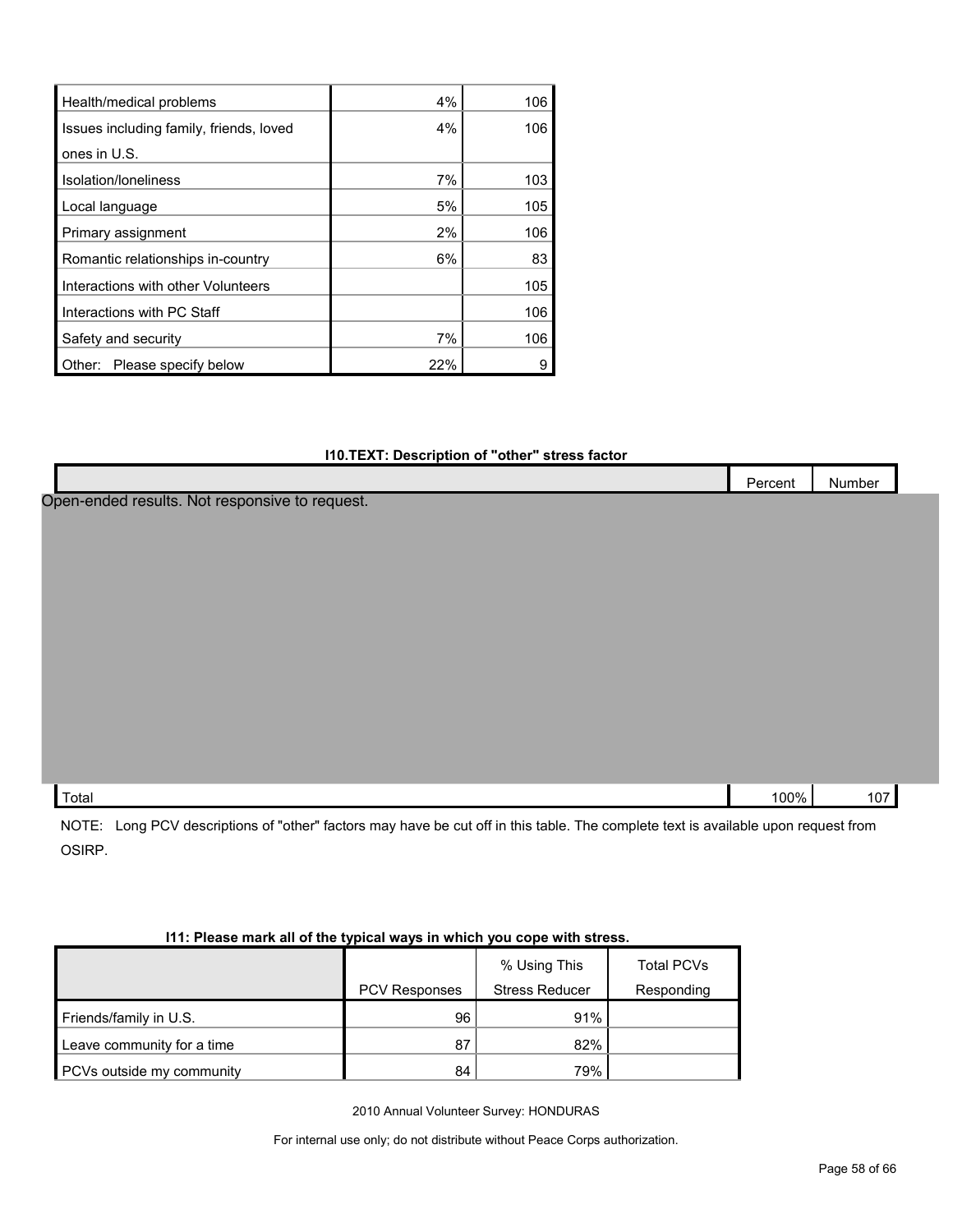| Pursue personal hobbies/interests  | 81 | 76% |     |
|------------------------------------|----|-----|-----|
| Participate in sports/exercise     | 72 | 68% |     |
| Co-workers/friends (not PCVs)      | 61 | 58% |     |
| PCVs in my community               | 51 | 48% |     |
| Get involved in other projects     | 43 | 41% |     |
| My host family                     | 36 | 34% |     |
| Meditate                           | 27 | 25% |     |
| Pray                               | 20 | 19% |     |
| PC in-country staff                | 13 | 12% |     |
| Other activities                   | 13 | 12% |     |
| <b>Others</b>                      | 12 | 11% |     |
| Office of Special Services         | 9  | 8%  |     |
| Peer Support Network               | 5  | 5%  |     |
| Attend individual/group counseling | 5  | 5%  |     |
| Total                              |    |     | 106 |

\*Percents total to more than 100% since Volunteers were asked to "mark all that apply."

| I11: Others I talk with to reduce stress       |         |        |  |  |  |
|------------------------------------------------|---------|--------|--|--|--|
|                                                | Percent | Number |  |  |  |
| Open-ended results. Not responsive to request. |         |        |  |  |  |
|                                                |         |        |  |  |  |
|                                                |         |        |  |  |  |
| Total                                          | 100%    | 107    |  |  |  |

#### **I11: Other activities to reduce stress**

2010 Annual Volunteer Survey: HONDURAS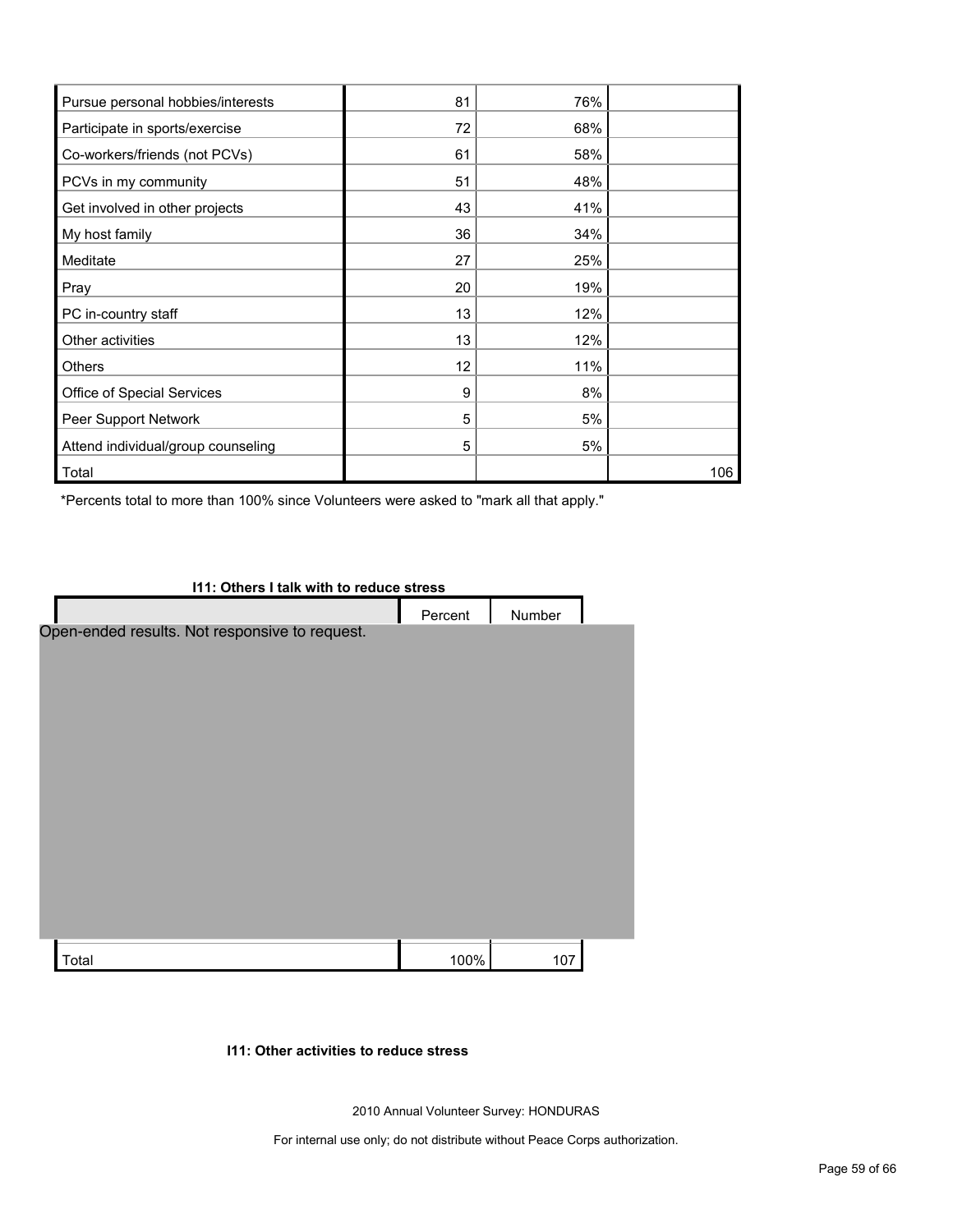|                                                | Percent | Number |  |
|------------------------------------------------|---------|--------|--|
| Open-ended results. Not responsive to request. |         |        |  |
|                                                |         |        |  |
|                                                |         |        |  |
|                                                |         |        |  |
|                                                |         |        |  |
|                                                |         |        |  |
|                                                |         |        |  |
|                                                |         |        |  |
|                                                |         |        |  |
|                                                |         |        |  |
|                                                |         |        |  |
|                                                |         |        |  |
|                                                |         |        |  |
| Total                                          | 100%    | 107    |  |

#### **I8: When asked about ways of coping with stress, Volunteers who**

#### **answered "No stress"**

|                       |           | Yes, I have no |       |
|-----------------------|-----------|----------------|-------|
|                       | <b>NA</b> | stress         | Total |
| <b>I</b> I11.NOSTRESS | 100%      |                |       |

# <span id="page-59-0"></span>**J. Overall Assessment of Your Peace Corps Service**

This section reports Volunteers' level of satisfaction with their Peace Corps service and their expectations about completing their service.

#### **J1: How personally rewarding do you find your--?**

|                                         | Not at all | Minimally | Adequately | Considerably | Exceptionally | Total |
|-----------------------------------------|------------|-----------|------------|--------------|---------------|-------|
| Overall Peace Corps service             | $1\%$ .    | 4%        | 28%        | 47%          | 20%           | 106   |
| Community involvement                   |            | $7\%$     | 41%        | 43%          | 9%            | 106   |
| <b>Experience with other Volunteers</b> |            | 5%        | 25%        | 40%          | 30%           | 106   |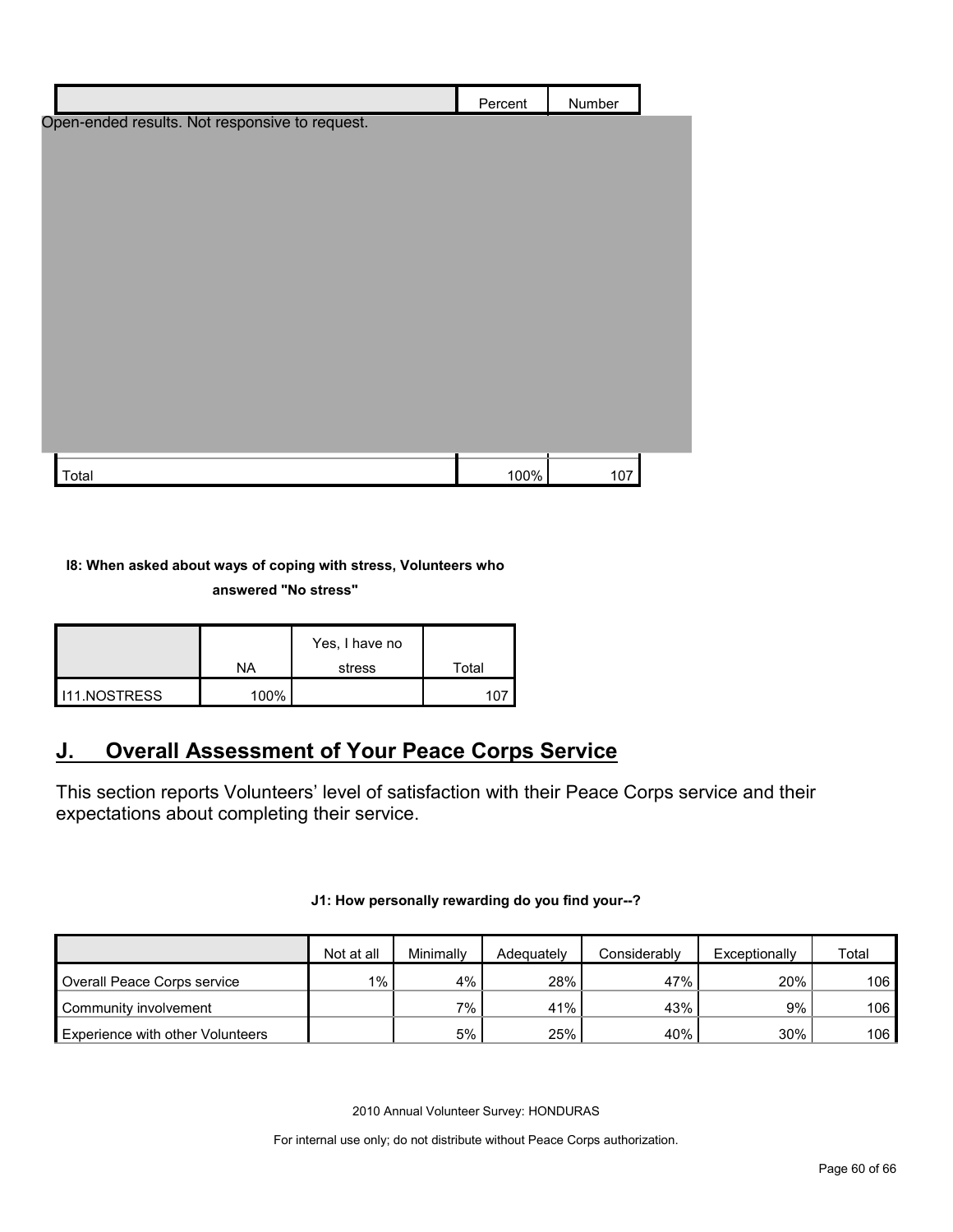| Work with counterparts/community   | 3%    | 18% | 34% | 36% | 9%  | 106 |
|------------------------------------|-------|-----|-----|-----|-----|-----|
| partners                           |       |     |     |     |     |     |
| Experience with other host country | $1\%$ | 8%  | 23% | 56% | 12% | 106 |
| nationals                          |       |     |     |     |     |     |

NOTE: See the Open-Ended Responses Report for PCV comments on J7 "What has been the best aspect of your PC service?"

|  | J2: Today, would you make the same decision to join the Peace Corps? |  |  |  |  |  |
|--|----------------------------------------------------------------------|--|--|--|--|--|
|  |                                                                      |  |  |  |  |  |

|                                  | Nο | Probablv<br>not | Possibly | Probably | Definitely | Totai |  |
|----------------------------------|----|-----------------|----------|----------|------------|-------|--|
| $\overline{\phantom{a}}$<br>∠∪ י | 2% | 2%              | 4%       | 29%      | 63%        | 106   |  |

#### **J3: Would you recommend Peace Corps service to others you think are qualified?**

|                         | No | Probably not | Possibly | Probably | Definitelv | Total |
|-------------------------|----|--------------|----------|----------|------------|-------|
| $\overline{ }$<br>- ს ა |    | 2%           | 6%       | 27%      | 65%        | 106 l |

#### **J4: Do you intend to complete your Peace Corps service?**

|      | No | Not sure | Yes | Might extend | Total |
|------|----|----------|-----|--------------|-------|
| l J4 | 2% | 6%       | 74% | 19%          | 106   |

#### **J5: Would your host country benefit most if the Peace Corps program was---?**

|    |              |         | Refocused/redesig |                  |          |                  |
|----|--------------|---------|-------------------|------------------|----------|------------------|
|    | Discontinued | Reduced | ned               | Maintained as is | Expanded | Total            |
| J5 | 6%           | 13%     | 47%               | 29%              | 5%       | 106 <sub>l</sub> |

NOTE: See the Open-Ended Responses Report for PCV comments on J6 "How can the PC better address the needs of your host country?"

# <span id="page-60-0"></span>**K. Demographics and Factors Affecting Extensions**

This section reports on the age and gender of all respondents. It also reports on the importance Volunteers place on various factors that may influence their decision to extend or not extend their service beyond two years. Volunteers who answered that they either were considering an extension or were already serving beyond two years were asked to rate nine "motivating" factors and nine "challenging" factors. Volunteers could also write in any of their own motivating or challenging factors not included in the list.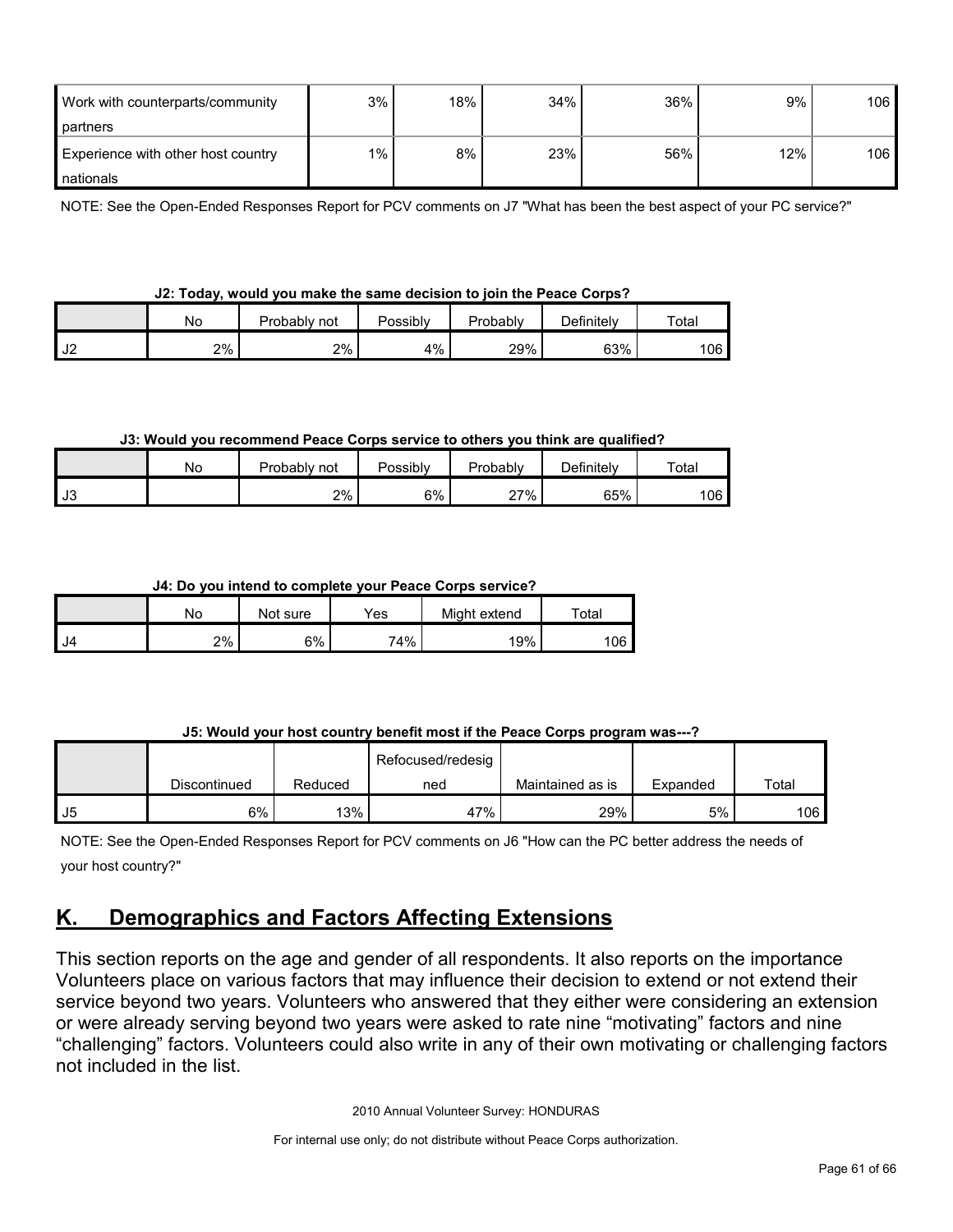#### **K1: What is your age?**

|         | 20-29 | 30-49 | 50+   | $\tau$ otar |
|---------|-------|-------|-------|-------------|
| AGE3qrp | 92%   | 5%    | $1\%$ |             |

#### **K2: What is your gender?**

|            | Female | Male | ™otal |
|------------|--------|------|-------|
| $I$ GENDER | 58%    | 1701 | 10G   |

Other demographic tables are available upon request

#### **K8: Are you considering a 3rd year extension?**

|                                              | Percent | Number |
|----------------------------------------------|---------|--------|
| No                                           | 71%     | 75     |
| May extend beyond my original COS date       | 26%     | 28     |
| I am now serving beyond my original COS date | 3%      |        |
| Total                                        | 100%    | 106    |

#### **Ext Q1: Comparison of Reasons for Extending by Importance to PCVs Who May Extend Beyond COS**

|                                                         |               | Somewhat  |           |    |       |
|---------------------------------------------------------|---------------|-----------|-----------|----|-------|
|                                                         | Not Important | important | Important | NA | Total |
| Ability to partner with an NGO and/or government        | 19%           | 26%       | 56%       |    | 27    |
| counterpart                                             |               |           |           |    |       |
| Additional financial compensation (higher living        | 30%           | 33%       | 37%       |    | 27    |
| allowance, etc.)                                        |               |           |           |    |       |
| Flexibility to design my extension assignment           | 4%            | 11%       | 85%       |    | 27    |
| Opportunity for more substantive work                   | 4%            | 26%       | 70%       |    | 27    |
| Opportunity to finish or be more productive in my       | 11%           | 11%       | 78%       |    | 27    |
| project                                                 |               |           |           |    |       |
| Opportunity to serve in a different site, country or    | 19%           | 7%        | 70%       | 4% | 27    |
| project                                                 |               |           |           |    |       |
| Opportunity to take on additional responsibilities with | 26%           | 15%       | 56%       | 4% | 27    |
| PC at post                                              |               |           |           |    |       |

2010 Annual Volunteer Survey: HONDURAS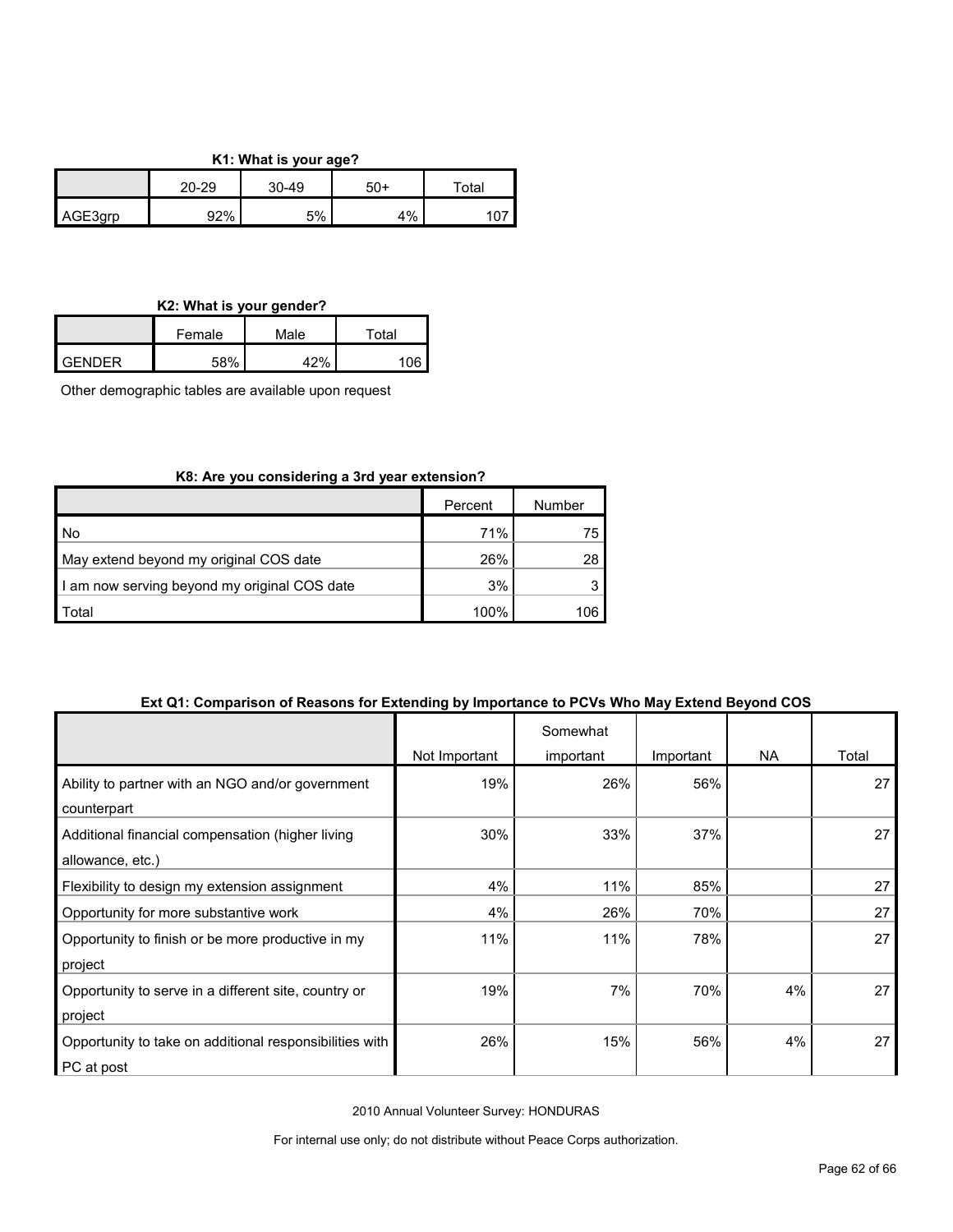| Recognition of excellent performance | 33% | 26% | 37% | 4%  | 27 |
|--------------------------------------|-----|-----|-----|-----|----|
| Support from local Peace Corps staff | 30% | 26% | 44% |     | דר |
| Other:<br>Please specify below       |     |     | 44% | 56% |    |

NOTE: This table includes only PCVs who answered K8="May extend beyond my original COS date"

| Ext Q1: Comparison of Reasons for Extending by Importance to PCVs Serving an Extension |  |  |
|----------------------------------------------------------------------------------------|--|--|
|                                                                                        |  |  |
|                                                                                        |  |  |

|                                                         |               | Somewhat  |           |           |       |
|---------------------------------------------------------|---------------|-----------|-----------|-----------|-------|
|                                                         | Not Important | important | Important | <b>NA</b> | Total |
| Ability to partner with an NGO and/or government        | 33%           |           | 67%       |           | 3     |
| counterpart                                             |               |           |           |           |       |
| Additional financial compensation (higher living        | 100%          |           |           |           | 3     |
| allowance, etc.)                                        |               |           |           |           |       |
| Flexibility to design my extension assignment           |               |           | 100%      |           | 3     |
| Opportunity for more substantive work                   |               |           | 67%       | 33%       | 3     |
| Opportunity to finish or be more productive in my       |               |           | 33%       | 67%       | 3     |
| project                                                 |               |           |           |           |       |
| Opportunity to serve in a different site, country or    |               |           | 100%      |           | 3     |
| project                                                 |               |           |           |           |       |
| Opportunity to take on additional responsibilities with | 33%           |           | 33%       | 33%       | 3     |
| PC at post                                              |               |           |           |           |       |
| Recognition of excellent performance                    | 33%           | 33%       | 33%       |           | 3     |
| Support from local Peace Corps staff                    | 33%           | 33%       | 33%       |           | 3     |
| Please specify below<br>Other:                          |               |           | 100%      |           |       |

NOTE: This table includes only PCVs who answered K8="Now serving beyond my original COS date"

### **Ext Q1: Comparison of Reasons for Extending by Importance to PCVs Who May Extend and PCVs Serving an Extension (excluding all "NA" responses)**

|                                                  | Are you considering a 3rd year extension? |           |           |       |  |  |
|--------------------------------------------------|-------------------------------------------|-----------|-----------|-------|--|--|
|                                                  | May extend beyond my original COS date    |           |           |       |  |  |
|                                                  |                                           | Somewhat  |           |       |  |  |
|                                                  | Not Important                             | important | Important | Total |  |  |
| Ability to partner with an NGO and/or government | 19%                                       | 26%       | 56%       | 27    |  |  |
| counterpart                                      |                                           |           |           |       |  |  |
| Additional financial compensation (higher living | 30%                                       | 33%       | 37%       | 27    |  |  |
| allowance, etc.)                                 |                                           |           |           |       |  |  |

2010 Annual Volunteer Survey: HONDURAS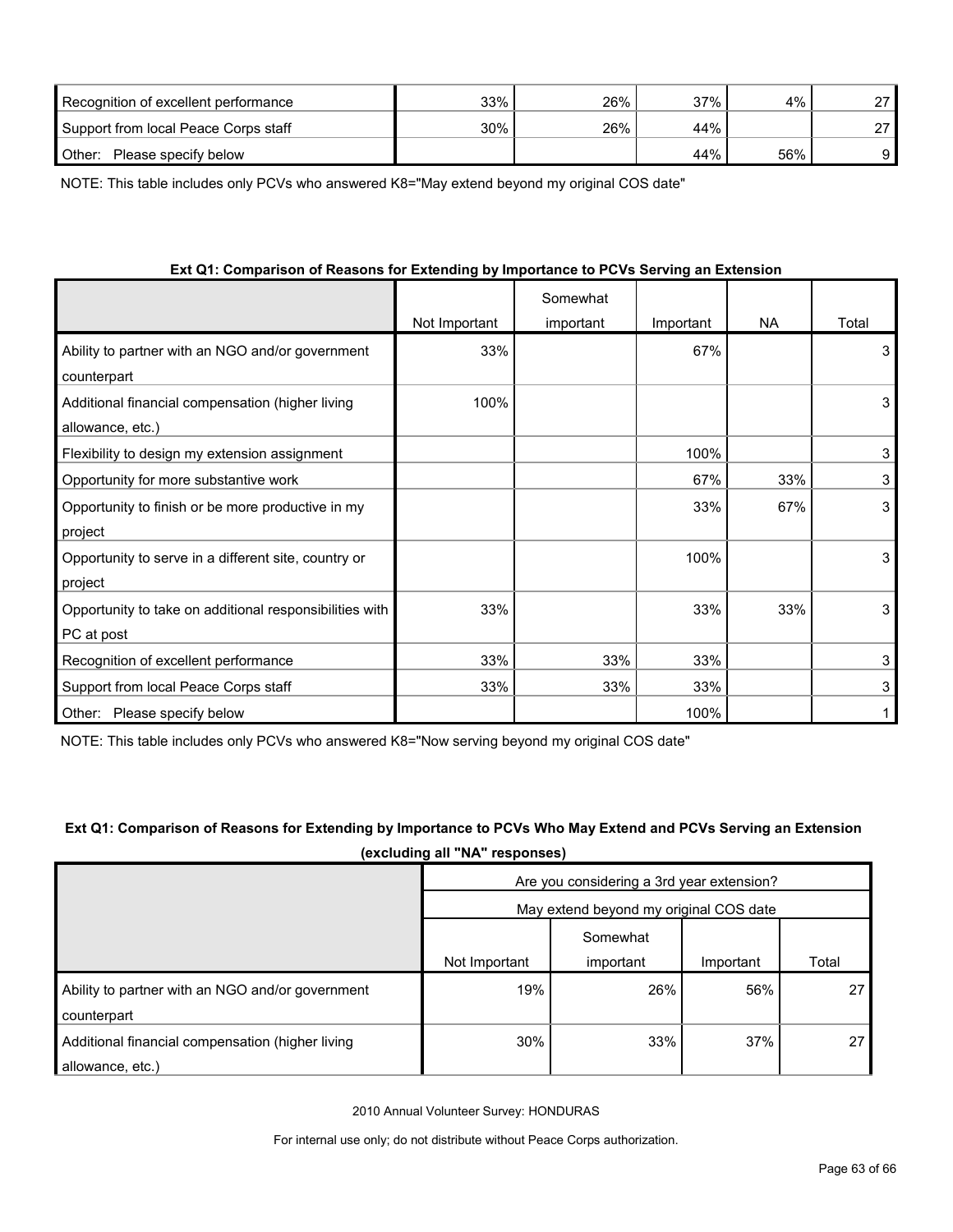| Flexibility to design my extension assignment                | 4%  | 11% | 85%  | 27 |
|--------------------------------------------------------------|-----|-----|------|----|
| Opportunity for more substantive work                        | 4%  | 26% | 70%  | 27 |
| Opportunity to finish or be more productive in my project    | 11% | 11% | 78%  | 27 |
| Opportunity to serve in a different site, country or project | 19% | 8%  | 73%  | 26 |
| Opportunity to take on additional responsibilities with PC   | 27% | 15% | 58%  | 26 |
| at post                                                      |     |     |      |    |
| Recognition of excellent performance                         | 35% | 27% | 38%  | 26 |
| Support from local Peace Corps staff                         | 30% | 26% | 44%  | 27 |
| Other:<br>Please specify below                               |     |     | 100% | 4  |

NOTE: See Open-Ended Responses Report for "other" reasons for extending beyond COS

### **Ext Q1: Comparison of Reasons for Extending by Importance to PCVs Who May Extend and PCVs Serving an Extension (excluding all "NA" responses)**

|                                                              | Are you considering a 3rd year extension?    |           |           |       |  |
|--------------------------------------------------------------|----------------------------------------------|-----------|-----------|-------|--|
|                                                              | I am now serving beyond my original COS date |           |           |       |  |
|                                                              | Somewhat                                     |           |           |       |  |
|                                                              | Not Important                                | important | Important | Total |  |
| Ability to partner with an NGO and/or government             | 33%                                          |           | 67%       | 3     |  |
| counterpart                                                  |                                              |           |           |       |  |
| Additional financial compensation (higher living             | 100%                                         |           |           | 3     |  |
| allowance, etc.)                                             |                                              |           |           |       |  |
| Flexibility to design my extension assignment                |                                              |           | 100%      | 3     |  |
| Opportunity for more substantive work                        |                                              |           | 100%      | 2     |  |
| Opportunity to finish or be more productive in my project    |                                              |           | 100%      |       |  |
| Opportunity to serve in a different site, country or project |                                              |           | 100%      | 3     |  |
| Opportunity to take on additional responsibilities with PC   | 50%                                          |           | 50%       | 2     |  |
| at post                                                      |                                              |           |           |       |  |
| Recognition of excellent performance                         | 33%                                          | 33%       | 33%       | 3     |  |
| Support from local Peace Corps staff                         | 33%                                          | 33%       | 33%       | 3     |  |
| Other: Please specify below                                  |                                              |           | 100%      |       |  |

NOTE: See Open-Ended Responses Report for "other" reasons for extending beyond COS

#### **Ext Q2: Comparison of Reasons for Not Extending by Importance to PCVs Who May Serve Beyond COS**

|                                   |               | Somewhat  |           |      |        |
|-----------------------------------|---------------|-----------|-----------|------|--------|
|                                   | Not Important | important | Important | NA   | Total  |
| Adjustment to new country or site | 56%           | 19%       | 19%       | 7% . | $\sim$ |

2010 Annual Volunteer Survey: HONDURAS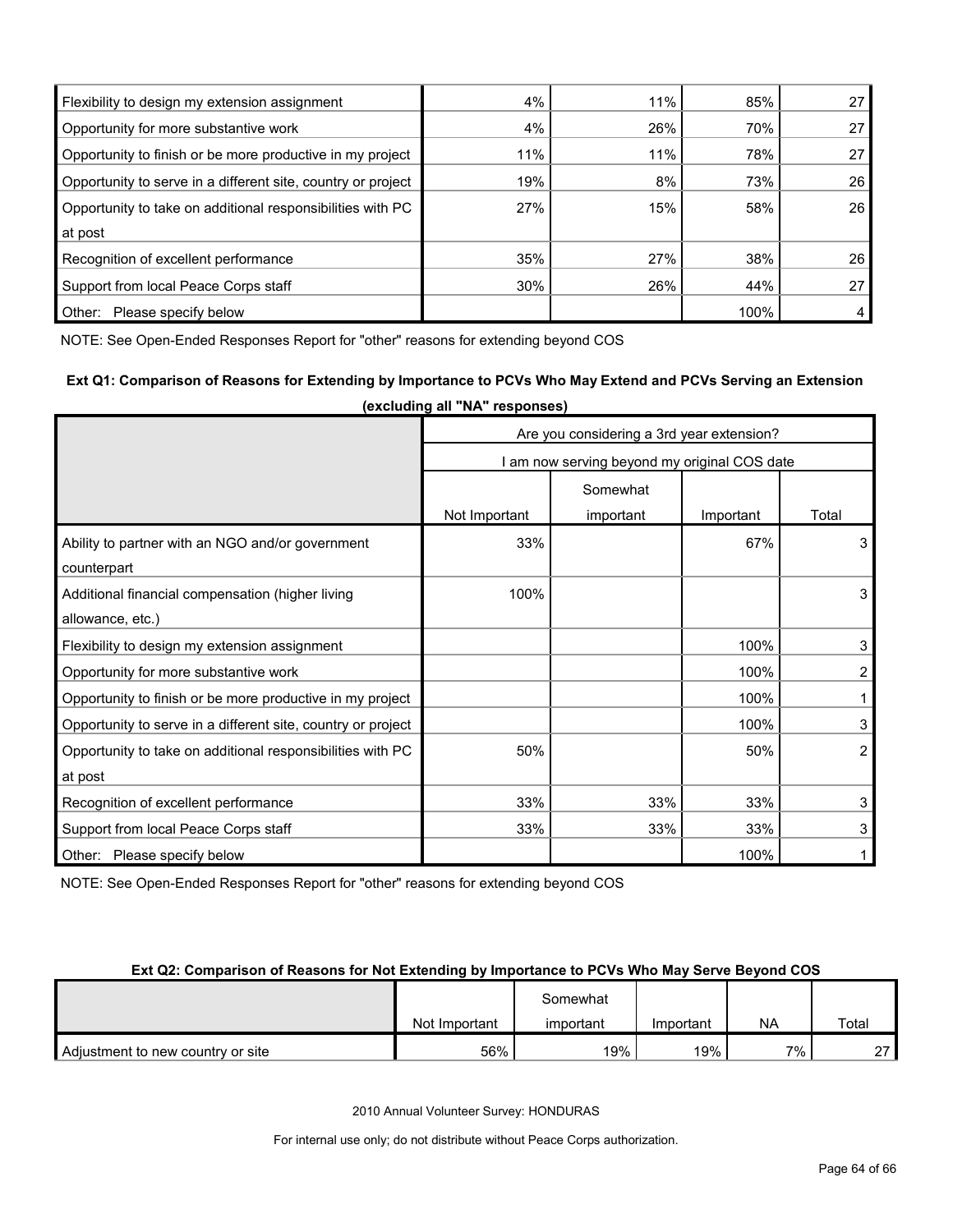| Bureaucratic challenges related to extension          | 15% | 41% | 37% | 7%  | 27 |
|-------------------------------------------------------|-----|-----|-----|-----|----|
| process                                               |     |     |     |     |    |
| Delaying the pursuit of professional/educational      | 7%  | 19% | 67% | 7%  | 27 |
| opportunities                                         |     |     |     |     |    |
| Family and personal reasons                           | 19% | 26% | 52% | 4%  | 27 |
| Feeling that I am ready to go home                    | 19% | 37% | 37% | 7%  | 27 |
| Fellow Volunteers are leaving/have left               | 30% | 41% | 22% | 7%  | 27 |
| Lack of information about/difficulty defining the 3rd | 41% | 26% | 26% | 7%  | 27 |
| year extension role                                   |     |     |     |     |    |
| Lack of professional development opportunities        | 30% | 41% | 22% | 7%  | 27 |
| Lack of support from Peace Corps staff                | 33% | 44% | 15% | 7%  | 27 |
| Other:<br>Please specify below                        | 11% |     | 22% | 67% | 9  |

NOTE: This table includes only PCVs who answered K8="May extend beyond my original COS date"

|                                                       | Not Important | Somewhat<br>important | Important | <b>NA</b> | Total          |
|-------------------------------------------------------|---------------|-----------------------|-----------|-----------|----------------|
|                                                       |               |                       |           |           |                |
| Adjustment to new country or site                     | 100%          |                       |           |           | 2              |
| Bureaucratic challenges related to extension          | 50%           | 50%                   |           |           | 2              |
| process                                               |               |                       |           |           |                |
| Delaying the pursuit of professional/educational      | 50%           | 50%                   |           |           | 2              |
| opportunities                                         |               |                       |           |           |                |
| Family and personal reasons                           | 100%          |                       |           |           | $\overline{2}$ |
| Feeling that I am ready to go home                    |               | 50%                   | 50%       |           | $\overline{2}$ |
| Fellow Volunteers are leaving/have left               | 100%          |                       |           |           | $\overline{2}$ |
| Lack of information about/difficulty defining the 3rd | 100%          |                       |           |           | $\overline{2}$ |
| year extension role                                   |               |                       |           |           |                |
| Lack of professional development opportunities        | 50%           |                       | 50%       |           | 2              |
| Lack of support from Peace Corps staff                |               |                       | 100%      |           | 2              |
| Other: Please specify below                           |               |                       |           |           |                |

#### **Ext Q2: Comparison of Reasons for Not Extending by Importance to PCVs Serving Beyond COS**

NOTE: This table includes only PCVs who answered K8="Now serving beyond my original COS date"

#### **Ext Q2: Comparison of Reasons for Not Extending by Importance to PCVs Who May Extend and PCVs Serving an**

**Extension (excluding all "NA" responses)**

Are you considering a 3rd year extension?

2010 Annual Volunteer Survey: HONDURAS